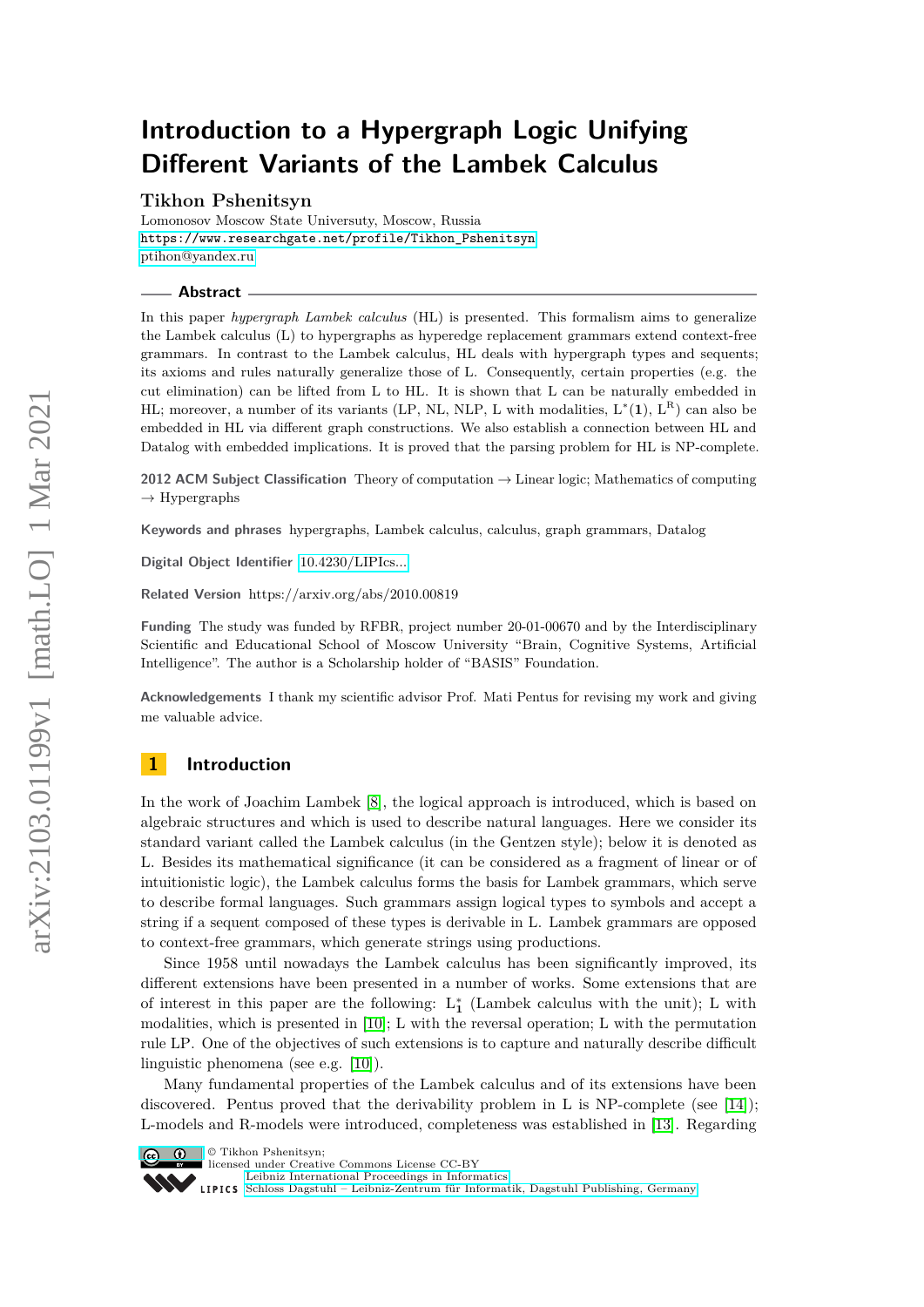#### **XX:2 Introduction to a Hypergraph Logic Unifying Different Variants of the Lambek Calculus**

Lambek grammars, it is proved in [\[12\]](#page-17-3) that the class of languages generated by Lambek grammars equals the class of context-free languages without the empty word.

The second field of research that should be mentioned in this work is the theory of graph grammars. Generalizing context-free grammars (CFGs), graph grammars produce graph languages using rewriting rules. An overview of graph grammars is given in the handbook [\[17\]](#page-17-4); a wide variety of mechanisms generating graphs is presented there. We focus on a particular approach called *hyperedge replacement grammar* (HRG in short) since it is very close to context-free grammars in terms of definitions and structural properties. Hyperedge replacement grammars generate hypergraphs by means of productions: a production allows one to replace an edge of a hypergraph by another hypergraph. Hyperedge replacement grammars (HRGs) have a number of properties in common with CFGs, such as the pumping lemma, the Parikh theorem, the Greibach normal form etc. An overview of HRGs can be found in [\[3\]](#page-16-1); in this study we stick to definitions from that book.

From the practical point of view, HRGs became popular in an NLP context; namely, it turns out that HRGs can serve to describe *abstract meaning representation* (AMR), which is useful for machine translation: a sentence is converted into its AMR and then — from the AMR to a sentence of some other language. There is a number of works related to this topic, e.g. Bauer and Rambow [\[1\]](#page-16-2), Gilroy et al. [\[4\]](#page-16-3), Jones et al. [\[6\]](#page-16-4), Peng et al. [\[11\]](#page-17-5). However, the area of applications is not limited by AMR. Another field where HRGs can be used is programming, e.g., program verification. See related works by Jansen et al. [\[5\]](#page-16-5), and by Mazanek and Minas [\[9\]](#page-17-6).

Being impressed by many similarities between HRGs and CFGs, we were curious whether it is possible to generalize type-logical grammars to hypergraphs. We started with basic categorial grammars and introduced hypergraph basic categorial grammars (see [\[15\]](#page-17-7)); we showed their duality with HRGs and also a number of similarities with basic categorial grammars. Our goal now is to construct a similar generalization of the Lambek calculus, which would deal with hypergraphs. We wish to preserve fundamental features of the Lambek calculus, such as the cut elimination, L- and R-models as well as to extend Lambek grammars in such a way that there will be duality between them and hyperedge replacement grammars.

In this work we present a solution meeting the above requirements. It is called *the hypergraph Lambek calculus* (HL). In Section [2](#page-1-0) we introduce preliminary definitions. In Section [3](#page-4-0) we present axioms and rules of the new calculus. Such features of HL as the cut elimination and complexity are discussed in Section [5.](#page-13-0) There we also show that the syntax of HL can be modelled in Datalog with embedded implications (using the language of the first-order intuitionistic logic), thus unveiling connections between them; correctness of such an embedding is proved. In Section [4,](#page-8-0) it is shown that the Lambek calculus and its variants mentioned above can be naturally embedded in HL; consequently, HL may be considered as an extensive source of "well-behaved" modifications of L.

The work is rather introductory; our main goal is to convince the reader that HL is an appropriate generalization of the Lambek calculus. Unforunately, we do not discuss here the issue of extending Lambek grammars; however, this is possible, and in that field a number of nontrivial and even unexpected results are established. They are presented in our work [\[16\]](#page-17-8).

#### <span id="page-1-0"></span>**2 Preliminaries**

#### **2.1 Lambek calculus**

In this section we provide basic definitions regarding the Lambek calculus; concepts behind them form the basis for the idea of the hypergraph Lambek calculus.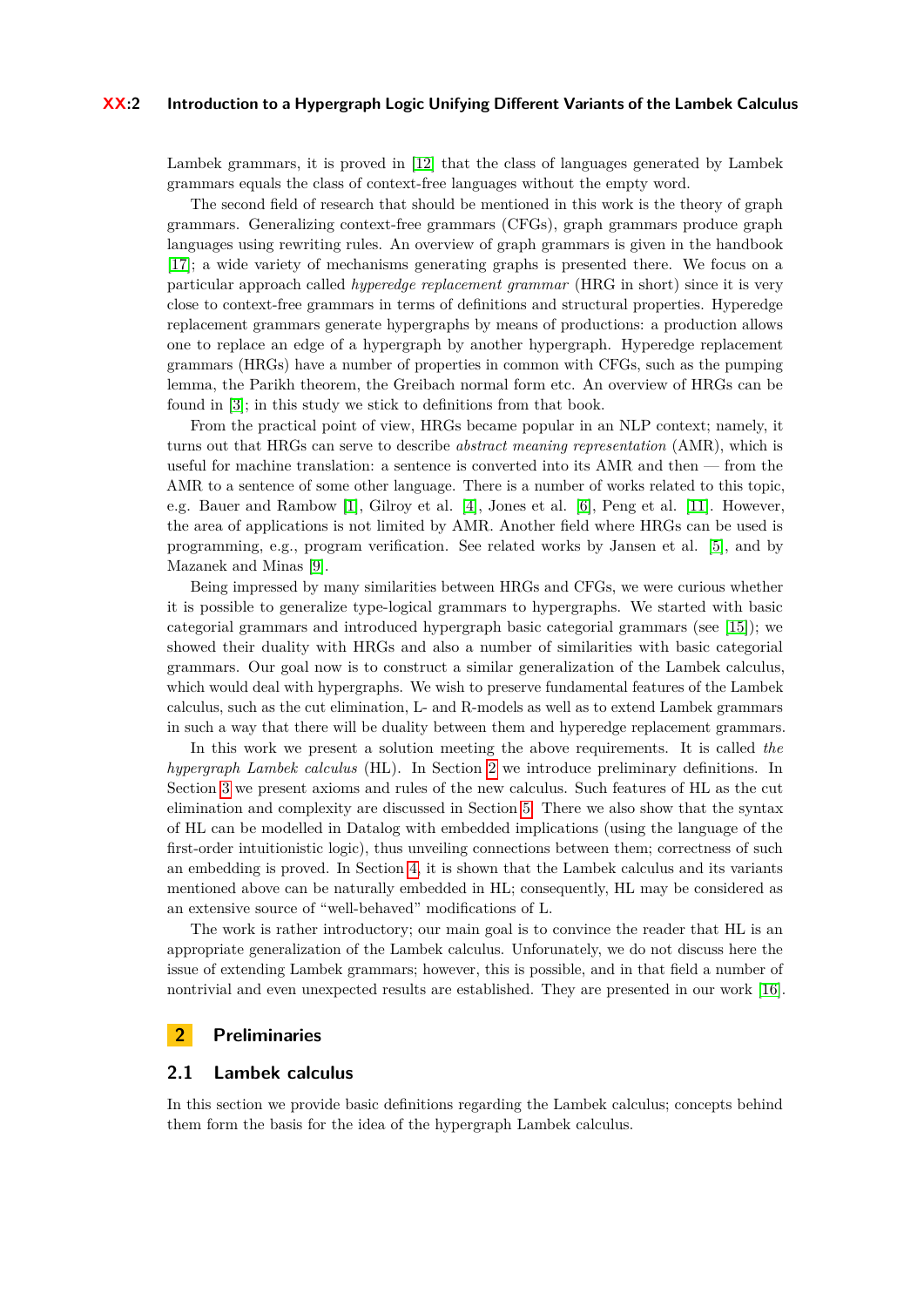Let us fix a countable set  $Pr = {p_i}_{i=1}^{\infty}$  of *primitive types*.

- $\triangleright$  **Definition 1.** *The set*  $Tp(L)$  *of types in the Lambek calculus is the least set such that:*
- $\blacksquare$  *Pr*  $\subseteq$  *Tp*(**L**)*;*
- $\blacksquare$  *If*  $A, B \in Tp(\mathbf{L})$  *are types, then*  $(B \setminus A), (A/B), (A \cdot B)$  *belong to*  $Tp(\mathbf{L})$  *(brackets are often*) *omitted).*

Everywhere below the set of types of a calculus C is denoted as  $T_p(C)$ .

 $\blacktriangleright$  **Definition 2.** *A* sequent *is of the form*  $T_1, \ldots, T_n \to T$  *where*  $T_i, T$  *are types*  $(n > 0)$ *.*  $T_1, \ldots, T_n$  *is called an antecedent, and*  $T$  *is called a succedent.* 

When talking about the Lambek calculus, small letters  $p, q, \ldots$  and strings composed of them (e.g. *np, cp*) range over primitive types. Capital letters *A, B, . . .* range over types. Capital Greek letters Γ*,* ∆*, . . .* range over finite (possibly empty) sequences of types. Sequents thus can be represented as  $\Gamma \to A$ , where  $\Gamma$  is nonempty.

The Lambek calculus L is a logical system with one axiom and six inference rules (Π*,* Ψ being nonempty):

$$
\frac{\Pi \to A \quad \Gamma, B, \Delta \to C}{\Gamma, \Pi, A \setminus B, \Delta \to C} \quad (\setminus \to) \qquad \frac{A, \Pi \to B}{\Pi \to A \setminus B} \quad (\to \setminus) \qquad \frac{\Gamma, A, B, \Delta \to C}{\Gamma, A \cdot B, \Delta \to C} \quad (\cdot \to)
$$
\n
$$
\frac{\Pi \to A \quad \Gamma, B, \Delta \to C}{\Gamma, B/A, \Pi, \Delta \to C} \quad (\neq \to) \qquad \frac{\Pi, A \to B}{\Pi \to B/A} \quad (\to \neq) \qquad \frac{\Pi \to A \quad \Psi \to B}{\Pi, \Psi \to A \cdot B} \quad (\to \cdot)
$$

A sequent  $\Gamma \to A$  is derivable  $(L \vdash \Gamma \to A)$  if it can be obtained from axioms applying rules. A corresponding sequence of rule applications is called a derivation.

# <span id="page-2-1"></span>**2.2 Hypergraphs**

According to our expectations, the hypergraph Lambek calculus must deal with sequents, axioms and rules directly generalizing those of the Lambek calculus; besides, it has to be strongly connected to hyperedge replacement grammars (HRGs) in the sense of underlying mechanisms and properties. To satisfy the latter, below we introduce definitions related to hypergraphs according to the well-known handbook chapter [\[3\]](#page-16-1) on HRGs.

N includes 0.  $\Sigma^*$  is the set of all strings over the alphabet  $\Sigma$  including the empty string  $\Lambda$ .  $\Sigma^*$  is the set of all strings consisting of distinct symbols. The length  $|w|$  of the word *w* is the number of symbols in *w*. The set of all symbols contained in a word *w* is denoted by [w]. If  $f: \Sigma \to \Delta$  is a function from one set to another, then it is naturally extended to a function  $f: \Sigma^* \to \Delta^*$   $(f(\sigma_1 \dots \sigma_k) = f(\sigma_1) \dots f(\sigma_k)).$ 

Let *C* be some fixed set of labels for whom the function  $type: C \to \mathbb{N}$  is considered.

<span id="page-2-0"></span> $\triangleright$  **Definition 3.** A hypergraph *G* over *C is a tuple*  $G = \langle V, E, att, lab, ext \rangle$  *where V is a set of* nodes, *E is a set of* hyperedges,  $att : E \to V^*$  assigns a string (i.e. an ordered set) of attachment *nodes to each edge,*  $lab: E \rightarrow C$  *labels each edge by some element of C in such a way that type* $(lab(e)) = |att(e)|$  *whenever*  $e \in E$ *, and*  $ext \in V^{\circledast}$  *is a string of* external *nodes. Components of a hypergraph G* are denoted by  $V_G$ ,  $E_G$ ,  $att_G$ ,  $lab_G$ ,  $ext_G$  resp.

In the remainder of the paper, hypergraphs are simply called graphs, and hyperedges are called edges. Usual graphs (with type 2 hyperedges) are called 2-graphs. The set of all graphs with labels from *C* is denoted by  $\mathcal{H}(C)$ . Graphs are usually named by letters *G* and *H*.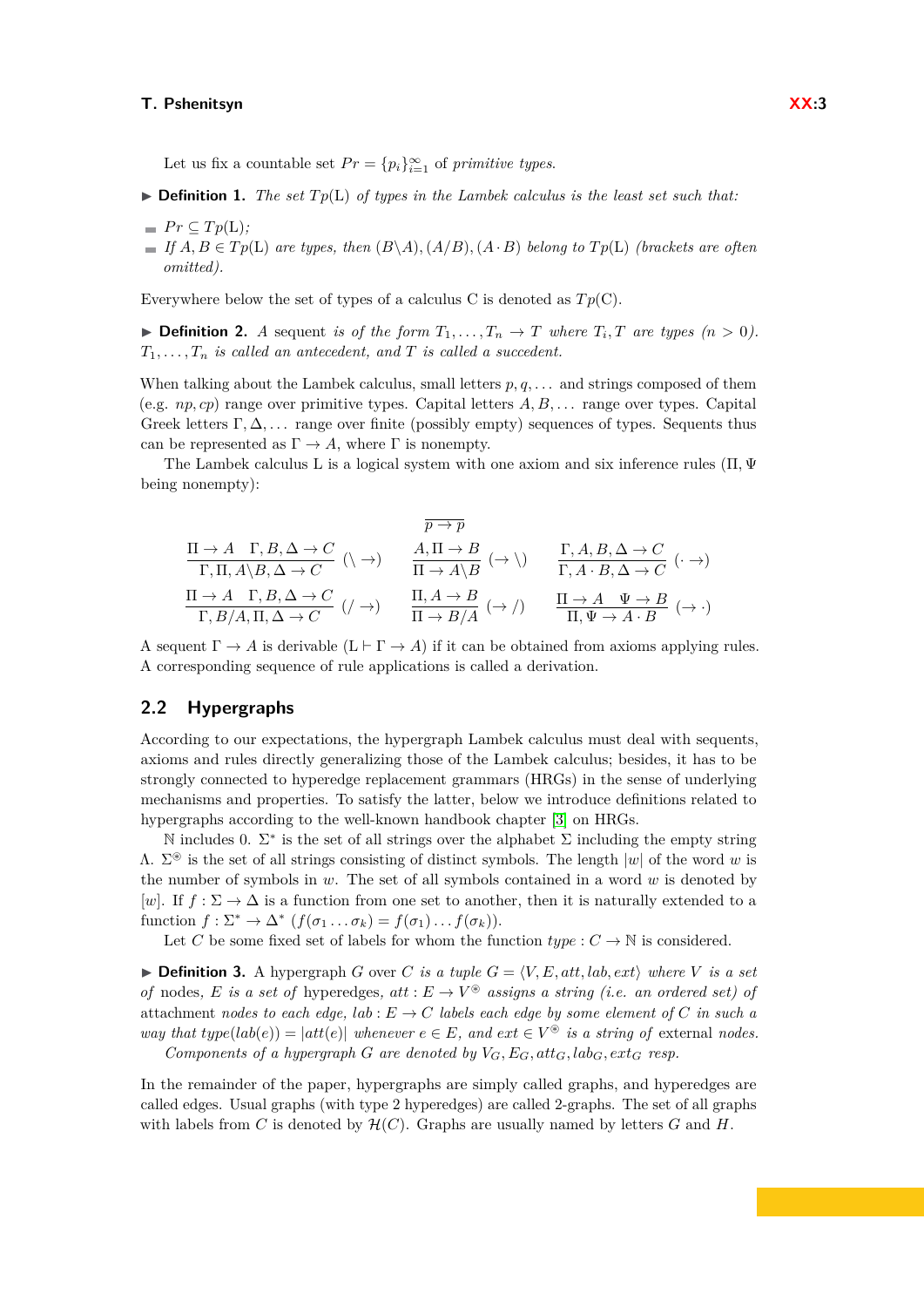#### **XX:4 Introduction to a Hypergraph Logic Unifying Different Variants of the Lambek Calculus**

In drawings of graphs, black dots correspond to nodes, labeled squares correspond to edges, *att* is represented by numbered lines, and external nodes are depicted by numbers in brackets. If an edge has exactly two attachment nodes, it can be denoted by an arrow (which goes from the first attachment node to the second one).

 $\triangleright$  **Definition 4.** *type<sub>G</sub>* (or *type*, *if G is clear*) returns the number of nodes attached to an *edge in a graph*  $G$ *: type* $_G$ (*e*) :=  $|$ *att* $_G$ (*e*)|*. If*  $G$  *is a graph, then type*( $G$ ) :=  $|$ *ext* $_G$ |*.* 

 $\blacktriangleright$  **Example 5.** The following picture represents a graph *G*:



Here  $type(p) = 2, type(q) = 0, type(s) = 3; type(G) = 3.$ 

I **Definition 6.** *A sub-hypergraph (or just subgraph) H of a graph G is a hypergraph such* that  $V_H \subseteq V_G$ ,  $E_H \subseteq E_G$ , and for all  $e \in E_H$  att $H(e) = att_G(e)$ ,  $lab_H(e) = lab_G(e)$ .

► Definition 7. If  $H = \langle \{v_i\}_{i=1}^n, \{e_0\}, att, lab, v_1 \ldots v_n \rangle, att(e_0) = v_1 \ldots v_n$  and  $lab(e_0) = a$ , *then H is called* a handle. In this work we denote it by  $a^{\bullet}$ .

I **Definition 8.** An isomorphism *between graphs G and H is a pair of bijective functions*  $\mathcal{E}: E_G \to E_H$ ,  $\mathcal{V}: V_G \to V_H$  such that  $\mathrm{att}_H \circ \mathcal{E} = \mathcal{V} \circ \mathrm{att}_G$ ,  $\mathrm{lab}_G = \mathrm{lab}_H \circ \mathcal{E}$ ,  $\mathcal{V}(\mathrm{ext}_G) = \mathrm{ext}_H$ .

In this work, we do not distinguish between isomorphic graphs.

Strings can be considered as graphs with the string structure. This is formalized in

<span id="page-3-0"></span> $\triangleright$  **Definition 9.** *A string graph induced by a string*  $w = a_1 \dots a_n$  *is a graph of the form*  $\langle \{v_i\}_{i=0}^n, \{e_i\}_{i=1}^n, att, lab, v_0v_n \rangle$  where  $att(e_i) = v_{i-1}v_i$ ,  $lab(e_i) = a_i$ . It is denoted by  $w^{\bullet}$ .

We additionally introduce the following definition (not from [\[3\]](#page-16-1)):

**► Definition 10.** Let  $H \in \mathcal{H}(C)$  be a graph, and let  $f : E_H \to C$  be a function. Then  $f(H) = \langle V_H, E_H, att_H, lab_{f(H)}, ext_H \rangle$  where  $lab_{f(H)}(e) = f(e)$  for all e in  $E_H$ . It is required *that*  $type(lab_H(e)) = type(f(e))$  *for*  $e \in E_H$ .

If one wants to relabel only one edge  $e_0$  within  $H$  with a label  $a$ , then the result is denoted by  $H[e_0 := a]$ .

#### **2.3 Hyperedge replacement**

This procedure is defined in [\[3\]](#page-16-1) and it plays a fundamental role in hyperedge replacement grammars. The replacement of an edge  $e_0$  in *G* with a graph *H* can be done if  $type(e_0)$  $type(H)$  as follows:

- 1. Remove  $e_0$ ;
- **2.** Insert an isomorphic copy of *H* (namely, *H* and *G* have to consist of disjoint sets of nodes and edges);
- **3.** For each *i*, fuse the *i*-th external node of *H* with the *i*-th attachement node of  $e_0$ .

The result is denoted by  $G[e_0/H]$ . It is known that if several edges of a graph are replaced by other graphs, then the result does not depend on the order of replacements; moreover the result is not changed if replacements are done simultaneously. In [\[3\]](#page-16-1) this is called sequentialization and parallelization properties. The following notation is in use: if  $e_1, \ldots, e_k$ are distinct edges of a graph *H* and they are simultaneously replaced by graphs  $H_1, \ldots, H_k$ resp. (this means that  $type(H_i) = type(e_i)$ ), then the result is denoted  $H[e_1/H_1, \ldots, e_k/H_k]$ .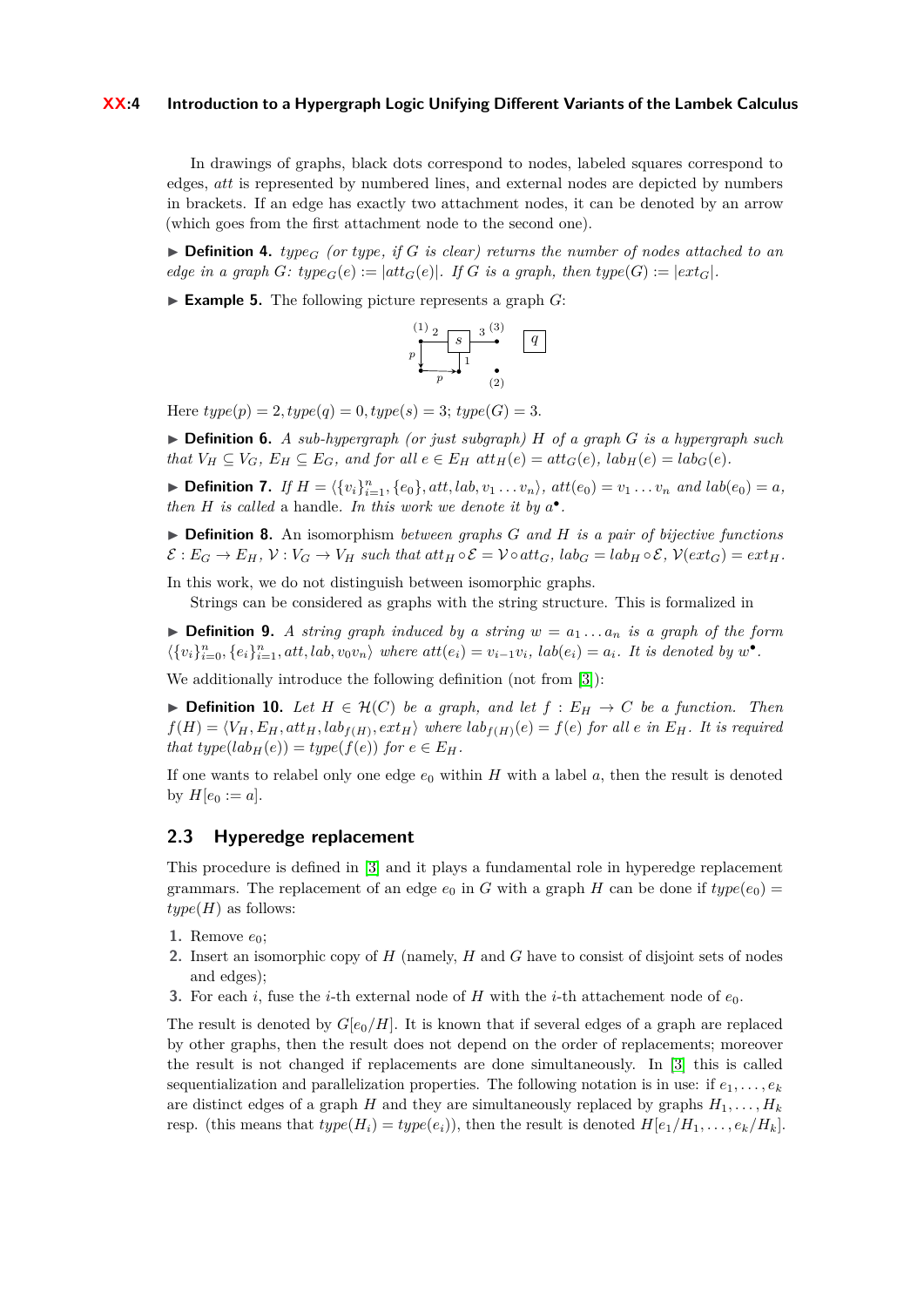# <span id="page-4-0"></span>**3 Hypergraph Lambek Calculus: Definitions**

In this section we introduce the hypergraph Lambek calculus: we define types, sequents, axioms and rules of this formalism. It is expected that the resulting logic will be *literally* a logic on graphs: while such calculi as the Lambek calculus, the first-order predicate calculus, the propositional calculus deal with string sequents or formulas, we desire a new formalism to work with objects of graph nature. Thus sequents are supposed to be composed of graphs rather than of strings, and types are assumed to label edges of graphs. Definitions presented below meet these requirements.

#### **3.1 Types and sequents**

We fix a countable set Pr of primitive types and a function  $type: Pr \to \mathbb{N}$  such that for each  $n \in \mathbb{N}$  there are infinitely many  $p \in Pr$  for which  $type(p) = n$ . Types are constructed from primitive types using division and multiplication operations. Simultaneously, the function *type* is defined on types (apologies for the tautology): it is obligatory since we are going to label edges by types.

Let us fix some symbol \$ that is not included in any of the sets considered. **NB!** This symbol is allowed to label edges with different number of attachment nodes. To be consistent with Definition [3](#page-2-0) one can assume that there are symbols  $\hat{\mathfrak{s}}_n, n \geq 0$  instead such that  $type(\$_n) = n$ .

 $\triangleright$  **Definition 11.** *The set*  $Tp(HL)$  *of types is defined inductively as the least set satisfying the following conditions:*

- 1.  $Pr \subseteq Tp(HL)$ .
- **2.** *Let N ("numerator") be in T p*(HL)*. Let D ("denominator") be a graph such that exactly one of its edges (call it e*0*) is labeled by* \$*, and the other edges (possibly, there are none of them)* are labeled by elements of  $Tp(HL)$ ; let also  $type(N) = type(D)$ . Then  $T = (N \div D)$ *also belongs to*  $Tp(HL)$ *, and*  $type(T) := type_D(e_0)$ *.*
- **3.** *Let M be a graph such that all its edges are labeled by types from T p*(HL) *(possibly, there are no edges at all). Then*  $T = \times (M)$  *belongs to*  $T p(HL)$ *, and type* $(T) := type(M)$ *.*

In types with division, *D* is usually drawn as a graph in brackets, so instead of  $(N \div D)$  (a formal notation) a graphical notation  $N \div (D)$  is in use. Sometimes brackets are omitted.

<span id="page-4-1"></span>► **Example 12.** The following structures are types:

*A*<sup>1</sup> = *q* ÷ *s r* <sup>1</sup> \$ <sup>1</sup> ; *A*<sup>2</sup> = *t* ÷ (1) *r* (2) *s* <sup>1</sup> \$ <sup>1</sup> ! ; *A*<sup>3</sup> = *q* ÷ \$ 3 1 2 *t* ; *A*<sup>4</sup> = × (1) (2) *p A*<sup>1</sup> .

Here  $type(p) = 2, type(q) = 0, type(r) = type(s) = 1, type(t) = 2; type(A_1) = type(A_2) =$  $2, type(A_3) = 3, type(A_4) = 2.$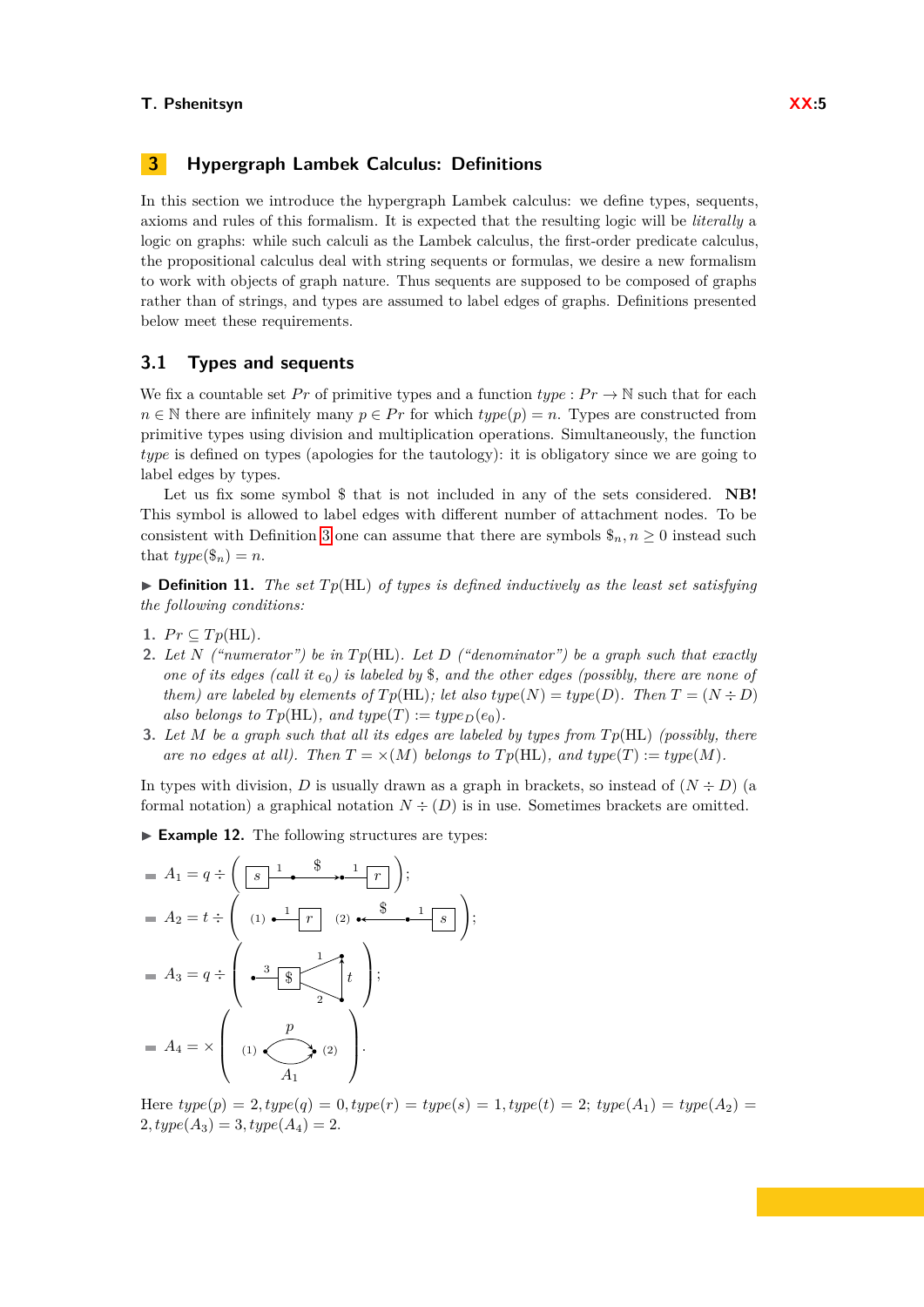#### **XX:6 Introduction to a Hypergraph Logic Unifying Different Variants of the Lambek Calculus**

**► Definition 13.** A graph sequent *is a structure of the form*  $H \rightarrow A$ *, where*  $A \in Tp(HL)$  *is a type,*  $H \in \mathcal{H}(Tp(HL))$  *is a graph labeled by types and type* $(H) = \text{type}(A)$ *. H is called the antecedent of the sequent, and A is called the succedent of the sequent.*

<span id="page-5-0"></span>Let T be a subset of  $T_p(HL)$ . We say that  $H \to A$  is over T if  $G \in \mathcal{H}(\mathcal{T})$  and  $A \in \mathcal{T}$ .

► **Example 14.** The following structure is a graph sequent:

$$
(1) \begin{array}{c} p \rightarrow 2 \\ \hline (2) \rightarrow 4_3 \end{array} \begin{array}{c} A_3 \rightarrow A_4 \end{array}
$$

Here  $A_i$ ,  $i = 2, 3, 4$  are from Example [12.](#page-4-1)

► Remark 15. Below we provide a general intuition that should explain main principles of  $\div$ and  $\times$ 

- $\blacksquare$  Look at the context-free string production  $S \rightarrow NP$  *sleeps*. It says that a structure *S* (sentence) may be obtained by composing a structure *NP* (noun phrase, e.g. *Tim*) with the unit *sleeps* in such order. It can be rewritten as follows:  $sleps \ge S \div (NP \$ ). This means that *sleeps* is such a unit that if one places it instead of \$ and a structure of the type *NP* instead of *NP* within (*NP* \$), then he obtains a structure of the type *S*. In general, a type  $N \div D$  represents such units that if one places a unit on the \$-place in  $D$ and fills other places of *D* with units of corresponding types, then he obtains a structure *N*.
- In L, the product like  $NP \cdot VP$  represents a resource that stores both types  $NP$  and  $VP$ . Linguistically, if *V P* denotes verb phrases, then *NP* · *V P* stores, e.g., *Tim sleeps*, *Peter loves Helen* etc. Generally,  $\times$ (*M*) is a type that "freezes" structures of different types connected to each other w.r.t. *M* in a single new structure.
- A sequent  $H \to A$  is understood as the following statement: "each unit of the type  $\times(H)$ is also of the type *A*".

#### <span id="page-5-1"></span>**3.2 Axiom and rules**

The hypergraph Lambek calculus (denoted HL) we introduce here is a logical system that defines what graph sequents are derivable (=provable). HL includes one axiom and four rules, which are introduced below. Each rule is illustrated by examples exploiting string graphs.

The only **axiom** is the following:  $p^{\bullet} \to p$ ,  $p \in Pr$ .

# **3.2.1** Rule  $(\div \to)$ .

Let  $N \div D$  be a type and let  $E_D = \{d_0, d_1, \ldots, d_k\}$  where  $lab(d_0) =$  \$. Let  $H \rightarrow A$  be a graph sequent and let  $e \in E_H$  be labeled by *N*. Let finally  $H_1, \ldots, H_k$  be graphs labeled by types. Then the rule  $(\div \rightarrow)$  is the following:

$$
\frac{H \to A \quad H_1 \to lab(d_1) \quad \dots \quad H_k \to lab(d_k)}{H[e/D][d_0 := N \div D][d_1/H_1, \dots, d_k/H_k] \to A} \; (\div \to)
$$

This rule explains how a type with division appears in an antecedent: we replace an edge *e* by *D*, put a label  $N \div D$  instead of \$ and replace the remaining labels of *D* by corresponding antecedents.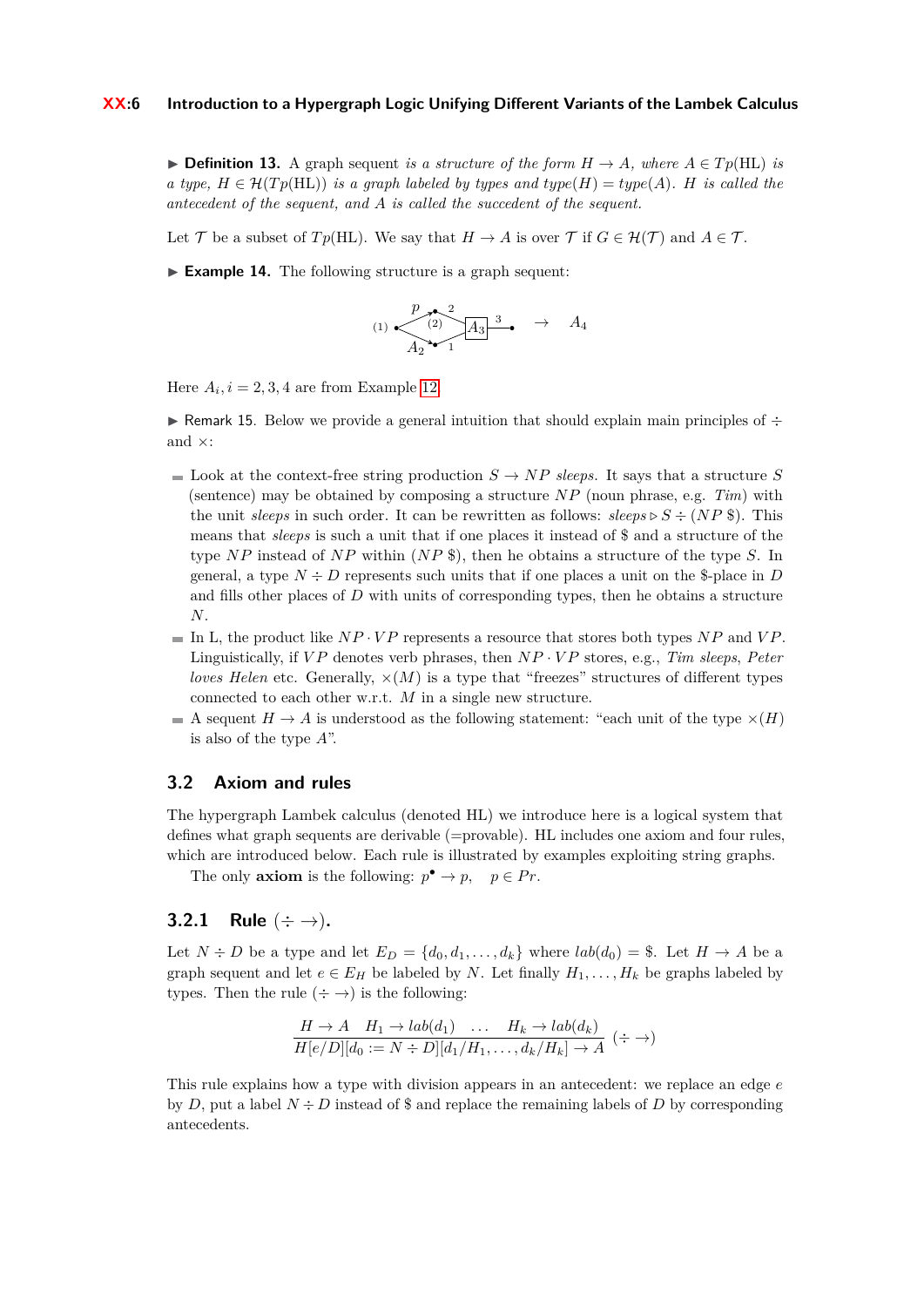**Example 16.** Consider the following rule application with  $T_i$  being some types and with *T* being equal to  $q \div (T_2 \mathcal{F} T_3)$  (recall that  $w^{\bullet}$  here denotes a string graph induced by *w*):

$$
\frac{(pq)^{\bullet} \to T_1 \quad (rs)^{\bullet} \to T_2 \quad (tu)^{\bullet} \to T_3}{(prs \; Tu)^{\bullet} \to T_1} \; (\div \to)
$$

# **3.2.2** Rule  $( \to \div ).$

Let  $F \to N \div D$  be a graph sequent; let  $e_0 \in E_D$  be labeled by \$. Then

$$
\frac{D[e_0/F] \to N}{F \to N \div D} (\to \div)
$$

Formally speaking, this rule is improper since it is formulated from bottom to top. It is understood, however, as follows: if there are such graphs *D, F* and such a type *N* that in a sequent  $H \to N$  the graph *H* equals  $D[F/e_0]$  and  $H \to N$  is derivable, then  $F \to N \div D$  is also derivable.

<span id="page-6-0"></span>**Example 17.** Consider the following rule application where *T* equals  $\times((pqr)^{\bullet})$  (here we draw string graphs instead of writing *w* • to visualize the rule application):

$$
(1) \xrightarrow{p} q \xrightarrow{r} (2) \rightarrow T
$$
\n
$$
(1) \xrightarrow{p} q \xrightarrow{q} (2) \rightarrow T \div \left( (1) \xrightarrow{\$} q \xrightarrow{r} (2) \right) (\rightarrow \div)
$$

# **3.2.3** Rule  $(x \rightarrow)$ .

Let  $G \to A$  be a graph sequent and let  $e \in E_G$  be labeled by  $\times(F)$ . Then

$$
\frac{G[e/F] \to A}{G \to A} \ (\times \to)
$$

This rule again is formulated from bottom to top. Intuitively speaking, there is a subgraph of an antecedent in a premise, and it is "compressed" into a single  $\times(F)$ -labeled edge.

<span id="page-6-1"></span>**Example 18.** Consider the following rule application where *U* equals  $\times((pqrs)^{\bullet})$ :

$$
(1) \xrightarrow{p} \xrightarrow{q} \xrightarrow{r} \xrightarrow{s} \xrightarrow{(2)} \xrightarrow{U}
$$
  

$$
(1) \xrightarrow{p} \xrightarrow{\times((qr)^{\bullet})} \xrightarrow{s} \xrightarrow{s} (2) \xrightarrow{+} U
$$
  

$$
(2) \xrightarrow{+} U
$$

# **3.2.4** Rule  $(\rightarrow \times)$ .

Let  $\times(M)$  be a type and let  $E_M = \{m_1, \ldots, m_l\}$ . Let  $H_1, \ldots, H_l$  be graphs. Then

$$
\frac{H_1 \to lab(m_1) \quad \dots \quad H_l \to lab(m_l)}{M[m_1/H_1, \dots, m_l/H_l] \to \times(M)} \; (\to \times)
$$

This rule is quite intuitive: several sequents can be combined into a single one via some graph structure *M*.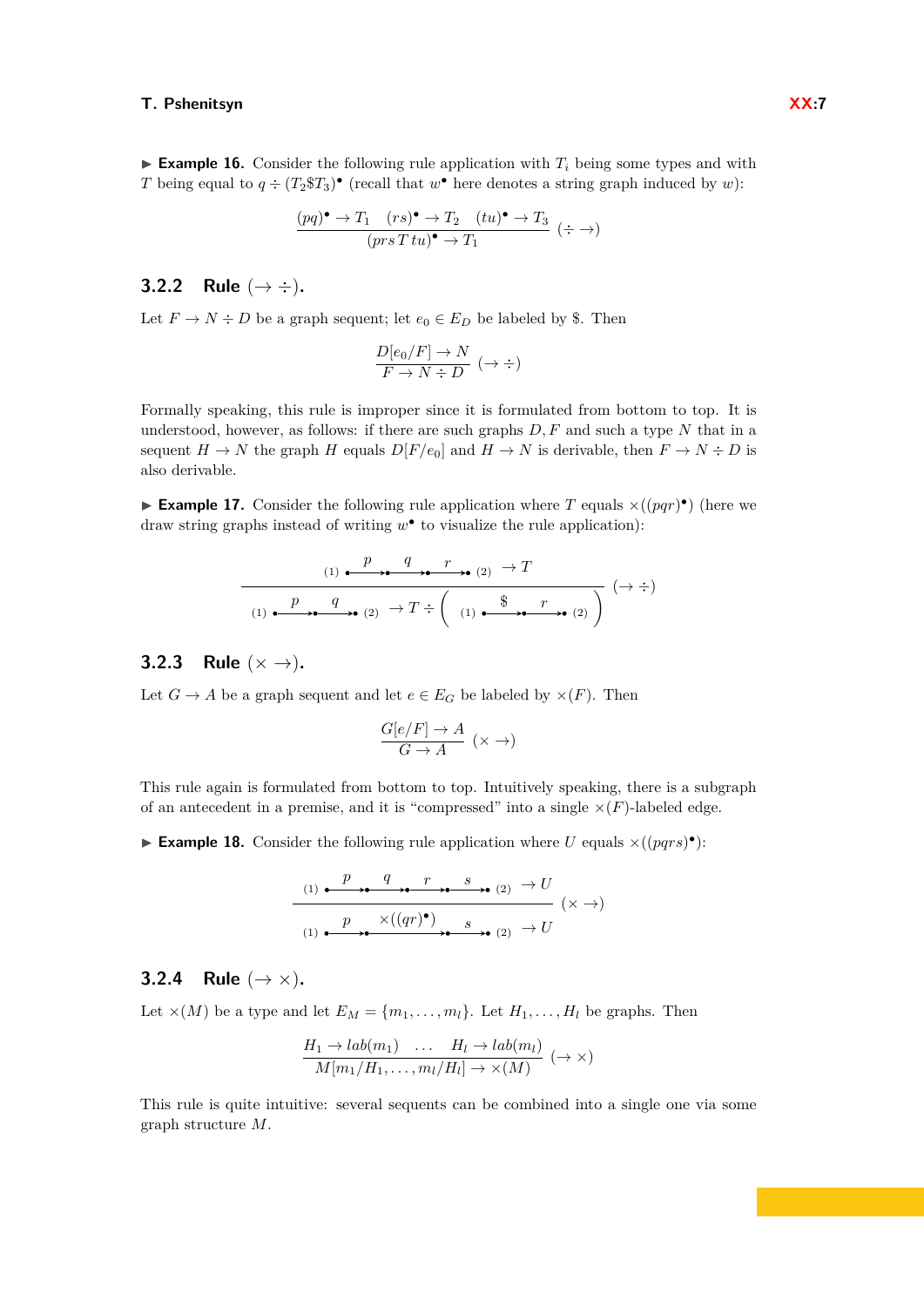#### **XX:8 Introduction to a Hypergraph Logic Unifying Different Variants of the Lambek Calculus**

**Example 19.** Consider the following rule application with  $T_i$  being some types:

$$
\frac{(pq)^{\bullet} \to T_1 \quad (rs)^{\bullet} \to T_2 \quad (tu)^{\bullet} \to T_3}{(pqrstu)^{\bullet} \to \times ((T_1T_2T_3)^{\bullet})} \quad (\to \times)
$$

**If a** graph *M* in the rule  $(\rightarrow \times)$  does not have edges, then there are zero premises in this rule  $(l = 0)$ ; hence  $M \to \times (M)$  is derivable, and this sequent can be considered as an axiom.

**► Definition 21.** *A graph sequent*  $H \rightarrow A$  *is* derivable in HL (HL  $\vdash H \rightarrow A$ ) *if it can be obtained from axioms using rules of* HL*. A corresponding sequence of rule applications is called* a derivation *and its representation as a tree is called* a derivation tree*.*

► **Example 22.** The sequent from Example [14](#page-5-0) is derivable in HL. Here is its derivation:

$$
\frac{q^{\bullet} \rightarrow q \quad t^{\bullet} \rightarrow t}{A_3 \times \frac{1}{2} \times \frac{1}{2} \times \frac{1}{2} \times \frac{1}{2} \times \frac{1}{2} \times \frac{1}{2} \times \frac{1}{2} \times \frac{1}{2} \times \frac{1}{2} \times \frac{1}{2} \times \frac{1}{2} \times \frac{1}{2} \times \frac{1}{2} \times \frac{1}{2} \times \frac{1}{2} \times \frac{1}{2} \times \frac{1}{2} \times \frac{1}{2} \times \frac{1}{2} \times \frac{1}{2} \times \frac{1}{2} \times \frac{1}{2} \times \frac{1}{2} \times \frac{1}{2} \times \frac{1}{2} \times \frac{1}{2} \times \frac{1}{2} \times \frac{1}{2} \times \frac{1}{2} \times \frac{1}{2} \times \frac{1}{2} \times \frac{1}{2} \times \frac{1}{2} \times \frac{1}{2} \times \frac{1}{2} \times \frac{1}{2} \times \frac{1}{2} \times \frac{1}{2} \times \frac{1}{2} \times \frac{1}{2} \times \frac{1}{2} \times \frac{1}{2} \times \frac{1}{2} \times \frac{1}{2} \times \frac{1}{2} \times \frac{1}{2} \times \frac{1}{2} \times \frac{1}{2} \times \frac{1}{2} \times \frac{1}{2} \times \frac{1}{2} \times \frac{1}{2} \times \frac{1}{2} \times \frac{1}{2} \times \frac{1}{2} \times \frac{1}{2} \times \frac{1}{2} \times \frac{1}{2} \times \frac{1}{2} \times \frac{1}{2} \times \frac{1}{2} \times \frac{1}{2} \times \frac{1}{2} \times \frac{1}{2} \times \frac{1}{2} \times \frac{1}{2} \times \frac{1}{2} \times \frac{1}{2} \times \frac{1}{2} \times \frac{1}{2} \times \frac{1}{2} \times \frac{1}{2} \times \frac{1}{2} \times \frac{1}{2} \times \frac{1}{2} \times \frac{1}{2} \times \frac{1}{2} \times \frac{1}{2} \times \frac{1}{2} \times \frac{1}{2} \times \frac{1}{2} \times \frac{1
$$

The definition of the hypergraph Lambek calculus is complete. Observe that Examples [17](#page-6-0) and [18](#page-6-1) are related to derivations in the string Lambek calculus; this hepls one to unerstand how rules of HL are designed in comparison with those of L.

 $\triangleright$  Remark 23. We forbid cases where some external nodes of a graph or some attachment nodes of an edge coincide; that is, we forbid loops (in a general sense). This is done following [\[3\]](#page-16-1) (to obtain more similarities). Nevertheless our definitions can be easily extended to the cases where loops are allowed. In order to do this it suffices to replace  $V^{\circledast}$  by  $V^*$  in Definition [3.](#page-2-0) However, this leads us to questionable consequences. Consider, for instance the following two derivations with a type  $L_0 = \times \left( \frac{1}{2} \right)$  $\left( \begin{matrix} 1 \\ 2 \end{matrix} \right) p$ (2) and some type *T*:

$$
\begin{array}{ccc}\n\bullet & \rightarrow & \bullet & \rightarrow & T \\
\hline\nq & & & & \\
\hline\nq & & & & \\
\hline\nq & & & & \\
\hline\n\end{array} \quad (\times \to) \qquad \begin{array}{ccc}\nq & & \rightarrow & \bullet & \rightarrow & T \\
\hline\nq & & & & \\
\hline\nq & & & & \\
\hline\nq & & & & \\
\hline\nq & & & & \\
\hline\n\end{array} \quad (\times \to)
$$

In the case when we forbid coincidences within external or attachment nodes, the application of  $(\times \rightarrow)$  is completely defined by the antecedent of a premise  $H = G[F/e]$  and by the active part *F*. Moreover, one can reformulate rules  $(\times \rightarrow)$  and  $(\rightarrow \div)$  in a top-to-bottom way (in order to do this it suffices to define a procedure opposite to replacement). Here, however,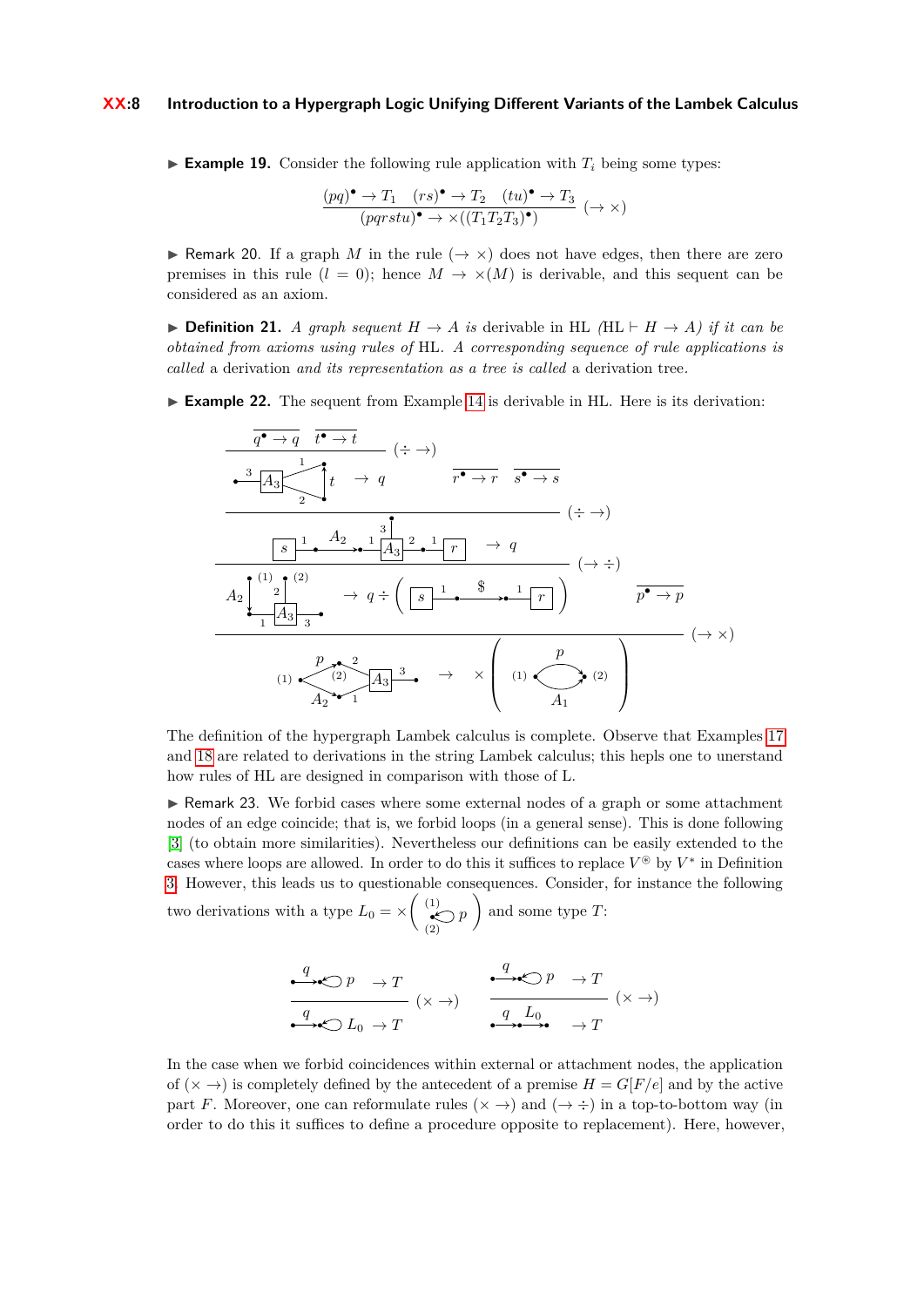the same sequent in the premise and its part participating in the rule can yield different conclusions; therefore, the rule  $(x \rightarrow)$  cannot be reformulated from top to bottom (it would require to introduce several options for the sequent in the conclusion). This is one of the key reasons why we decided to reject the idea of allowing coincidences of external or attachment nodes. In the remainder of the work we stick to definitions given in Sections [2.2](#page-2-1) and [3.2,](#page-5-1) and return to the issue of this remark only once in Section [4.4.](#page-12-0) However, we do not underestimate positive outcomes of considering loops since they can be useful in modelling different variants of the Lambek calculus.

# <span id="page-8-0"></span>**4 Embedding of the Lambek calculus and of its variants in** HL

As expected, HL naturally generalizes L. In this section we show how to embed the Lambek calculus into the hypergraph Lambek calculus considering strings as string graphs. Besides, surprisingly HL can model several extensions of L, which is discussed below.

#### <span id="page-8-1"></span>**4.1 Embedding of** L

Types of the Lambek calculus are embedded in HL by means of a function  $tr : Tp(L) \rightarrow$ *T p*(HL) presented below:

| $tr(p) := p, \quad p \in Pr, type(p) = 2;$     | $= tr(B \backslash A) := tr(A) \div (tr(B) \$ <sup>*</sup> ; |  |
|------------------------------------------------|--------------------------------------------------------------|--|
| $= tr(A/B) := tr(A) \div (\$tr(B))^{\bullet};$ | $= tr(A \cdot B) := \times ((tr(A)tr(B))^{\bullet}).$        |  |

**Example 24.** The type  $r \setminus (p \cdot q)$  is translated into the type

$$
\times \left( \begin{array}{c} p \\ (1) \xrightarrow{\text{p}} \mathbf{0} \end{array} \right) \xrightarrow{\text{q}} \left( \begin{array}{c} q \\ (1) \xrightarrow{\text{p}} \mathbf{0} \end{array} \right)
$$

String sequents  $\Gamma \to A$  are transformed into graph sequents as follows:  $tr(\Gamma \to A) :=$  $tr(\Gamma)$ <sup>•</sup>  $\rightarrow tr(A)$ . Let  $tr(Tp(L))$  be the image of *tr*.

#### <span id="page-8-2"></span> $\blacktriangleright$  Theorem 25.

- **1.** *If*  $L \vdash \Gamma \to C$ *, then*  $HL \vdash tr(\Gamma \to C)$ *.*
- **2.** *If*  $HL \vdash G \to T$  *is a derivable graph sequent over*  $tr(Tp(L))$ *, then for some*  $\Gamma$  *and*  $C$  *we have*  $G \to T = \text{tr}(\Gamma \to C)$  *(in particular, G has to be a string graph) and*  $L \vdash \Gamma \to C$ *.*

This theorem establishes correctness of the embedding *tr* in a strong way: in particular, it states that if a graph sequent  $G \to T$  with its types being images of the Lambek calculus types is derivable, then *G* is necessarily a string graph (this is not assumed from the beginning), and  $G \to T$  corresponds to a derivable string sequent.

**Proof.** The first statement is proved by a straightforward remodelling of a derivation as well as in Theorems [29,](#page-11-0) [27;](#page-10-0) in this section, we prove it in detail while omitting the proof for the rest of the abovementioned theorems.

The proof is by induction on the size of derivation of  $\Gamma \to C$  in L. If  $p \to p$  is an axiom, then  $tr(p \to p) = p^{\bullet} \to p$  is an axiom of HL.

To prove the induction step, consider the last step of a derivation:

 $\blacksquare$  Case  $( / \rightarrow )$ :

$$
\frac{\Psi, B, \Delta \to C \quad \Pi \to A}{\Psi, B/A, \Pi, \Delta \to C} \ (\ / \to)
$$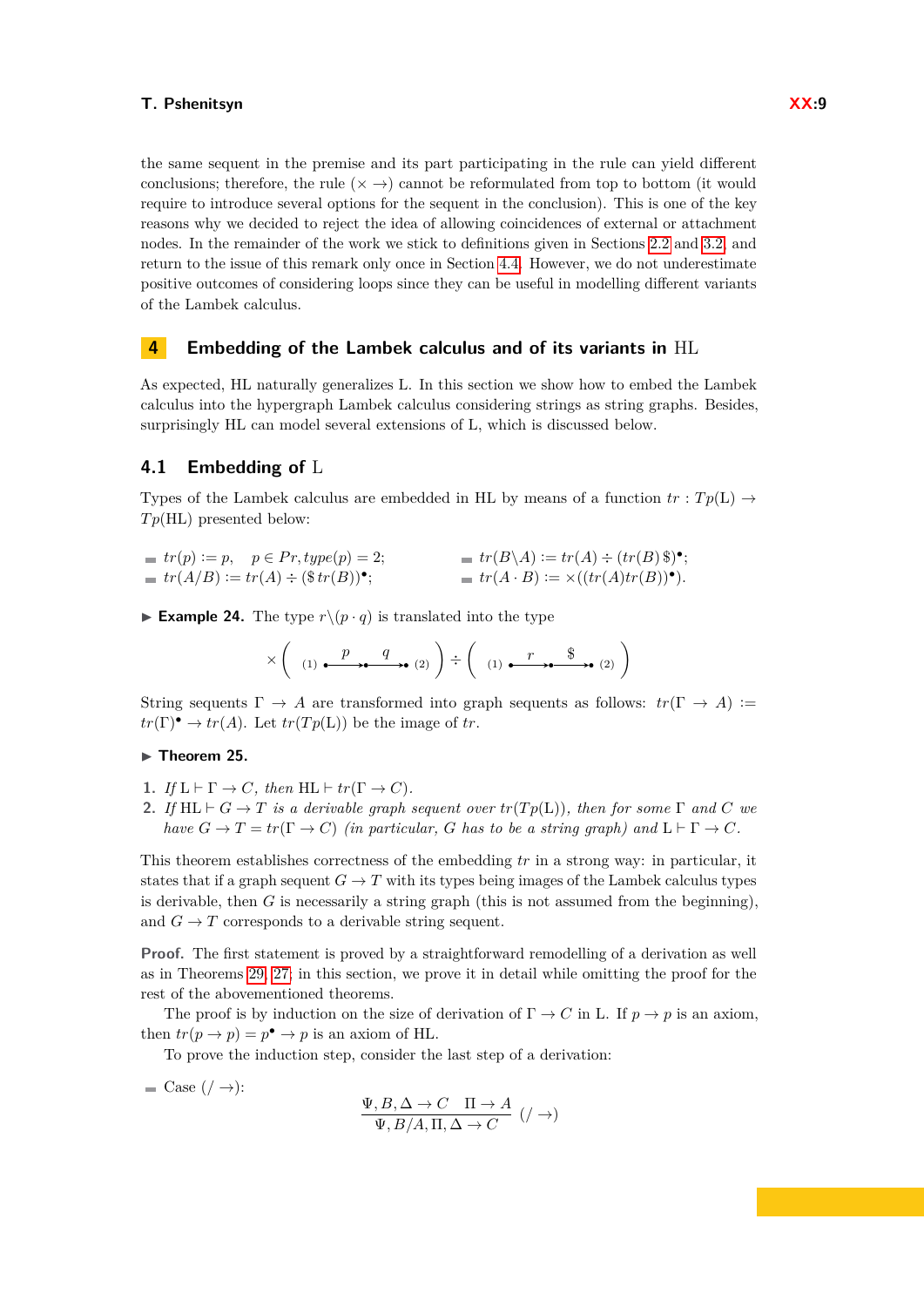#### **XX:10 Introduction to a Hypergraph Logic Unifying Different Variants of the Lambek Calculus**

By the induction hypothesis,  $tr(\Pi \rightarrow A)$  and  $tr(\Psi, B, \Delta \rightarrow C)$  are derivable in HL. Note that  $SG = tr(\Psi, B, \Delta) = (tr(\Psi) tr(B) tr(\Delta))$  is a string graph with a distinguished edge (call it  $e_0$ ) labeled by  $tr(B)$ . Then we can construct the following derivation:

$$
\frac{SG \to tr(C) \quad tr(\Pi)^{\bullet} \to tr(A)}{SG[e_0/D][d_0 := tr(B) \div D][d_1/tr(\Pi)^{\bullet}] \to tr(C)} \; (\div \to)
$$

Here *D* is the denominator of the type  $tr(B/A)$ ,  $E_D = \{d_0, d_1\}$  and  $lab(d_0) = \$ ,  $lab(d_1) =$ *tr*(*A*). Finally note that  $SG[e_0/D][d_0 := tr(B) \div D][d_1/tr(\Pi)^{\bullet}] = tr(\Psi, B/A, \Pi, \Delta)$ .  $\blacksquare$  Case  $(\rightarrow$  /):

$$
\frac{\Gamma, A \to B}{\Gamma \to B/A} \; (\to /)
$$

Here  $C = B/A$ . By the induction hypothesis, HL  $\vdash tr(\Gamma, A \rightarrow B)$ . Denote  $SG = tr(\Gamma)^{\bullet}$ and  $D = (\$tr(A))$ <sup>•</sup> (where  $d_0 \in E_D$  is labeled by \$). Then

$$
\frac{D[d_0/SG] \to tr(B)}{SG \to tr(B) \div D} (\to \div)
$$

Finishing the proof, we note that  $D[d_0/SG] = (\Gamma, A)^{\bullet}$  and  $tr(B) \div D = tr(B/A)$ . **■** Cases  $(\neg \neg)$  and  $(\rightarrow \neg)$  are treated similarly.  $\blacksquare$  Case  $(\cdot \rightarrow)$ :

$$
\frac{\Psi, A, B, \Delta \to C}{\Psi, A \cdot B, \Delta \to C} (\cdot \to)
$$

is remodeled (applying the induction hypothesis) as follows (where the  $tr(A \cdot B)$ -labeled edge in  $tr(\Psi, A \cdot B, \Delta)$  is denoted as  $e_0$ ):

$$
\frac{tr(\Psi, A \cdot B, \Delta)^{\bullet}[e_0/(tr(A, B))^{\bullet}] \to tr(C)}{tr(\Psi, A \cdot B, \Delta)^{\bullet} \to tr(C)} \quad (\times \to)
$$

 $\Box$  Case  $(\rightarrow \cdot)$ :

$$
\frac{\Psi \to A \quad \Delta \to B}{\Psi, \Delta \to A \cdot B} (\to \cdot)
$$

is converted into

$$
\frac{tr(\Psi)^{\bullet} \to tr(A) \quad tr(\Delta)^{\bullet} \to tr(B)}{tr(\Psi, \Delta)^{\bullet} \to tr(A \cdot B)} \; (\to \times)
$$

The second statement is of more interest since we know nothing about *G* at first. The proof again is by induction on length of the derivation. If  $G = p^{\bullet}$  and  $C = p$ , then obviously  $G \rightarrow C = tr(p \rightarrow p).$ 

For the induction step consider the last step of a derivation in HL. Below *A, B* are some types belonging to  $Tp(L)$ .

 $\cong$  Case  $(\div \to)$ : after the application of this rule a type of the form  $tr(A) \div D$  has to appear. Note that *D* is either of the form  $(\text{ftr}(B))^{\bullet}$  or of the form  $(tr(B) \text{F})^{\bullet}$  for some *B*. Let  $E_D = \{d_0, d_1\}$  and let  $lab(d_0) = \$$ ,  $lab(d_1) = tr(B)$ . Then the application of this rule is of the form

$$
\frac{H \to T \quad H_1 \to tr(B)}{H[e/D][d_0 := tr(A) \div D][d_1/H_1] \to T} \; (\div \to)
$$

By the induction hypothesis,  $H \to T = tr(\Gamma, A, \Delta \to C)$  (since  $lab(e) = tr(A)$ ) and  $H_1 \to$  $tr(B) = tr(\Pi \rightarrow B)$ . Therefore, depending on structure of *D*, we obtain that  $H[e/D][d_0 :=$  $tr(A) \div D[|d_1/H_1| \to T$  equals either  $tr(\Gamma, \Pi, B \setminus A, \Delta \to C)$  or  $tr(\Gamma, A/B, \Pi, \Delta \to C)$ , which completes this case.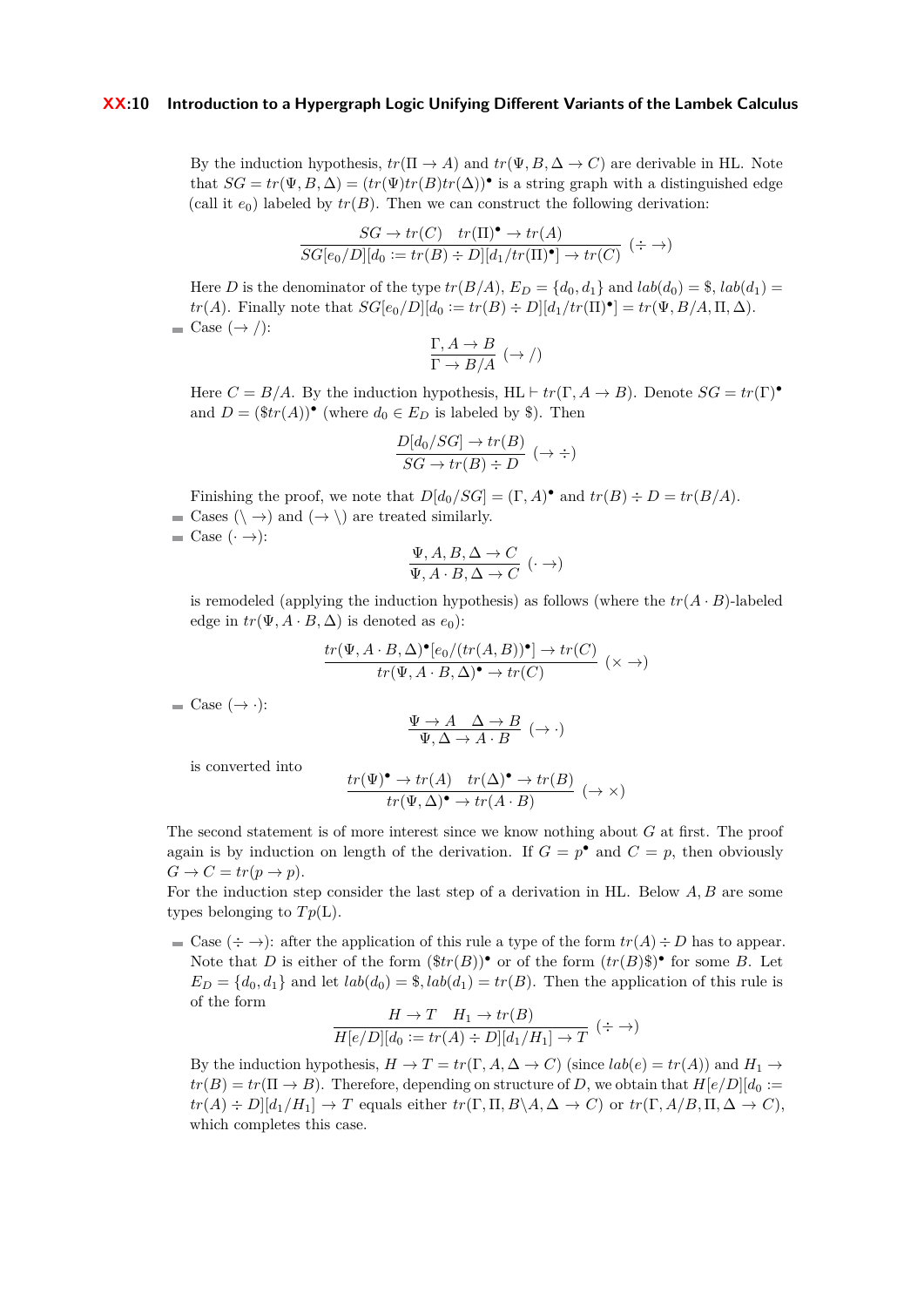$\blacksquare$  Case  $(\rightarrow \div)$ :

$$
\frac{D[d_0/H] \to tr(A)}{H \to tr(A) \div D} (\to \div)
$$

By the induction hypothesis,  $D[d_0/H] \to tr(A)$  corresponds to a sequent of the Lambek calculus via *tr*. Again, *D* is of one of the following forms:  $(\text{ftr}(B))^{\bullet}$  or  $(tr(B)\$)^{\bullet}$ . Then the only possibility for *H* is to be a string graph:  $H := (tr(\Pi))^{\bullet}$ . Thus,  $D[d_0/H]$  equals either  $tr(\Pi, B)$ <sup>•</sup> or  $tr(B, \Pi)$ <sup>•</sup>, and we can model this step in the Lambek calculus by means of  $(\rightarrow)$  or  $(\rightarrow)$  resp.

- $\blacksquare$  Case  $(\times \rightarrow)$ : by the induction hypothesis, a premise has to be of the form  $tr(\Pi \rightarrow C)$ . Then this premise is obtained from a conclustion by replacing an edge labeled by  $tr(A \cdot B)$ by a subgraph of the form  $(tr(A)tr(B))$ <sup> $\bullet$ </sup>. This implies that  $\Pi = \Gamma, A, B, \Delta$ , and that this step can be modeled in L with the rule  $(\cdot \rightarrow)$ .
- Case  $(\rightarrow \times)$ : by the induction hypothesis, all antecedents of premises in this rule are string graphs. Since a succedent of the conclusion has the form  $tr(A \cdot B)$ , there are two premises, they have antecedents  $tr(\Gamma)$ <sup>•</sup> and  $tr(\Delta)$ <sup>•</sup> resp. and they are substituted in  $tr(A \cdot B)$ . This yields that  $G \to T = tr(\Gamma, \Delta \to A \cdot B)$  and that this rule corresponds to  $(\rightarrow \cdot)$ , as expected.

 $\blacktriangleleft$ 

Look also at Examples [17](#page-6-0) and [18,](#page-6-1) which reflect some parts of the proof.

In the remaining subsections we consider different variants of the Lambek calculus and show how they are embedded in HL.

### **4.2 Embedding of** LP

LP is L enriched with the additional permutation rule:

$$
\frac{\Gamma, B, A, \Delta \to C}{\Gamma, A, B, \Delta \to C} (P).
$$

This rule is not logical but structural; however, it can be modeled in HL by such graphs where permutations of edges lead to isomorphic graphs. One of the ways of doing this is by using the following translation function *tr<sup>P</sup>* :

$$
tr_P(p) = p;
$$
  
=  $tr_P(A/B) = tr_P(B \setminus A) = tr_P(A) \div \left( \underbrace{\left[ \underbrace{\$}^{-1} \underbrace{\bullet^{-1} \left[ tr_P(B) \right]}_{(1)} \right]} \right);$   
=  $tr_P(A \cdot B) = \times \left( \underbrace{\left[ tr_P(A) \right]^{-1} \underbrace{\bullet^{-1} \left[ tr_P(B) \right]}_{(1)} \right)}.$ 

If  $\Gamma = T_1, \ldots, T_n$  is a sequence of types, then  $tr_{\mathcal{P}}(\Gamma) := \langle \{v_0\}, \{e_i\}_{i=1}^n, att, lab, v_0 \rangle$  where  $\hat{a}$ *tt*( $e_i$ ) = *v*<sub>0</sub>, *lab*( $e_i$ ) = *tr*<sub>P</sub>( $T_i$ ). As before, *tr*<sub>P</sub>( $\Gamma \rightarrow A$ ) := *tr*<sub>P</sub>( $\Gamma$ )  $\rightarrow$  *tr*<sub>P</sub>(*A*).

$$
\blacktriangleright \textbf{Example 26. } p, q \to q \cdot p \text{ turns into the sequent } \boxed{p \xrightarrow{\text{1}} q} \rightarrow \times \left( \boxed{q \xrightarrow{\text{1}} p} \right).
$$

#### <span id="page-10-0"></span>► Theorem 27.

- **1.** *If* LP  $\vdash \Gamma \to C$ *, then* HL  $\vdash tr_{\mathcal{P}}(\Gamma \to C)$ *.*
- **2.** *If*  $HL \vdash G \to T$  *is a derivable graph sequent over*  $tr_P(Tp(L))$ *, then*  $G \to T = tr_P(\Gamma \to C)$ *for some*  $\Gamma$  *and*  $C$  *and*  $\text{LP} \vdash \Gamma \rightarrow C$ *.*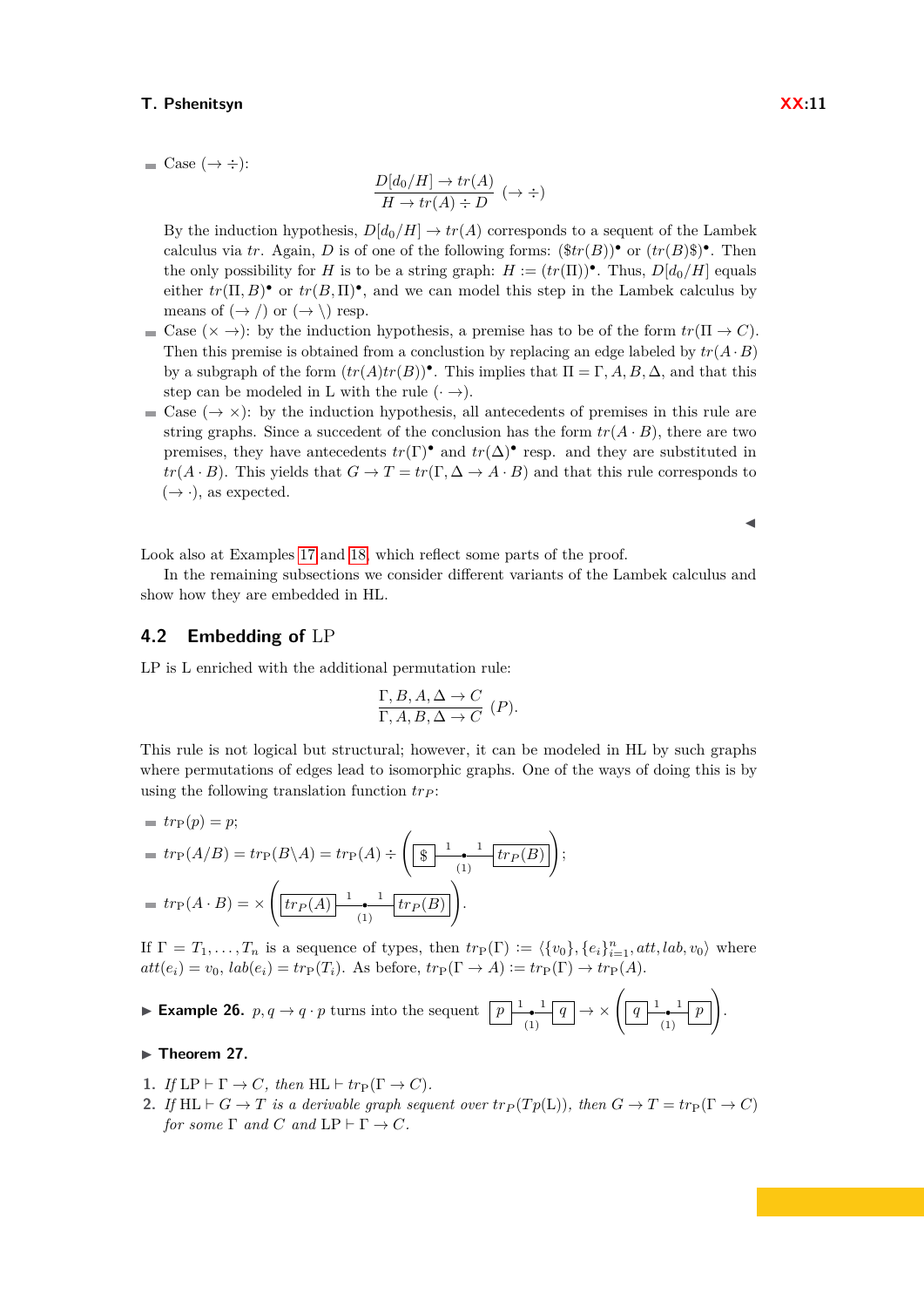#### **XX:12 Introduction to a Hypergraph Logic Unifying Different Variants of the Lambek Calculus**

#### **4.3** Embedding of NL $\diamond$

 $NL\diamondsuit$  presented in [\[10\]](#page-17-0) is the variant of L enriched with unary modalities; it lacks structural rules. Types of NL $\Diamond$  are built from primitive types using  $\setminus$ ,  $\cdot$  and two unary operators  $\Diamond$ ,  $\Box$ . This variant of the Lambek calculus is nonassociative: antecedents of sequents are considered to be bracketed structures, defined inductively as follows:  $\mathcal{T} := Tp(NL\Diamond) |(\mathcal{T},\mathcal{T})|(\mathcal{T})^{\Diamond}$ . Sequents then are of the form  $\Gamma \to A$  where  $\Gamma \in \mathcal{T}$  and  $A \in Tp(NL\diamondsuit)$ .

Rules for  $\langle \cdot, \cdot \rangle$  are similar to those for L with the difference that they cannot act through brackets (here  $\Gamma[\Delta]$  denotes the term  $\Gamma$  containing a distinguished occurence of the subterm ∆):

$$
\frac{\Pi \to A \quad \Gamma[B] \to C}{\Gamma[(\Pi, A \setminus B)] \to C} \quad (\land \to) \qquad \frac{(A, \Pi) \to B}{\Pi \to A \setminus B} \quad (\to \land) \qquad \frac{\Gamma[(A, B)] \to C}{\Gamma[A \cdot B] \to C} \quad (\cdot \to)
$$

$$
\frac{\Pi \to A \quad \Gamma[B] \to C}{\Gamma[(B/A, \Pi)] \to C} \quad (\land \to) \qquad \frac{(\Pi, A) \to B}{\Pi \to B/A} \quad (\to \land) \qquad \frac{\Gamma \to A \quad \Delta \to B}{(\Gamma, \Delta) \to A \cdot B} \quad (\to \cdot)
$$

The following rules for  $\Box, \Diamond$  are added (where  $\Gamma[\Delta]$  denotes the term  $\Gamma$  containing a distinguished occurence of the subterm  $\Delta$ ):

$$
\frac{\Gamma[(A)^\circ] \to B}{\Gamma[\Diamond A] \to B} \ (\Diamond \to) \quad \frac{\Gamma[A] \to B}{\Gamma[(\Box A)^\circ] \to B} \ (\Box \to) \quad \frac{\Gamma \to A}{(\Gamma)^\circ \to \Diamond A} \ (\to \Diamond) \quad \frac{(\Gamma)^\circ \to A}{\Gamma \to \Box A} \ (\to \Box)
$$

Moortgat notices in [\[10\]](#page-17-0) that  $\diamond$  and  $\square$  are "truncated forms of product and implication". Below we show that this statement can be understood literally: after we embed  $NL\Diamond$  in HL, unary connectives become special cases of  $\times$  and  $\div$ . Let us fix primitive types  $p_{\diamond}, p_l, p_r \in Pr$ (with type equal to 2). Consider the following graphs with *X, Y* being parameters:

$$
Br(X,Y) = \boxed{X} \xrightarrow{1} \begin{matrix} P_l & (1) & p_r \\ \hline & \bullet & \bullet \end{matrix} \xrightarrow{1} \boxed{Y} \qquad \qquad \text{Diam}(X) = (1) \xrightarrow{p_\diamond} \begin{matrix} P_\diamond & 1 \\ \hline & \bullet & \bullet \end{matrix} \boxed{X}
$$

Let  $e_1$  and  $e_2$  be the *X*-labeled and the *Y*-labeled edge resp. in  $Br(X, Y)$ , and let  $e$  be the *X*-labeled edge in *Diam*(*X*).

We introduce the following translation function  $tr_{\mathcal{S}}$ :

$$
tr_{\diamond}(p) = p, \quad p \in Pr, type(p) = 1; \qquad tr_{\diamond}(\Box(A)) = tr_{\diamond}(A) \div (Diam(\$));
$$
  
\n
$$
tr_{\diamond}((A/B)) = tr_{\diamond}(A) \div (Br(\$, tr_{\diamond}(B))); \qquad tr_{\diamond}((A \cdot B)) = \times (Br(tr_{\diamond}(A), tr_{\diamond}(B)));
$$
  
\n
$$
tr_{\diamond}((B \setminus A)) = tr_{\diamond}(A) \div (Br(tr_{\diamond}(B), \$)); \qquad tr_{\diamond}(\diamondsuit(A)) = \times (Diam(tr_{\diamond}(A))).
$$

If  $\Gamma, \Delta$  are sequences of types, then  $tr_{\circ}((\Gamma, \Delta)) := Br(X, Y)[e_1/tr_{\circ}(\Gamma), e_2/tr_{\circ}(\Delta)]$ . Similarly,  $tr_{\diamond}((\Gamma)^{\diamond}) := Diam(X)[e/tr_{\diamond}(\Gamma)].$  Finally,  $tr_{\diamond}(\Gamma \to A) := tr_{\diamond}(\Gamma) \to tr_{\diamond}(A).$ 

#### Example 28.

$$
tr_{\diamond}((p,q))^{\diamond},((r)^{\diamond},(s,t))) = p_{\diamond} \downarrow p_r \downarrow p_r \downarrow p_r
$$
\n
$$
p_{l} \downarrow p_r \downarrow p_r
$$
\n
$$
p_{l} \downarrow p_r
$$
\n
$$
p_{l} \downarrow p_r
$$
\n
$$
p_{l} \downarrow p_r
$$
\n
$$
p_{l} \downarrow p_r
$$
\n
$$
p_{l} \downarrow p_r
$$
\n
$$
p_{l} \downarrow p_r
$$
\n
$$
p_{l} \downarrow p_r
$$
\n
$$
p_{l} \downarrow p_r
$$
\n
$$
p_{l} \downarrow p_r
$$
\n
$$
p_{l} \downarrow p_r
$$
\n
$$
p_{l} \downarrow p_r
$$
\n
$$
p_{l} \downarrow p_r
$$
\n
$$
p_{l} \downarrow p_r
$$

<span id="page-11-0"></span> $\blacktriangleright$  Theorem 29.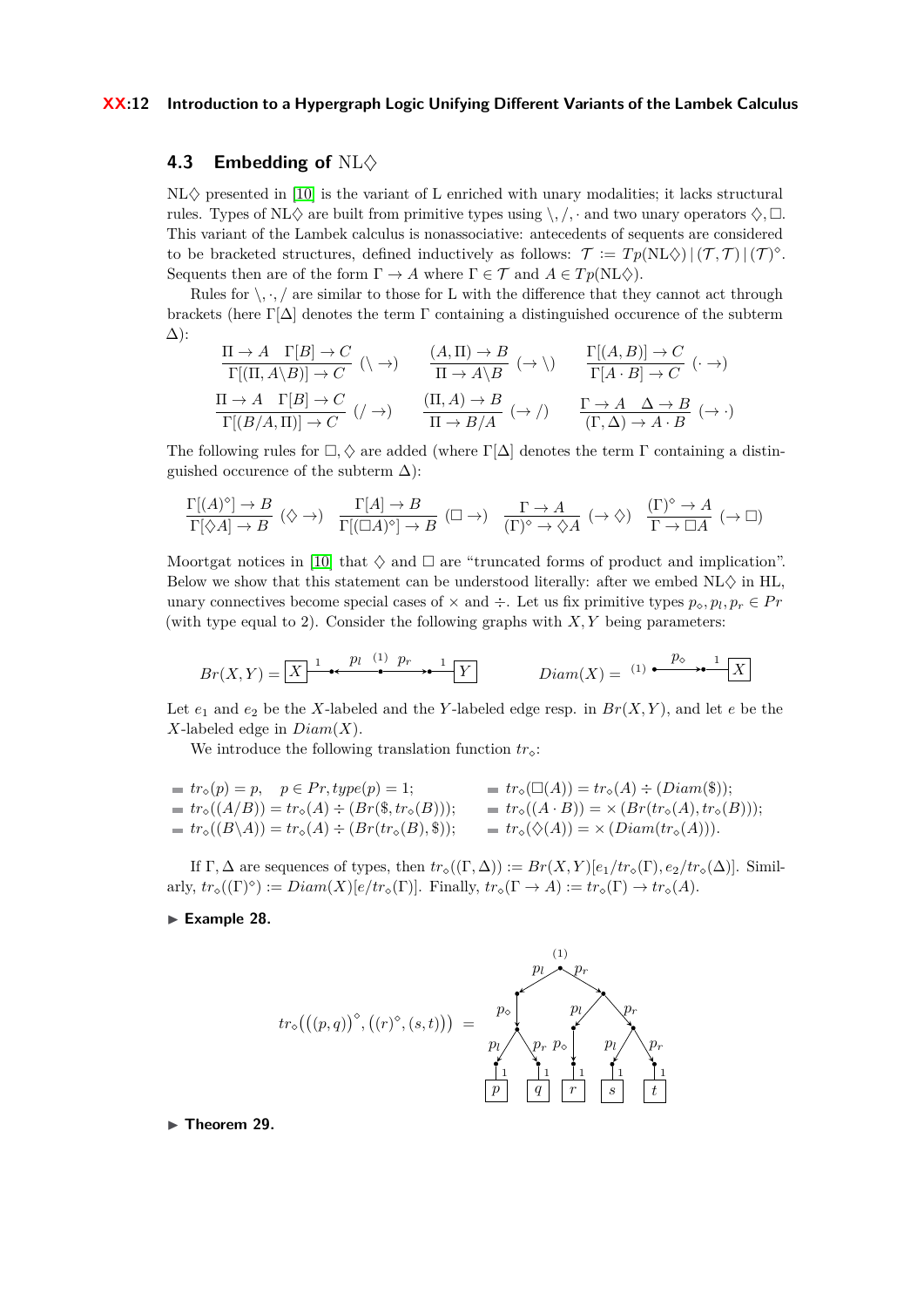- **1.** *If*  $N L \diamondsuit \vdash \Gamma \to C$ *, then we have*  $H L \vdash tr_{\circ}(\Gamma \to C)$ *.*
- **2.** *If* HL  $\vdash$  *G*  $\rightarrow$  *T is a derivable graph sequent over*  $tr_{\diamond}(Tp(NL\diamondsuit)) \cup \{p_l, p_r, p_{\diamond}\},\$  *then*  $G \to T = tr_{\alpha}(\Gamma \to C)$  *for some*  $\Gamma$  *and*  $C$  *and*  $NL\Diamond \vdash \Gamma \to C$ *.*

 $\triangleright$  Remark 30. The nonassociative Lambek calculus NL can be embedded in HL as well: it suffices not to consider  $\Diamond$ ,  $\Box$  and graphs with  $p_{\circ}$ -labeled edges in the above construction. The nonassociative Lambek calculus with permutation NLP can be embedded in HL similarly with the only difference that we replace  $p_l$  and  $p_r$  by a single distinguished type  $p_{br}$ . The multimodal calculus introduced in [\[10\]](#page-17-0) can also be modeled with this construction, e.g., by introducing indexed primitive types  $p_l^i$ ,  $p_r^i$ ,  $p_\diamond^i$  for different modes.

# <span id="page-12-0"></span>**4.4** Embedding of  $L_1^*$

In the string case there is a variant of L where empty antecedents are allowed, and there is an additional type **1**, called the unit. There are one axiom and one rule for it:

$$
\frac{\Gamma, \Delta \to A}{\Gamma, 1, \Delta \to A} (1 \to)
$$

This extension of L is called the Lambek calculus with the unit and it is denoted by  $L_1^*$ . Certainly, we wish this calculus to be embedded in HL as well. Our definition of a string graph (Definition [9\)](#page-3-0), though, does not include the case of an empty string so we cannot directly use *tr* from Section [4.1.](#page-8-1) However, if we allow coincidences of external nodes or of attachment nodes, then we define a function  $tr_1$  similarly to  $tr$  from Section [4.1;](#page-8-1) we add the following definition:

$$
tr_{1}(\mathbf{1}) := \times (\langle \{v_{0}\}, \emptyset, \emptyset, \emptyset, v_{0}v_{0} \rangle) = \times (1) \cdot (2)
$$

Let us also extend  $tr_1$  to sequents as follows:  $tr_1(\Gamma \to A) = tr_1(\Gamma)^{\bullet} \to tr_1(A)$ . If  $\Gamma$  is empty, we put  $(\Lambda)$   $\bullet$  :=  $\langle \{v_0\}, \emptyset, \emptyset, \emptyset, v_0v_0 \rangle$  (this is consistent with Definition [9\)](#page-3-0).

<span id="page-12-1"></span>► **Theorem 31.** *Let*  $\Gamma \to C$  *be a sequent over*  $Tp_1$ *. Then*  $L_1^* \vdash \Gamma \to C \Leftrightarrow \text{HL} \vdash tr_1(\Gamma \to C)$ *.* 

This theorem is weaker than previous embedding theorems: we restrict our consideration to string graphs only. Generally, if a derivable graph sequent  $G \to A$  is over the set  $tp_1(Tp_1^*)$ , then *G* is not necessarily a string graph: it may contain loops.

# **4.5 Embedding of** L R

The Lambek calculus with the reversal operation (studied e.g. in [\[7\]](#page-16-6)) is obtained from L by adding a unary connective <sup>R</sup> and the following rules (where  $(A_1, \ldots, A_n)^R = A_n^R, \ldots, A_1^R$ ):

$$
\frac{\Gamma \to C}{\Gamma^{\text{R}} \to C^{\text{R}}} \; (\text{R} \to \text{R}) \qquad \frac{\Gamma, A^{\text{RR}}, \Delta \to C}{\Gamma, A, \Delta \to C} \; (\text{R} \text{R} \to) \qquad \frac{\Pi \to C^{\text{RR}}}{\Pi \to C} \; (\to \text{R} \text{R})
$$

The cut rule is also included in this calculus (see Section [5.1\)](#page-13-1).

For the set  $Tp(L^R)$  of types in  $L^R$  we introduce the function  $tr_R$ . Its inductive definition coincides with that of L from Section [4.1](#page-8-1) on primitive types and on types of the form  $B \setminus A$ ,  $A \cdot B$ ,  $A/B$ . We extend it to <sup>R</sup> as follows:

$$
tr_{R}(A^{R}) := \times \left( \begin{array}{c} tr_{R}(A) \\ \cdots \end{array} \right)
$$

As usually,  $tr_{\mathcal{R}}(\Gamma \to A) := tr_{\mathcal{R}}(\Gamma)^{\bullet} \to tr_{\mathcal{R}}(A)$ .

<span id="page-12-2"></span>**Fineorem 32.** Let  $\Gamma \to C$  be over  $L^R$ . Then  $L^R \vdash \Gamma \to C \Leftrightarrow \text{HL} \vdash tr_R(\Gamma \to C)$ .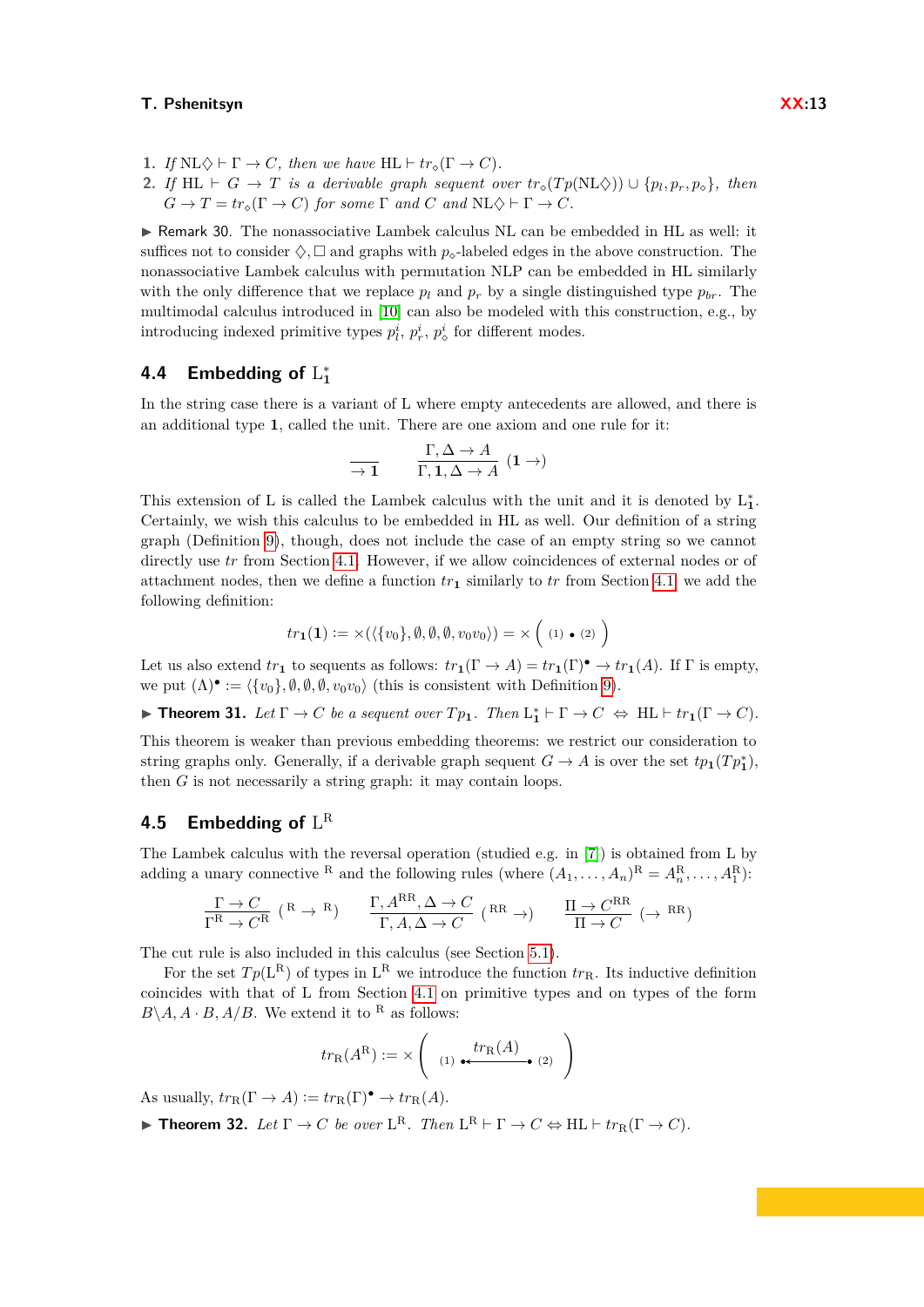#### **XX:14 Introduction to a Hypergraph Logic Unifying Different Variants of the Lambek Calculus**

<span id="page-13-0"></span>**5 Properties of** HL

We start with

**Proposition 33.**  $HL \vdash T^{\bullet} \rightarrow T$  *for all types*  $T$ *.* 

**Proof.** Induction on size of *T*. If *T* is primitive, then  $T^{\bullet} \to T$  is an axiom. If  $T = N \div D$  and  $E_D = \{e_0, \ldots, e_k\}$  where  $lab(e_0) = $$ , then

$$
\frac{N^{\bullet} \to N \quad lab(e_1)^{\bullet} \to lab(e_1) \quad \dots \quad lab(e_k)^{\bullet} \to lab(e_k)}{D[e_0 := N \div D] \to N \atop (N \div D)^{\bullet} \to N \div D} (\div \div)
$$

All the above sequents are derivable by induction hypothesis. If  $T = \times (M)$  and  $E_M = \{e_1, \ldots, e_l\}$ , then

$$
\frac{lab(e_1)^{\bullet} \to lab(e_1) \quad \dots \quad lab(e_l)^{\bullet} \to lab(e_l)}{\overbrace{(X(M))^{\bullet} \to X(M)}^{M \to X(M)} (\times \to)} \; (\to \times)
$$

Again, we apply induction hypothesis.

Therefore, the axiom  $p^{\bullet} \to p$  where primitive types are considered can be replaced by more general one  $T^{\bullet} \to T$  for all types; this does not change the set of derivable sequents.

#### <span id="page-13-1"></span>**5.1 The cut elimination**

One of fundamental properties of L is admissibility of the following cut rule:

$$
\frac{\Pi \to A \quad \Gamma \land \Delta \to B}{\Gamma \Pi \land \to B} \text{ (cut)}
$$

For L this was proved by Lambek in [\[8\]](#page-16-0). This rule can be naturally extended to HL as follows. Let  $H \to A, G \to B$  be graph sequents,  $e_0 \in E_G$  be an edge, and  $lab(e_0)$  be equal to *A*. Then

$$
\frac{H \to A \quad G \to B}{G[e_0/H] \to B} \text{ (cut)}
$$

<span id="page-13-3"></span> $\blacktriangleright$  **Theorem 34** (cut elimination). If  $F \to B$  is derivable in HL enriched with (cut), then it is *derivable in* HL*.*

<span id="page-13-2"></span>This theorem directly implies

#### **Proposition 35.**

**1.** *If*  $H L \vdash H \to C$  *and*  $e_0 \in E_H$  *is labeled by*  $\times (M)$ *, then*  $H L \vdash H[e_0/M] \to C$ *.* **2.** *If*  $H L \vdash H \to N \div D$  *and*  $e_0 \in E_D$  *is labeled by*  $\$, then  $H L \vdash D[e_0/H] \to N$ .$ 

**Proof.**

**1.** Use the cut rule as below:

$$
\frac{M \to \times (M) \quad H \to C}{H[e_0/M] \to C} \text{ (cut)}
$$

Derivability of  $M \to \times (M)$  is trivial.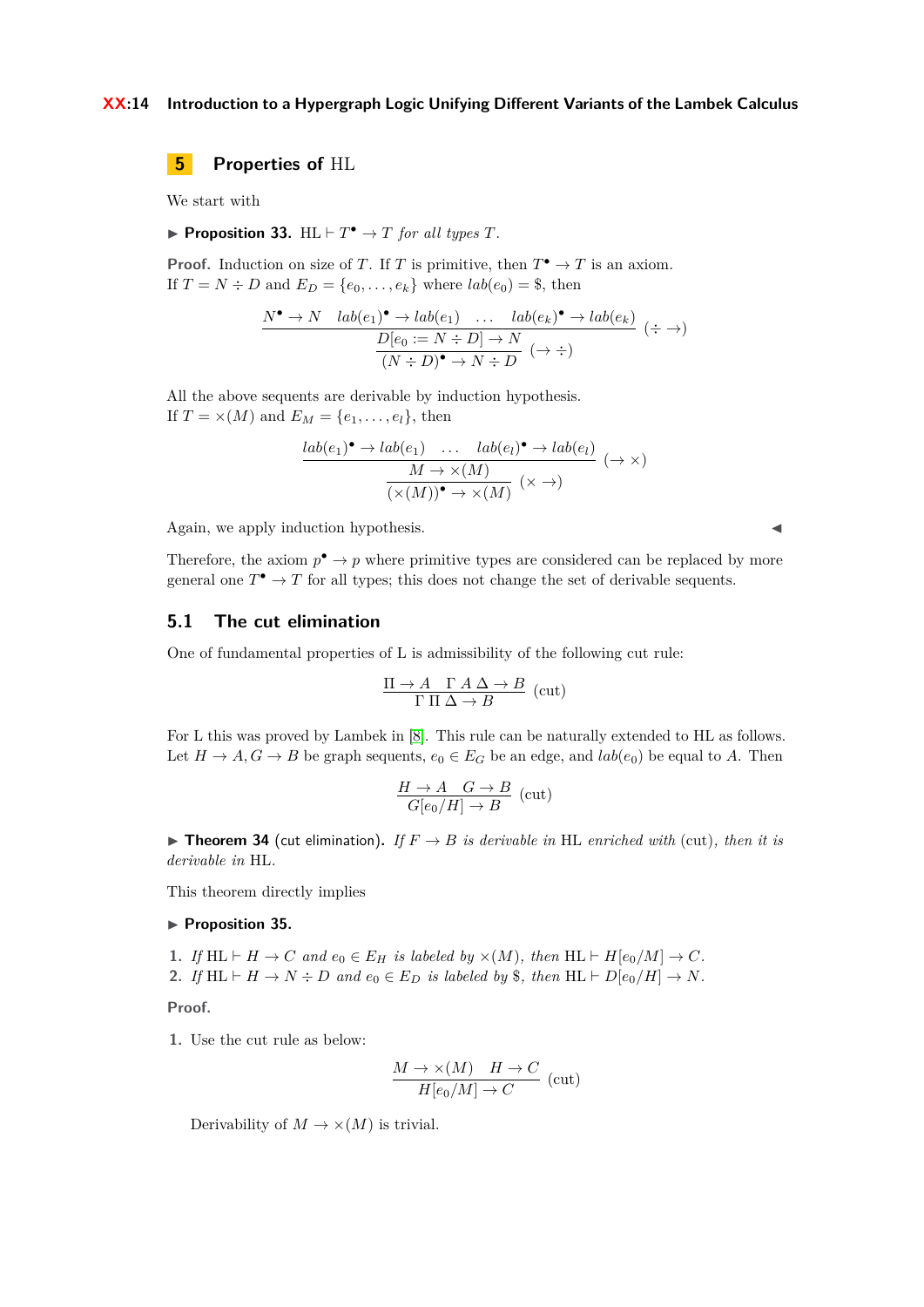**2.** Use the cut rule as below:

$$
\frac{H \to N \div D \quad D[e_0 := N \div D] \to N}{D[e_0/H] \to N} \text{ (cut)}
$$

Derivability of  $D[e_0 := N \div D] \rightarrow N$  is trivial as well (using  $(\div \rightarrow)$  we come up with premises  $N^{\bullet} \to N$  and  $lab_D(e)^{\bullet} \to lab_D(e), e \neq e_0$ .

#### **5.2 Wolf lemma**

 $\triangleright$  **Definition 36.** Let A be a type, and let B be its distinguished subtype. We say that B is a *top occurrence within A if one of the following holds:*

1.  $A = B$ ;

2.  $A = \times (M)$  and  $\exists e_0 \in E_M$  such that B is a top occurrence within  $lab(e_0)$ ;

**3.**  $A = N \div D$  and  $B$  *is a top occurrence within*  $N$ *.* 

**Example 37.** In Example [12](#page-4-1) *q* and *p* are top occurrences within  $A_4$ , and *r* and *s* are not.

<span id="page-14-1"></span> $\triangleright$  **Definition 38.** *A primitive type p is said to be lonely in a type A if for each top occurrence of p within A there is a subtype*  $\times$ (*M*) *of A such that*  $|E_M| \geq 2$  *and for some*  $e_0 \in E_M$  $lab(e_0) = p$  *is that top occurrence.* 

**Example 39.** In Example [12](#page-4-1)  $p, s, r$  are lonely in  $A_4$ , and  $q$  is not.

 $\triangleright$  **Definition 40.** *A type A is called skeleton if*  $A = \times (M)$ *,*  $E_M = \emptyset$  *and*  $|ext_M| = |V_M|$ *.* 

<span id="page-14-0"></span>▶ **Lemma 41** (wolf lemma). Let  $p \in Pr$  be lonely in  $\times(H)$  and let  $\times(H)$  not contain skeleton *subtypes.* Then  $HL \nvdash H \rightarrow p$ .

**Proof.** The proof is ex falso: assume that  $HL \vdash H \rightarrow p$ . If a derivation contains an axiom only, then  $H = p^{\bullet}$ , which contradicts loneliness of  $\times(H)$ .

Let a derivation include more than one step. There has to be an axiom of the form  $p^{\bullet} \to p$ in this derivation where *p* is the same as the succedent in  $H \to p$ . Now it suffices to notice that, however, no rule can be inferred to  $p^{\bullet} \to p$  in this derivation.

Indeed, if  $(\div \to)$  is applied to it, then this step is of the form (notation is like in Section [3.2\)](#page-5-1)

$$
\frac{p^{\bullet} \to p \quad H_1 \to lab(d_1) \quad \dots \quad H_k \to lab(d_k)}{G \to p} \; (\div \to)
$$

where  $G = p^{\bullet}[e/D][d_0 := N \div D][d_1/H_1, \ldots, d_k/H_k]$  and *e* is the only edge of  $p^{\bullet}$  labeled by *N*. This implies that *N* has to equal *p*. Consequently,  $\times(H)$  contains  $p \div D$  as a top occurrence, which contradicts that  $p$  is lonely in  $\times(H)$ . Therefore, this is impossible. Let  $(\times \rightarrow)$  be inferred to  $p^{\bullet} \rightarrow p$ . Then this step can be presented in the form

$$
\frac{p^\bullet \to p}{P \to p}~(\times \to)
$$

Here *P* is such a graph that  $p^{\bullet} = P[e/F]$  for  $e \in E_P$  being labeled by  $\times(F)$ . If *F* contains the *p*-labeled edge, then *p* is not lonely since  $\times(F)$  is a top occurrence within  $\times(H)$ . The remaining option is that *F* does not contain edges. Note that all nodes in *F* in such a case have to be external since otherwise isolated node would appear in the premise. Thus,  $\times(F)$ is skeleton which contradicts the assumption of the lemma.

J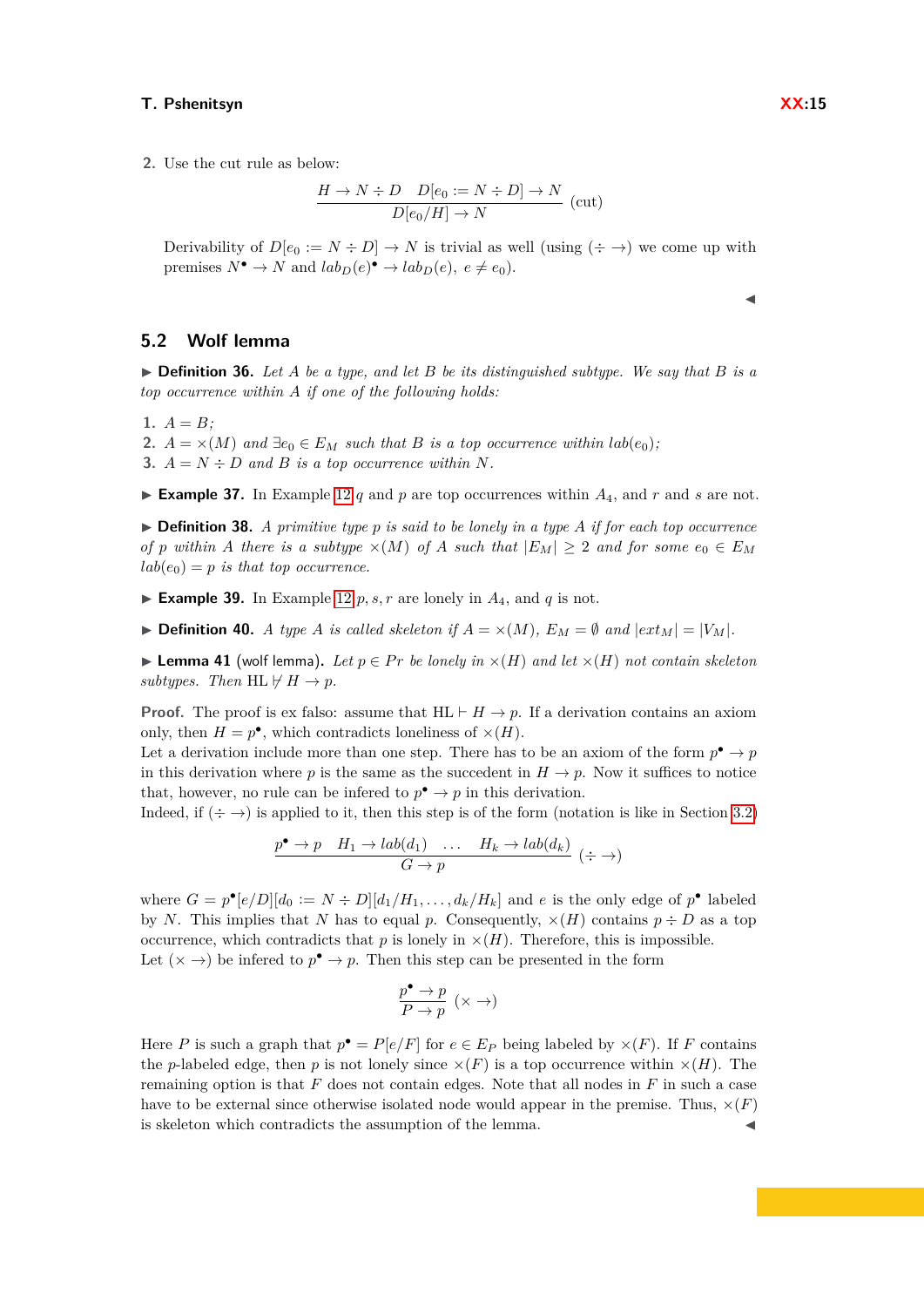#### **XX:16 Introduction to a Hypergraph Logic Unifying Different Variants of the Lambek Calculus**

<span id="page-15-1"></span>We will use its corollary:

► Corollary 42. Let  $\mathcal{T}$  be a set of types such that for each  $T \in \mathcal{T}$  T does not have skeleton *subtypes and p is lonely in T. Let*  $HL \vdash H \rightarrow p$  *for*  $H \in \mathcal{H}(\mathcal{T} \cup \{p\})$ *. Then*  $H = p^{\bullet}$ *.* 

**Proof.**  $\times$ (*H*) does not have skeleton subtypes. Thus, according to Lemma [41,](#page-14-0) *p* is not lonely in  $\times(H)$ . This means that there is a top occurrence of *p* within  $\times(H)$  for which Definition [38](#page-14-1) does not hold. Let  $E_H = \{e_1, \ldots, e_n\}$ . If this occurrence is a proper subtype of some type  $T = lab(e_k)$ , then *p* is not lonely within *T*, which contradicts  $T \in \mathcal{T}$ . Thus for some *k*  $lab(e_k) = p$ . In order for *p* to be lonely within  $\times(H)$ ,  $|E_H|$  necessarily equals 1. This implies that  $H \to p$  does not contain  $\div$  or  $\times$  types, which allows us to draw a conclusion that  $H \to p$ is an axiom and  $H = p^{\bullet}$ . January 1980, and the contract of the contract of the contract of

## **5.3 Algorithmic complexity**

In the string case the following theorem was proved by Pentus in [\[14\]](#page-17-1):

I **Theorem 43.** *The derivability problem in* L *is NP-complete.*

The derivability problem for HL, obviously, has no less complexity than that for L (the latter is embedded into the former). It can be shown that complexity is in NP, and thus

<span id="page-15-2"></span>I **Theorem 44.** *The derivability problem in* HL *is NP-complete.*

#### <span id="page-15-3"></span>**5.4 Connection to the First-Order Intuitionistic Logic**

Stanislav Kikot pointed out to us that HL is connected to  $\text{Database}^1$  $\text{Database}^1$  and to the first-order intuitionistic logic (FO-Int). To show the main idea of such a connection we provide examples of translating sequents of HL in formulas of FO-Int (the syntax of these formulas is related to Datalog with embedded implications, see [\[2\]](#page-16-7)):

| $p \rightarrow p$                                                                                                                                                       | $p(x, y) \rightarrow p(x, y)$                                                                                                                                      |
|-------------------------------------------------------------------------------------------------------------------------------------------------------------------------|--------------------------------------------------------------------------------------------------------------------------------------------------------------------|
| $tr(p/q, q/r \rightarrow p/r)$                                                                                                                                          | $\exists z \left[ \forall a \left( q(z,a) \to p(x,a) \right) \& \forall b \left( r(y,b) \to q(z,b) \right) \right] \to \forall c \left( r(y,c) \to p(x,c) \right)$ |
| $tr(p/q, q, r \rightarrow p \cdot r)$                                                                                                                                   | $\exists z \exists t (\forall a (q(z,a) \rightarrow p(x,a)) \& q(z,t) \& r(t,y)) \rightarrow \exists u (p(x,u) \& r(u,y))$                                         |
| $t \begin{array}{c} \hline \begin{array}{c} \hline \end{array} \\ \hline \begin{array}{c} \hline \end{array} \\ \hline \begin{array}{c} \hline \end{array} \end{array}$ | $\exists y$ $[t(x) \& t(x)] \rightarrow t(x)$                                                                                                                      |

<span id="page-15-4"></span>This embedding (denoted by *v*) is formally defined in Appendix [B.](#page-26-0) It holds that

 $\blacktriangleright$  **Theorem 45.** *If* HL  $\vdash$  *H*  $\rightarrow$  *A, then* FO-Int  $\vdash$  *v*(*H*  $\rightarrow$  *A*)*.* 

The converse is not true (look e.g. at the last sequent, which is not derivable).

Summing up, syntactically HL can be considered as a part of the intuitionistic (or classical, if desired) first-order logic, also connected to logic programming.

<span id="page-15-0"></span> $1$  Datalog is a logic programming language, which can express database queries.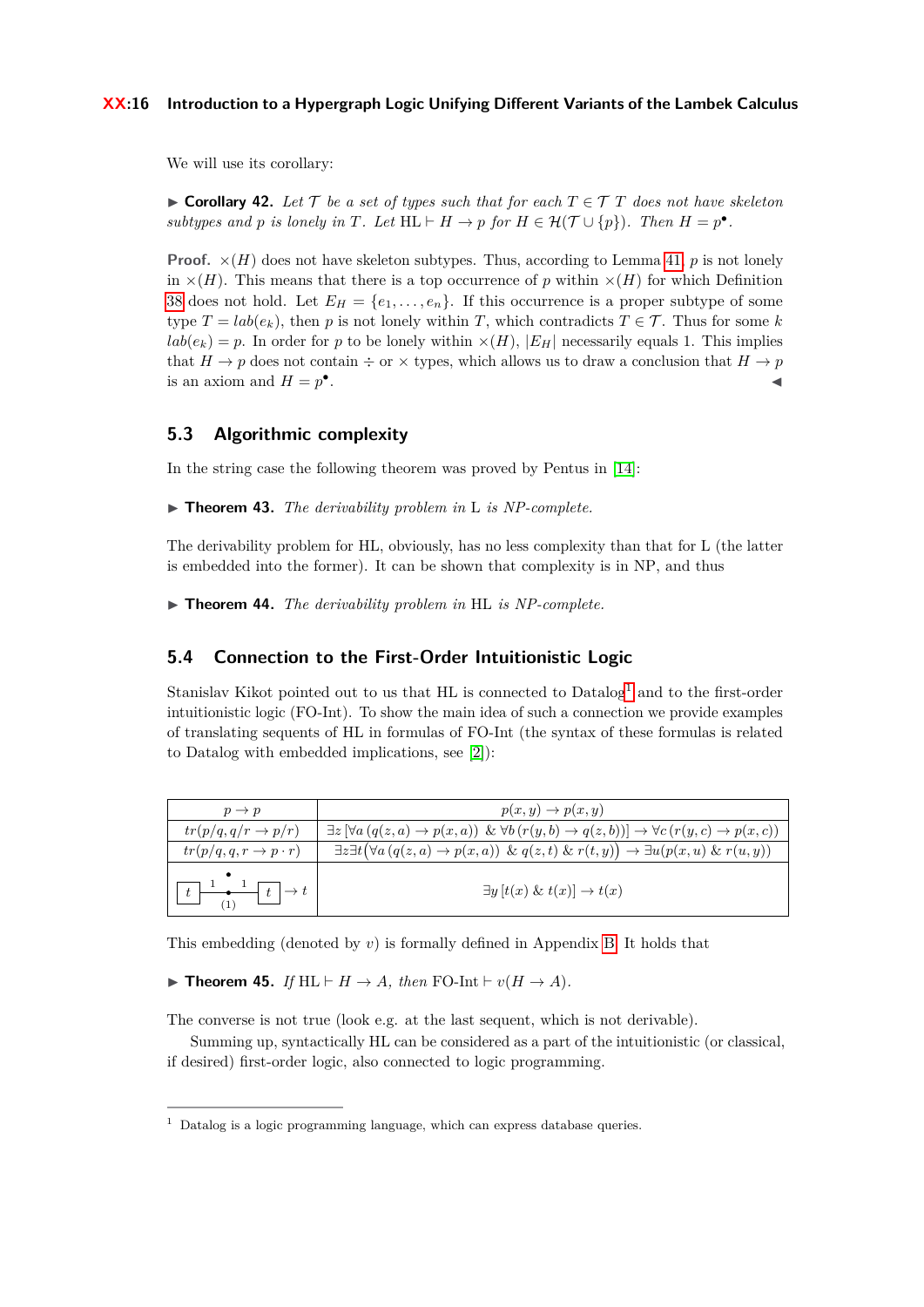# **6 Conclusion**

Hypergraph Lambek calculus inherits main principles from L. Many features of L are preserved by HL (the cut elimination, but also structural properties and models discussed in the preprint [\[16\]](#page-17-8)). Besides, different sequential calculi based on concepts related to the Lambek calculus appear to be fragments of HL, and HL itself can be embedded in the intuitionistic logic. It is also known that HL forms a basis for categorial grammars, which appear to be stronger than hyperedge replacement grammars (see [\[16\]](#page-17-8)). In general, HL is a powerful logical tool, which is interesting to be investigated from different points of view (model-theoretic, proof-theoretic, grammatical).

#### **References**

- <span id="page-16-2"></span>**1** Daniel Bauer and Owen Rambow. Hyperedge replacement and nonprojective dependency structures. In David Chiang and Alexander Koller, editors, *Proceedings of the 12th International Workshop on Tree Adjoining Grammars and Related Formalisms (TAG+12), June 29 - July 1, 2016, Heinrich Heine University, Düsseldorf, Germany*, pages 103–111. The Association for Computer Linguistics, 2016. URL: <https://www.aclweb.org/anthology/W16-3311/>.
- <span id="page-16-7"></span>**2** Anthony J. Bonner, L. Thorne McCarty, and Kumar V. Vadaparty. Expressing database queries with intuitionistic logic. In Ewing L. Lusk and Ross A. Overbeek, editors, *Logic Programming, Proceedings of the North American Conference 1989, Cleveland, Ohio, USA, October 16-20, 1989. 2 Volumes*, pages 831–850. MIT Press, 1989.
- <span id="page-16-1"></span>**3** Frank Drewes, Hans-Jörg Kreowski, and Annegret Habel. Hyperedge replacement graph grammars. In Grzegorz Rozenberg, editor, *Handbook of Graph Grammars and Computing by Graph Transformations, Volume 1: Foundations*, pages 95–162. World Scientific, 1997. [doi:10.1142/9789812384720\\\_0002](https://doi.org/10.1142/9789812384720_0002).
- <span id="page-16-3"></span>**4** Sorcha Gilroy, Adam Lopez, and Sebastian Maneth. Parsing graphs with regular graph grammars. In Nancy Ide, Aurélie Herbelot, and Lluís Màrquez, editors, *Proceedings of the 6th Joint Conference on Lexical and Computational Semantics, \*SEM @ACM 2017, Vancouver, Canada, August 3-4, 2017*, pages 199–208. Association for Computational Linguistics, 2017. [doi:10.18653/v1/S17-1024](https://doi.org/10.18653/v1/S17-1024).
- <span id="page-16-5"></span>**5** Christina Jansen, Jonathan Heinen, Joost-Pieter Katoen, and Thomas Noll. A local greibach normal form for hyperedge replacement grammars. In Adrian-Horia Dediu, Shunsuke Inenaga, and Carlos Martín-Vide, editors, *Language and Automata Theory and Applications - 5th International Conference, LATA 2011, Tarragona, Spain, May 26-31, 2011. Proceedings*, volume 6638 of *Lecture Notes in Computer Science*, pages 323–335. Springer, 2011. [doi:](https://doi.org/10.1007/978-3-642-21254-3_25) [10.1007/978-3-642-21254-3\\\_25](https://doi.org/10.1007/978-3-642-21254-3_25).
- <span id="page-16-4"></span>**6** Bevan K. Jones, Jacob Andreas, Daniel Bauer, Karl Moritz Hermann, and Kevin Knight. Semantics-based machine translation with hyperedge replacement grammars. In Martin Kay and Christian Boitet, editors, *COLING 2012, 24th International Conference on Computational Linguistics, Proceedings of the Conference: Technical Papers, 8-15 December 2012, Mumbai, India*, pages 1359–1376. Indian Institute of Technology Bombay, 2012. URL: [https://www.](https://www.aclweb.org/anthology/C12-1083/) [aclweb.org/anthology/C12-1083/](https://www.aclweb.org/anthology/C12-1083/).
- <span id="page-16-6"></span>**7** Stepan Kuznetsov. L-completeness of the Lambek calculus with the reversal operation. In Denis Béchet and Alexander Ja. Dikovsky, editors, *Logical Aspects of Computational Linguistics - 7th International Conference, LACL 2012, Nantes, France, July 2-4, 2012. Proceedings*, volume 7351 of *Lecture Notes in Computer Science*, pages 151–160. Springer, 2012. [doi:10.1007/978-3-642-31262-5\\\_10](https://doi.org/10.1007/978-3-642-31262-5_10).
- <span id="page-16-0"></span>**8** Joachim Lambek. The mathematics of sentence structure. *The American Mathematical Monthly*, 65(3):154–170, 1958. [arXiv:https://doi.org/10.1080/00029890.1958.11989160](http://arxiv.org/abs/https://doi.org/10.1080/00029890.1958.11989160), [doi:10.1080/00029890.1958.11989160](https://doi.org/10.1080/00029890.1958.11989160).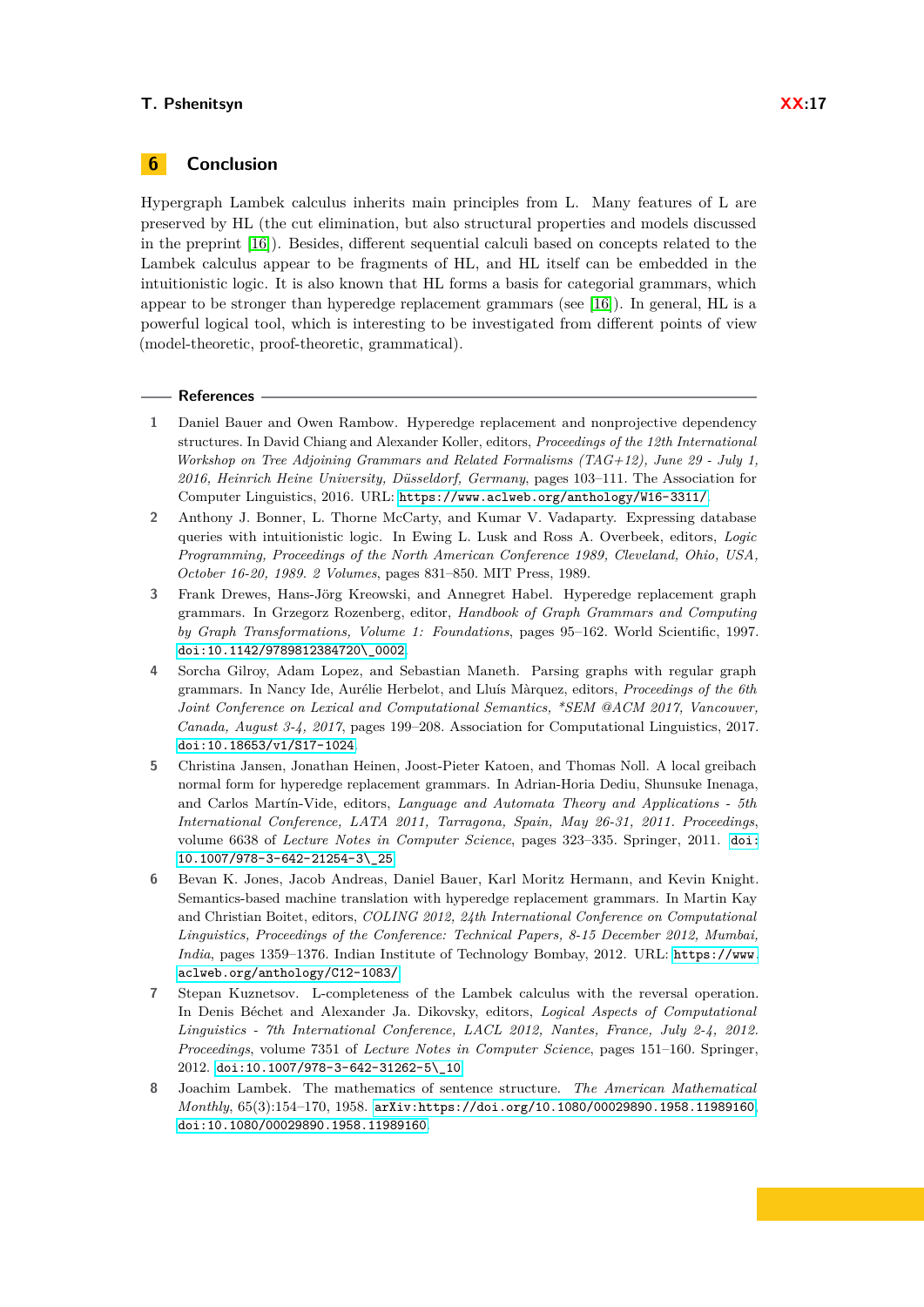#### **XX:18 Introduction to a Hypergraph Logic Unifying Different Variants of the Lambek Calculus**

- <span id="page-17-6"></span>**9** Steffen Mazanek and Mark Minas. Parsing of hyperedge replacement grammars with graph parser combinators. *Electron. Commun. Eur. Assoc. Softw. Sci. Technol.*, 10, 2008. [doi:](https://doi.org/10.14279/tuj.eceasst.10.143) [10.14279/tuj.eceasst.10.143](https://doi.org/10.14279/tuj.eceasst.10.143).
- <span id="page-17-0"></span>**10** Michael Moortgat. Multimodal linguistic inference. *J. Log. Lang. Inf.*, 5(3/4):349–385, 1996. [doi:10.1007/BF00159344](https://doi.org/10.1007/BF00159344).
- <span id="page-17-5"></span>**11** Xiaochang Peng, Linfeng Song, and Daniel Gildea. A synchronous hyperedge replacement grammar based approach for AMR parsing. In Afra Alishahi and Alessandro Moschitti, editors, *Proceedings of the 19th Conference on Computational Natural Language Learning, CoNLL 2015, Beijing, China, July 30-31, 2015*, pages 32–41. ACL, 2015. [doi:10.18653/v1/k15-1004](https://doi.org/10.18653/v1/k15-1004).
- <span id="page-17-3"></span>**12** Mati Pentus. Lambek grammars are context free. In *Proceedings of the Eighth Annual Symposium on Logic in Computer Science (LICS '93), Montreal, Canada, June 19-23, 1993*, pages 429–433. IEEE Computer Society, 1993. [doi:10.1109/LICS.1993.287565](https://doi.org/10.1109/LICS.1993.287565).
- <span id="page-17-2"></span>**13** Mati Pentus. Models for the Lambek calculus. *Ann. Pure Appl. Log.*, 75(1-2):179–213, 1995. [doi:10.1016/0168-0072\(94\)00063-9](https://doi.org/10.1016/0168-0072(94)00063-9).
- <span id="page-17-1"></span>**14** Mati Pentus. Lambek calculus is NP-complete. *Theor. Comput. Sci.*, 357(1-3):186–201, 2006. [doi:10.1016/j.tcs.2006.03.018](https://doi.org/10.1016/j.tcs.2006.03.018).
- <span id="page-17-7"></span>**15** Tikhon Pshenitsyn. Hypergraph basic categorial grammars. In Fabio Gadducci and Timo Kehrer, editors, *Graph Transformation - 13th International Conference, ICGT 2020, Held as Part of STAF 2020, Online, June 25-26, 2020, Proceedings*, volume 12150 of *Lecture Notes in Computer Science*, pages 146–162. Springer, 2020. [doi:10.1007/978-3-030-51372-6\\\_9](https://doi.org/10.1007/978-3-030-51372-6_9).
- <span id="page-17-8"></span>**16** Tikhon Pshenitsyn. Hypergraph Lambek calculus, 2020. [arXiv:2010.00819](http://arxiv.org/abs/2010.00819).
- <span id="page-17-4"></span>**17** Grzegorz Rozenberg, editor. *Handbook of Graph Grammars and Computing by Graph Transformations, Volume 1: Foundations*. World Scientific, 1997. [doi:10.1142/3303](https://doi.org/10.1142/3303).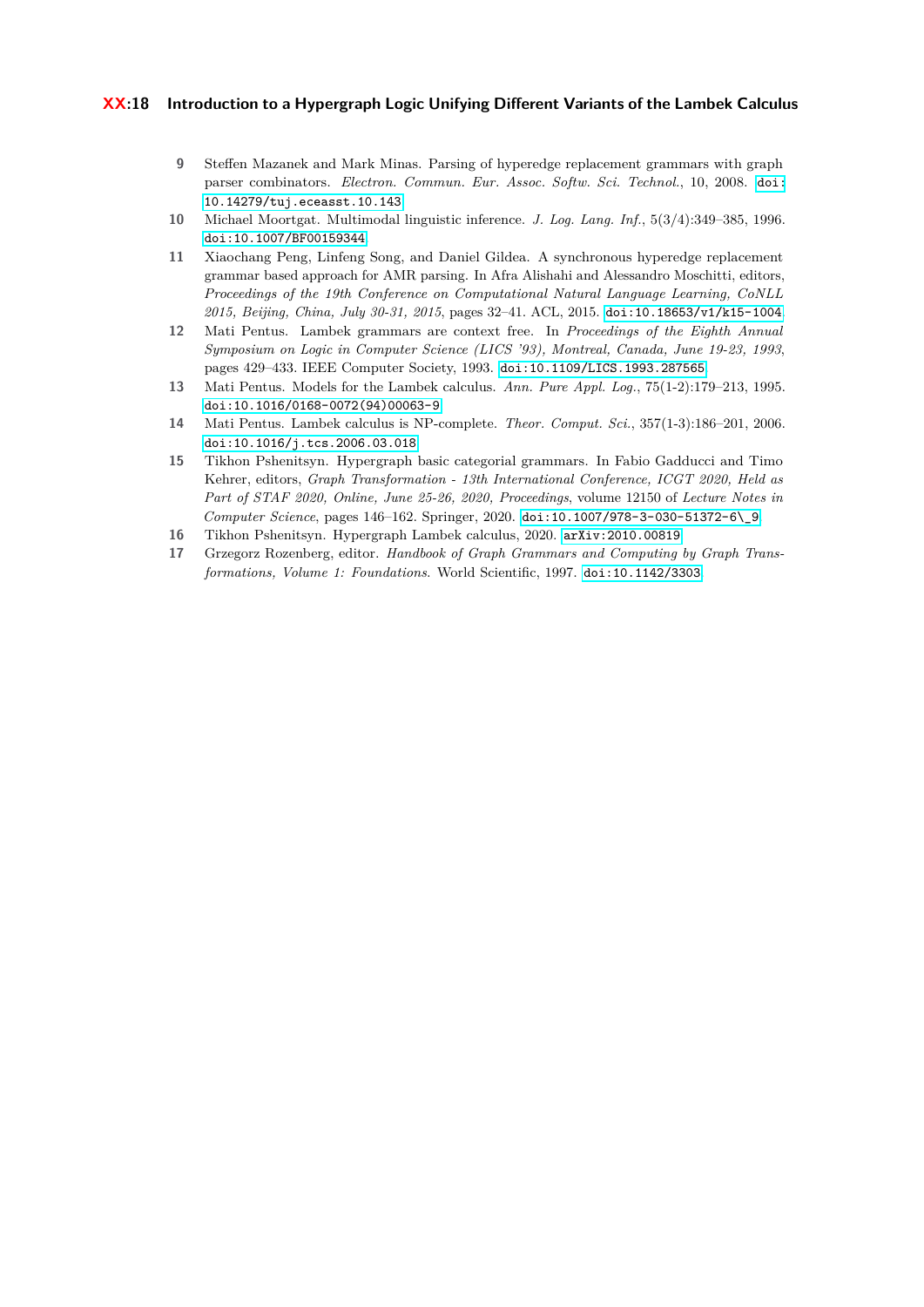# **Appendices**

**A Proofs and Sketches of Proofs**

## **A.1 Theorem [29](#page-11-0)**

**Proof sketch of Theorem [29.](#page-11-0)** The first statement is proved by a straightforward induction.

The second statement is also proved by induction on length of a derivation in HL, and in general it is similar to the proof of Theorem [25](#page-8-2) (see **??**). The axiom case is the same (the only difference is that type of primitive types equals 1). Similarly, to prove the induction step, we consider the last rule applied in a derivation of  $G \to T$ . We note that all premises of this rule have to correspond to sequents in  $NL\diamondsuit$  by the induction hypothesis; then it suffices to note that this last step transforms premises in such a way that the resulting sequent  $G \to T$  also corresponds to a derivable sequent in  $\text{NL}\diamondsuit$ , i.e.  $G \to T = tr_{\diamond}(\Gamma \to C)$ ; namely, we note that all the transformations are substitutions of trees into trees.

However, one difficulty arises. Let the last rule be, for instance,  $(\div \rightarrow)$  and let, e.g.,  $tr_{\delta}(A/B)$  appear after its application. Then there are two premises of the form  $F_l \rightarrow p_l$  and  $F_r \to p_r$  where  $F_l$ ,  $F_r$  are subgraphs of *G*. Unfortunately, we cannot apply the induction hypothesis to these premises since  $p_l, p_r$  are not translations of types. However, here we apply Corollary [42:](#page-15-1) the only possible sequent (over the considered set of types) with  $p_l$  ( $p_r$ ) in the succedent is  $p_l^{\bullet} \to p_l$  ( $p_r^{\bullet} \to p_r$  resp.). Indeed, note that for each type *T* in the set  $\mathcal{T} := tr_o(T_p(N \Delta)) \cup \{p_r, p_o\}$  it is true that *T* does not have skeleton subtypes and that  $p_l$ is lonely in *T*. Thus we can apply Corollary [42](#page-15-1) to  $F_l \to p_l$  and obtain that  $F_l = p_l^{\bullet}$ . This is a desired result:  $p_l$ -labeled edges can "interact" only with  $p_l$ -labeled edges, and hence they work in a way which corresponds to rules of  $NL\Diamond$ . The same reasoning works with  $p_r$  and  $p_\Diamond$ .

Using this observation one can straightforwardly show how to transform each step of a derivation in HL into a step of a derivation in  $\rm NL \diamondsuit$ .

# **A.2 Theorem [31](#page-12-1)**

**Proof.** The proof is similar to that of Theorem [25.](#page-8-2) In both directions we need to use induction on length of a derivation. Let us focus on cases where **1** participates in each direction.

1. Let  $L_1^* \vdash \Gamma \to C$ .

If it is the axiom  $\to \mathbf{1}$ , then it is translated into a graph sequent  $(\Lambda)^\bullet \to \times ((\Lambda)^\bullet)$ . If this sequent is obtained after the rule application

$$
\frac{\Phi, \Psi \to A}{\Phi, 1, \Psi \to A} \ (1 \to)
$$

then this rule can be remodeled by  $(\times \rightarrow)$  with the type  $tr_1(1)$ .

2. Let  $HL \vdash tr_1(\Gamma \to C)$ .

If  $tr_1(C) = tr_1(1)$  and the last rule is  $(\rightarrow \times)$ , then  $tr_1(\Gamma) = (\Lambda)^{\bullet}$ , and this corresponds to the axiom case  $\rightarrow$  **1**.

If the last rule is  $(\times \rightarrow)$ , and it is applied to a type of the form  $tp_1(1)$ , then it can be remodeled using the rule  $(1 \rightarrow)$ .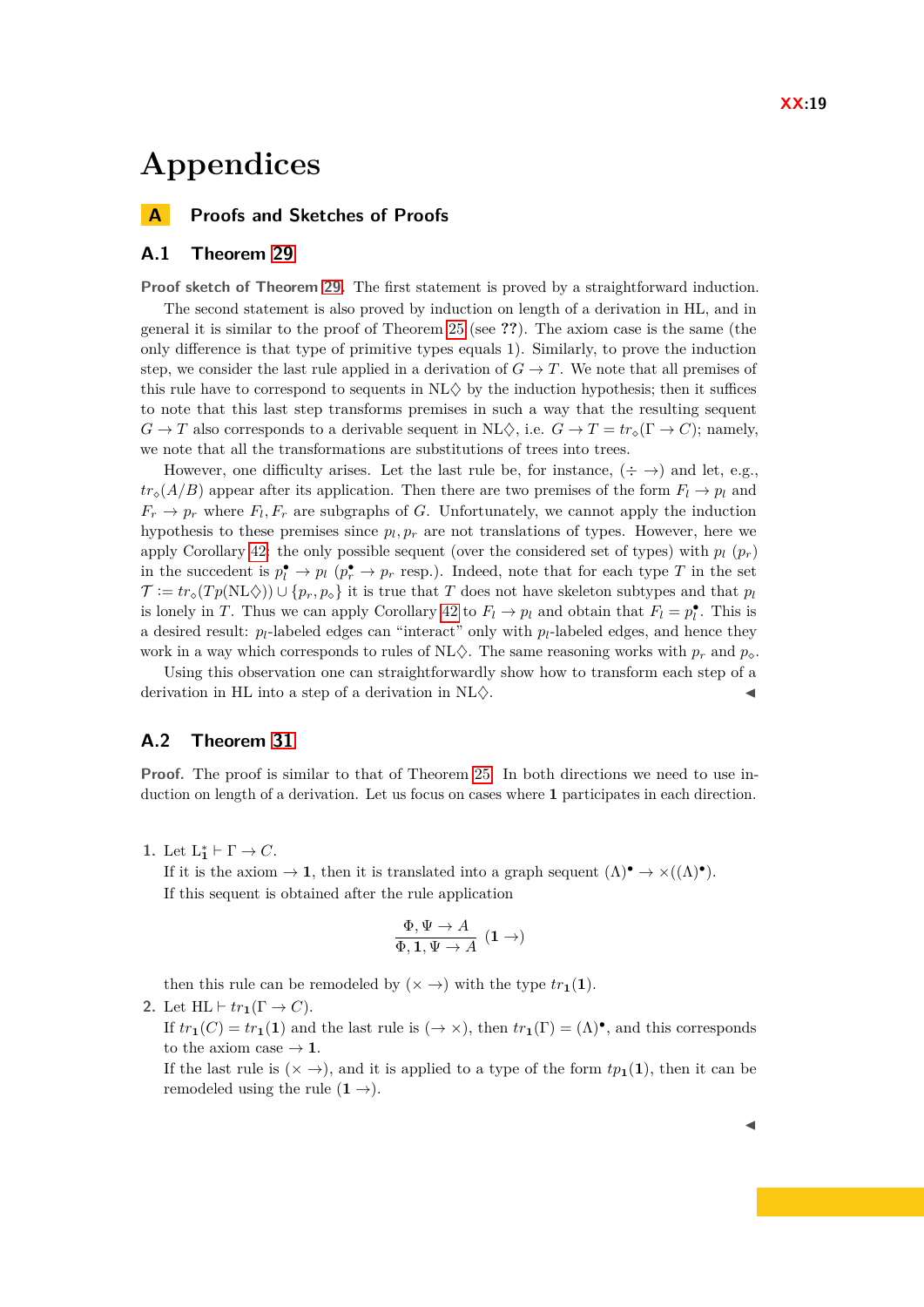# **A.3 Theorem [32](#page-12-2)**

Let us start with the following

 $\triangleright$  **Definition 46.** *A* generalized string graph *induced by a string*  $a_1 \ldots a_n$  *is a graph of the* form  $\{\{v_0, \ldots, v_n\}, \{e_1, \ldots, e_n\}, att, lab, v_0v_n\}$  where  $lab(e_i) = a_i$  and either  $att(e_i) = v_{i-1}v_i$ or  $att(e_i) = v_i v_{i-1}$ . It is denoted as  $(a_1^{\delta_1} \ldots a_n^{\delta_n})^{\bullet}$  where  $\delta_i = 0$  if  $att(e_i) = v_{i-1}v_i$  and  $\delta_i = 1$ *otherwise.*

 $\blacktriangleright$  **Definition 47.** We denote by  $[A]^0$  the type A and by  $[A]^1$  the type  $A^R$ .

Let us introduce a function called  $tr'_{\rm R}$  operating on sequents, which assigns a finite set of graph sequents to each sequent in  $L^R$ . This is done as follows: if  $Seq = A_1, \ldots, A_n \to C$  is a sequent and  $A_i = [B_i]^{\delta_i}$  for some  $B_i$  and  $\delta_i \in \{0,1\}$ , then  $(tr_R(B_1)^{\delta_1} \dots tr_R(B_n)^{\delta_n})^{\bullet} \to tr_R(C)$ belongs to  $tr'_{\rm R}(Seq)$ . Thus  $tr'_{\rm R}(Seq)$  contains graph sequents that differ from  $tr_{\rm R}(Seq)$  by directions of some arrows and absence of corresponding reversal operations.

**Example 48.**  $tr'_{\mathcal{R}}(p^{\mathcal{R}}, q^{\mathcal{R}}, r \to A)$  for some type *A* consists of 4 graph sequents:

1. (1)  $\overset{tr_R(p^R)}{\longrightarrow} \overset{tr_R(q^R)}{\longrightarrow} \overset{r}{\longrightarrow}$  (2)  $\rightarrow tr_R(A)$ 2. (1)  $\overset{tr_R(p^R)}{\longrightarrow}$  *q r*  $\longrightarrow$  (2)  $\rightarrow$   $tr_R(A)$ 3. (1) **c**  $\longrightarrow$   $\downarrow$   $tr_{R}(q^{R})$   $\longrightarrow$   $\downarrow$   $tr_{R}(A)$ **4.** (1) **p g** *q <i>f* **p** *p p p p p p p p p p p p p p p p p p p p p p p p p p p p p p p*

#### <span id="page-19-0"></span>► Lemma 49.

- 1.  $tr_{R}(Seq) \in tr'_{R}(Seq);$
- **2.** If  $H \to T$  belongs to  $tr_R'(Seq)$ , then  $HL \vdash tr_R(Seq)$  if and only if  $HL \vdash H \to T$ .
- **Proof. 1.** It suffices to notice that if  $Seq = A_1, \ldots, A_n \rightarrow C$ , then one may take  $\delta_i = 0$  and  $B_i = A_i$  for all *i*. In such a case  $(B_1^{\delta_1} \dots B_n^{\delta_n})^{\bullet} \to tr_R(C) = tr_R(Seq)$ .
- **2.** Proposition [35](#page-13-2) says that derivability of a sequent  $H \to C$  with a type of the form  $\times(M)$ on some edge  $e_0$  in the antecedent is equivalent to derivability of  $H[e_0/M] \to C$ . We have already proved that  $tr_R(Seq) \in tr'_R(Seq)$ , and showed that this corresponds to the case  $\delta_i = 0$ . Now, if in the definition of  $tr'_{\mathcal{R}}$  some  $\delta_i$  equals 1, then  $A_i = B_i^{\mathcal{R}}$ , and an antecedent of the resulting sequent is obtained from that of  $tr_R(Seq)$  by replacement of the *i*-th edge labeled by  $tr_R(A_i)$  with the edge pointing in the opposite direction and labeled by  $tr_R(B_i)$ . Proposition [35](#page-13-2) implies that this does not affect derivability of the sequent. The same reasonings hold, if several  $\delta_i$ -s equal 1.

$$
\blacksquare
$$

Theorem [32](#page-12-2) will be proved in the more general case:

#### **F** Theorem 50.

- **1.** Let  $\Gamma \to C$  be over  $\mathsf{L}^{\mathsf{R}}$ . Then  $\mathsf{L}^{\mathsf{R}} \vdash \Gamma \to C$  if and only if  $\mathsf{HL} \vdash tr_{\mathsf{R}}(\Gamma \to C)$ .
- **2.** If HL  $\vdash G \rightarrow T$  is a derivable graph sequent over  $tr_R(L^R)$ , then  $G \rightarrow T$  belongs to  $tr_{R}'(\Gamma \to C)$  *for some*  $\Gamma$  *and*  $C$  *and*  $L^{R} \vdash \Gamma \to C$ *.*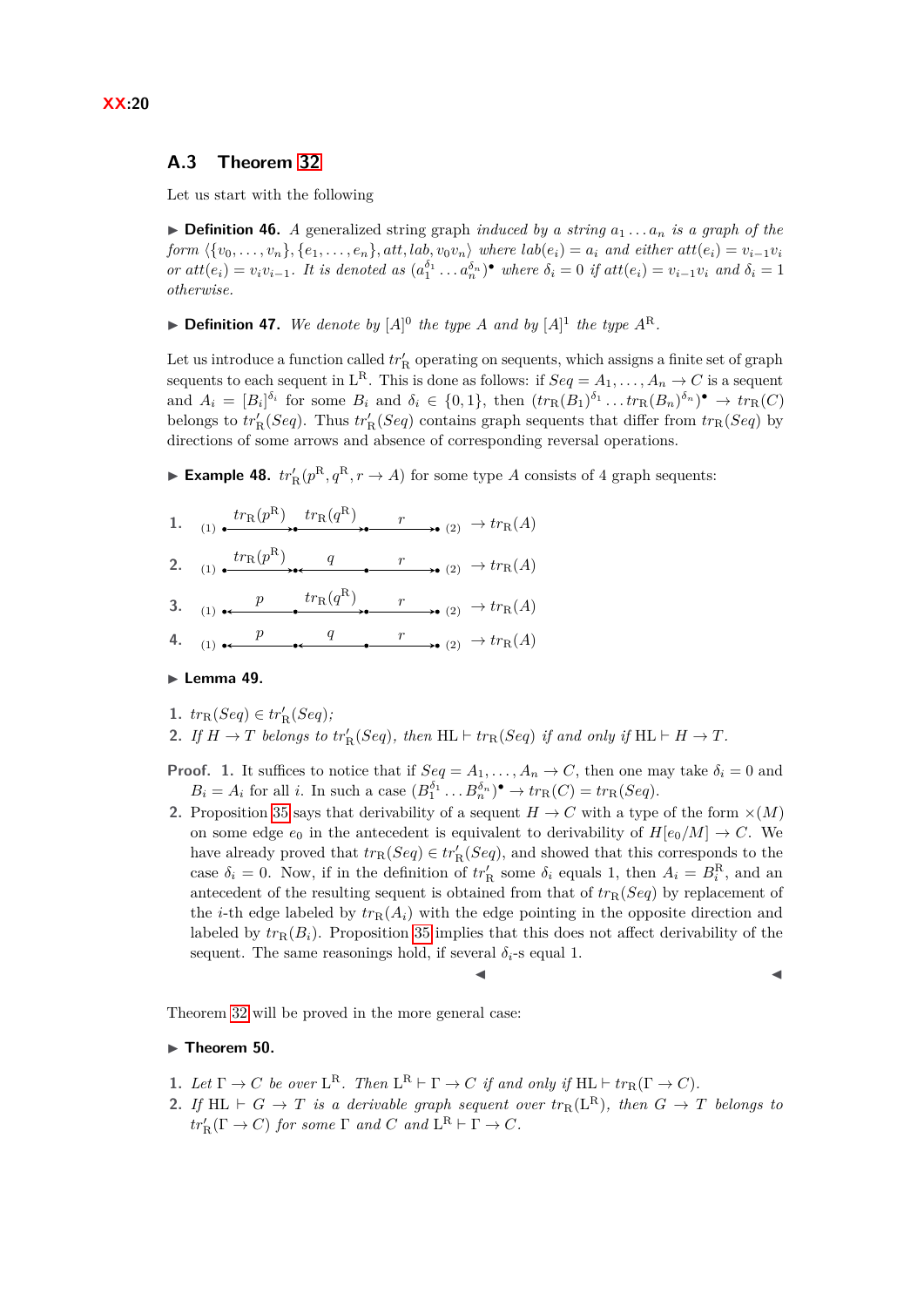**Proof.** Firstly, we are going to prove **the "only if" part of the first statement**. This is done by induction on length of the derivation of  $\Gamma \to C$ .

The axiom case is trivial. To prove the induction step we look at the last rule applied, apply the induction hypothesis to its premises and then show that the application of this rule in  $L^R$  corresponds to an application of a rule in HL. It suffices to consider only rules where <sup>R</sup> actively participates since cases with applications of rules  $( / \rightarrow)$ ,  $( \rangle \rightarrow)$  etc. are completed in the proof of Theorem [25.](#page-8-2)

**Case** (<sup>R</sup> → <sup>R</sup>):  $\Gamma \to C = \Delta^R \to B^R$  where  $\Delta = B_1, \ldots, B_n$  and the last rule is of the form

$$
\frac{\Delta \to B}{\Delta^\mathrm{R} \to B^\mathrm{R}}\,\,(\mathrm{^R} \to \mathrm{^R})
$$

Then  $tr_R(\Delta \to B)$  is derivable in HL. Applying the rule ( $\to \times$ ) to it, we obtain a sequent  $Seq = (tr_R(B_n)^1 \dots tr_R(B_1)^1)^\bullet \to tr_R(B^R)$ . According to Lemma [49](#page-19-0) this sequent is derivable if and only if  $HL \vdash (tr_R(B_n^R) \ldots tr_R(B_1^R))^{\bullet} \to tr_R(B^R) = tr_R(\Gamma \to C)$ , which completes the proof in this case.

**Case** ( $\rightarrow$  RR) being translated to graph sequents can be modelled using the cut rule, which is admissible. Indeed, let

$$
\frac{\Gamma \to C^{\rm RR}}{\Gamma \to C}
$$

be the last rule. Then we know that  $HL \vdash tr_R(\Gamma)^{\bullet} \to tr_R(C^{RR})$ . The sequent  $tr_R(C^{RR})^{\bullet} \to$  $tr_R(C)$  is derivable (the last two steps are applications of  $(\times \rightarrow)$ ). Now we apply the cut rule:

$$
\frac{tr_{R}(\Gamma)^{\bullet} \to tr_{R}(C^{RR}) \quad tr_{R}(C^{RR})^{\bullet} \to tr_{R}(C)}{tr_{R}(\Gamma)^{\bullet} \to tr_{R}(C)} \text{ (cut)}
$$

Here  $\Gamma = A_1 \ldots A_n$ . Informally, we turned over the antecedent of the sequent twice and hence changed nothing.

**Case** ( $\text{RR} \rightarrow$ ) being translated to graph sequents corresponds to a double application of Proposition [35](#page-13-2) (eliminating  $\times$  twice changes the direction of an arrow twice, hence changes nothing).

**Case** (cut) immediately follows from admissibility of the cut rule in HL (Theorem [34\)](#page-13-3).

**The "if" part of the first statement** follows from the second statement: if  $G \rightarrow T =$  $tr_R(\Gamma \to C)$ , then there is a sequent  $\Gamma' \to C'$  such that  $G \to T$  belongs to  $tr'_R(\Gamma' \to C')$  and  $L^R \vdash \Gamma' \to C'$ . The fact that  $tr_R(\Gamma \to C)$  lies in  $tr_R'(\Gamma' \to C')$  along with the definition of *tr'* and structure of generalized string graphs implies that  $\Gamma \to C = \Gamma' \to C'$ , so  $L^R \vdash \Gamma \to C$ as required.

It remains to prove **the second statement**. First of all, one observes that

- **1.** Replacement of an edge in a generalized string graph with a generalized string graph results in a generalized string graph as well;
- **2.** If we replace an edge in a generalized string graph by some graph *G* and obtain a generalized string graph, then *G* is a generalized string graph too.
- **3.** If we replace an edge in some graph *G* by a generalized string graph and obtain a generalized string graph, then *G* is a generalized string graph too.

Therefore *G* from the second statement of the theorem has to be a generalized string graph (since the property of being such a graph holgs for antecedents of axiom sequents and is preserved by all rules); that is,  $G = (tr_R(A_1)^{\delta_1} \dots tr_R(A_n)^{\delta_n})^{\bullet}$  for some *n*, for some  $A_i \in T_p(\mathbf{L}^{\mathbf{R}})$  and for some  $\delta_i$ .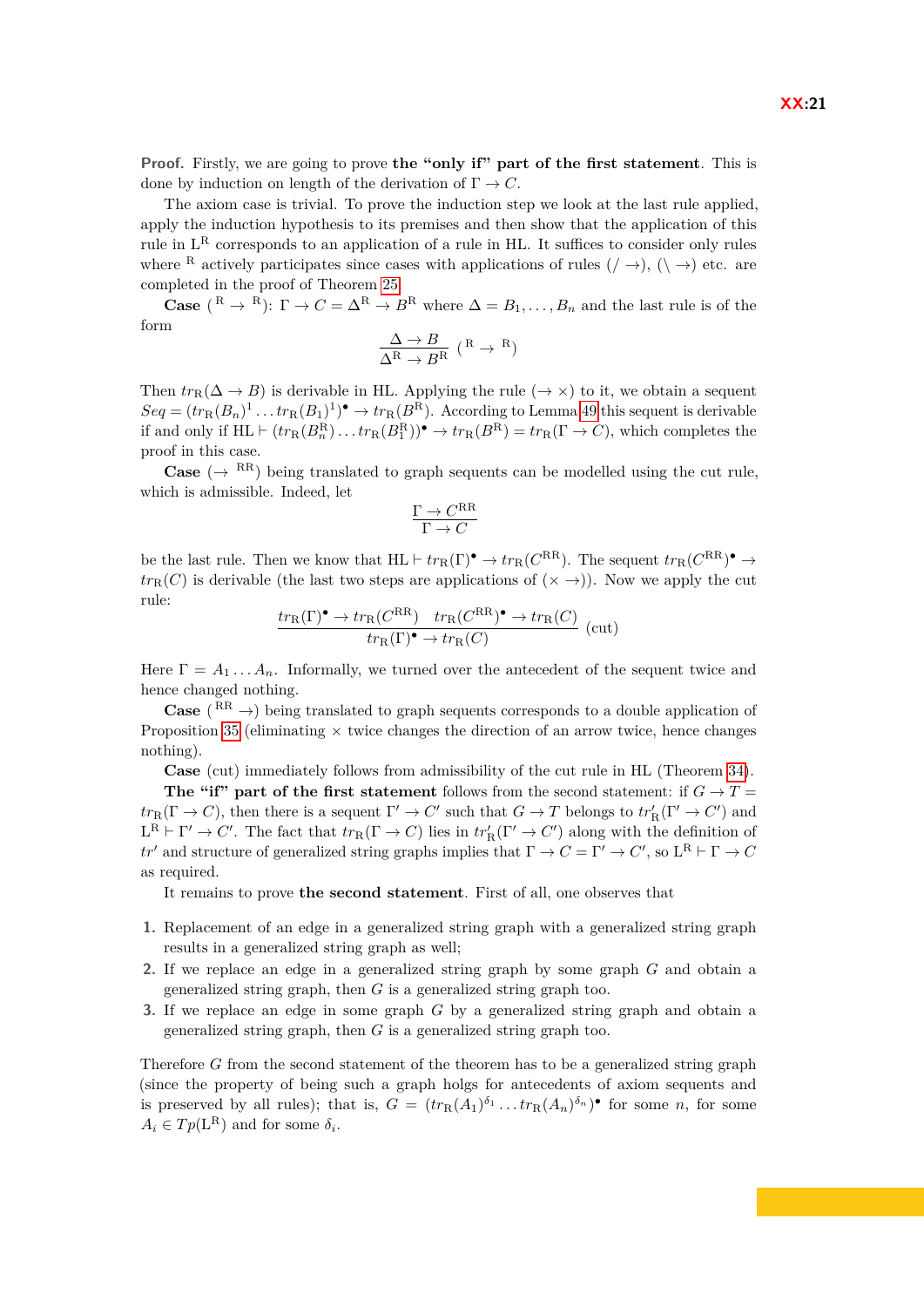We proceed with induction on length of the derivation of  $G \to T$ . The axiom case is trivial. As before, the induction step consists of consideration of the last rule applied in the derivation.

**Case 1.**  $T = tr_R(A \cdot B)$  and the last rule is  $(\rightarrow \times)$ . Then it is of the form

$$
\frac{(\Gamma')^{\bullet} \to tr_{\mathcal{R}}(A) \quad (\Delta')^{\bullet} \to tr_{\mathcal{R}}(B)}{G \to T} \; (\to \times)
$$

where  $\Gamma', \Delta' = tr_R(A_1)^{\delta_1} \dots tr_R(A_n)^{\delta_n}$  (note that  $\Gamma'$  and  $\Delta'$  are not regular strings but strings with symbols indexed by 0 or 1). By the induction hypothesis, there exist derivable sequents  $Seq_1 = \Gamma \to A$  and  $Seq_2 = \Delta \to B$  such that  $(\Gamma')^{\bullet} \to tr_R(A) \in tr'_R(Seq_1)$  and  $(\Delta')^{\bullet} \to tr_{R}(B) \in tr'_{R}(Seq_{2})$ . Then  $G \to T$  belongs to  $tr'_{R}(\Gamma, \Delta \to A \cdot B)$  and the sequent  $\Gamma, \Delta \to A \cdot B$  is derivable in  $L^R$  (using the rule  $(\to \cdot)$ ).

**Case 2.**  $T = tr_R(A/B)$   $(T = tr_R(B\setminus A))$  and the last rule in the derivation is  $(\rightarrow \div)$ . The proof for such cases is similar to that in Case 1: we show how to remodel this production using the rule  $(\rightarrow)$   $((\rightarrow)$  resp.) of the Lambek calculus.

**Case 3.**  $T = tr_R(A^R)$  and the last rule is  $(\rightarrow \times)$ . Then this rule application is of the form

$$
\frac{(tr_{R}(A_{n})^{\delta_{n}}\dots tr_{R}(A_{1})^{\delta_{1}})^{\bullet}\to tr_{R}(A)}{(tr_{R}(A_{1})^{\delta_{1}}\dots tr_{R}(A_{n})^{\delta_{n}})^{\bullet}\to tr_{R}(A^{R})} (\to \times)
$$

where  $\overline{\delta} := (\delta + 1 \mod 2)$ . Let us consider a simple but comprehensive example when  $n = 2$ ,  $\delta_1 = 0$  and  $\delta_2 = 1$ :

$$
\frac{(tr_{\mathcal{R}}(A_2)^0, tr_{\mathcal{R}}(A_1)^1)^\bullet \to tr_{\mathcal{R}}(A)}{(tr_{\mathcal{R}}(A_1)^0, tr_{\mathcal{R}}(A_2)^1)^\bullet \to tr_{\mathcal{R}}(A^{\mathcal{R}})} \; (\to \times)
$$

One observes that the only sequent *Seq* such that  $(tr_R(A_2)^0, tr_R(A_1)^1) \rightarrow tr_R(A)$  belongs to  $tr_R'(Seq)$  is the sequent  $A_2, A_1^R \to A$ . By the induction hypothesis,  $L^R \vdash A_2, A_1^R \to A$ . Then we derive in  $L^R$  the following:

$$
\frac{A_2, A_1^R \to A}{A_1^{RR}, A_2^R \to A^R} \stackrel{R \to R}{\longrightarrow} \begin{array}{c} R \to R \\ (RR \to) \end{array}
$$

Finally, notice that  $G \to T$  lies in  $tr'_{R}(A_1, A_2^R \to A^R)$ . A similar derivation can be done in a general case: the only difference is that one applies  $({}^{\rm RR}\rightarrow)$  several times.

**Case 4a.** Let for some  $k \in \{1, \ldots, n\}$   $\delta_k = 0$ ,  $A_k = tr_R(A/B)$  and

$$
\Pi' = tr_{\mathcal{R}}(A_{k+1})^{\delta_{k+1}}, \dots, tr_{\mathcal{R}}(A_l)^{\delta_l}
$$

for some  $k < l \leq n$ . Let the last rule be  $(\div \to)$ , in which  $tr_R(A_k)$  and  $(\Pi')^{\bullet}$  participate. Then the rule is of the form

$$
\frac{(\Gamma', tr_{\mathcal{R}}(A)^0, \Delta')^{\bullet} \to T \quad (\Pi')^{\bullet} \to tr_{\mathcal{R}}(B)}{(\Gamma', tr_{\mathcal{R}}(A/B)^0, \Pi', \Delta')^{\bullet} \to T} (\div \to)
$$

Here we denote by  $\Gamma'$  the sequence of indexed types  $tr_R(A_1)^{\delta_1}, \ldots, tr_R(A_{k-1})^{\delta_{k-1}}$  and by  $\Delta'$ the sequence  $tr_R(A_{l+1})^{\delta_{l+1}}, \ldots, tr_R(A_n)^{\delta_n}$ . By the induction hypothesis,  $(\Gamma', tr_R(A)^0, \Delta')^{\bullet} \to$ *T* belongs to  $tr'_{R}(\Gamma, A, \Delta \to C)$  and  $(\Pi')^{\bullet} \to tr_{R}(B)$  belongs to  $tr'_{R}(\Pi \to B)$  for derivable sequents  $\Gamma, A, \Delta \to C$  and  $\Pi \to B$ . Then we apply the rule  $( / \to )$  to them and obtain  $Seq = \Gamma, A/B, \Pi, \Delta \to C$ ; finally, notice that  $(\Gamma', tr_R(A/B)^0, \Pi', \Delta')^{\bullet} \to T \in tr'_{R}(Seq)$ .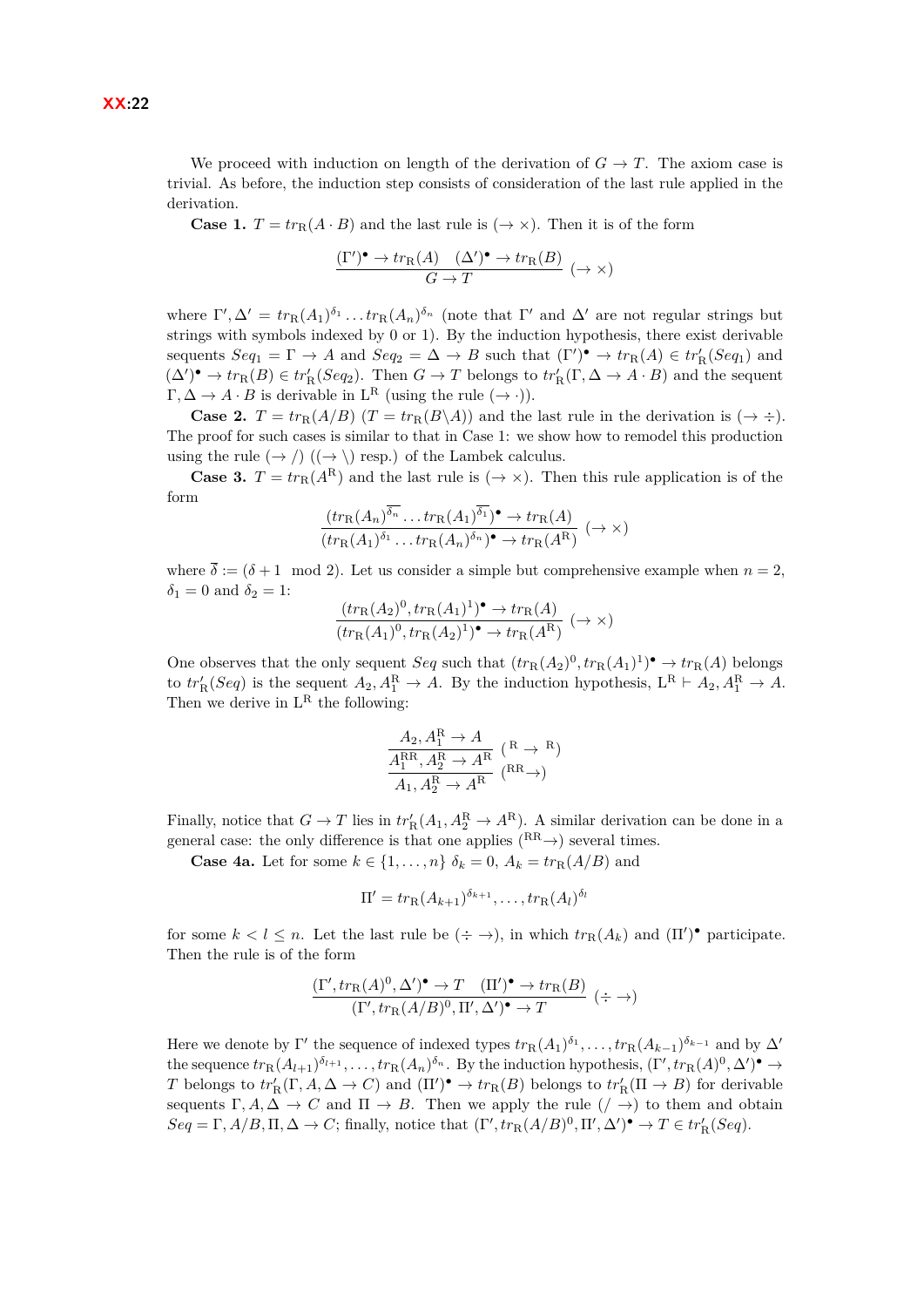**Case 4b.** Let for some  $k \in \{1, \ldots, n\}$   $\delta_k = 1$ ,  $A_k = tr_R(A/B)$ , and

$$
\Pi' = tr_{\mathcal{R}}(A_l)^{\delta_l}, \dots, tr_{\mathcal{R}}(A_{k-1})^{\delta_{k-1}}
$$

for some  $l < k \leq n$ ; let the last rule be  $(\div \to)$ , in which  $tr_R(A_k)$  and  $(\Pi')^{\bullet}$  participate. Then the rule is of the form

$$
\frac{(\Gamma', tr_{\mathcal{R}}(A)^1, \Delta')^{\bullet} \to T \quad (tr_{\mathcal{R}}(A_{k-1})^{\delta_{k-1}} \dots tr_{\mathcal{R}}(A_l)^{\delta_l})^{\bullet} \to tr_{\mathcal{R}}(B)}{(\Gamma', tr_{\mathcal{R}}(A_l)^{\delta_l}, \dots, tr_{\mathcal{R}}(A_{k-1})^{\delta_{k-1}}, tr_{\mathcal{R}}(A/B)^1, \Delta')^{\bullet} \to T} (\div \to)
$$

By the induction hypothesis,  $(\Gamma', tr_R(A)^1, \Delta')^{\bullet} \to T$  belongs to  $tr'_{R}(\Gamma, A^R, \Delta \to C)$  and  $(tr_R(A_{k-1})^{\delta_{k-1}} \dots tr_R(A_l)^{\delta_l} \to tr_R(B)$  belongs to  $tr'_R(\Pi \to B)$  for derivable sequents  $\Gamma, A^R, \Delta \to C$  and  $\Pi \to B$  (where  $\Pi = [A_{k-1}]^{\delta_{k-1}}, \ldots, [A_l]^{\delta_l}$ ). From  $\Pi \to B$  we can derive the following sequent:

$$
\frac{[A_{k-1}]^{\delta_{k-1}}, \dots, [A_l]^{\delta_l} \to B}{([A_l]^{\delta_l})^R, \dots, ([A_{k-1}]^{\delta_{k-1}})^R \to B^R}
$$

$$
\frac{[A_l]^{\delta_l}, \dots, [A_{k-1}]^{\delta_{k-1}} \to B^R}{[A_l]^{\delta_l}, \dots, [A_{k-1}]^{\delta_{k-1}} \to B^R}
$$

The last step of a derivation is a series of applications of the rule  $({}^{RR}\rightarrow)$ .

Now we compose this sequent with  $\Gamma$ ,  $A^R$ ,  $\Delta \to C$  as follows:

$$
\frac{\Gamma, A^R, \Delta \to C \quad [A_l]^{\delta_l}, \dots, [A_{k-1}]^{\delta_{k-1}} \to B^R}{\Gamma, [A_l]^{\delta_l}, \dots, [A_{k-1}]^{\delta_{k-1}}, B^R \setminus A^R, \Delta \to C} \quad (\mathcal{A})
$$

Finally, we use the fact that  $B^R \backslash A^R \leftrightarrow (A/B)^R$ . Thus

$$
Seq = \Gamma, [A_l]^{\delta_l}, \dots, [A_{k-1}]^{\delta_{k-1}}, (A/B)^{R}, \Delta \to C
$$

is derivable in  $L^R$  and  $(\Gamma', tr_R(A_l)^{\delta_l}, \ldots, tr_R(A_{k-1})^{\delta_{k-1}}, tr_R(A/B)^1, \Delta')^{\bullet} \to T \in tr'_{R}(Seq)$ , which we wanted to prove.

**Cases 5a and 5b** are similar to cases 4a and 4b with the only difference that we consider  $A_k = tr_R(B \setminus A).$ 

**Case 6a.** Let for some  $k \in \{1, ..., n\}$   $\delta_k = 0$ ,  $A_k = tr_R(A \cdot B)$  and let the last rule be applied to this type. Then this rule is of the form

$$
\frac{(\Gamma', tr_{\mathcal{R}}(A)^0, tr_{\mathcal{R}}(B)^0, \Delta')^{\bullet} \to T}{(\Gamma', tr_{\mathcal{R}}(A \cdot B)^0, \Delta')^{\bullet} \to T} (\times \to)
$$

As always, we apply the induction hypothesis and then apply the rule  $(\cdot \rightarrow)$ .

**Case 6b** differs from case 6a in that  $\delta_k = 1$ :

$$
\frac{(\Gamma', tr_{\mathcal{R}}(B)^1, tr_{\mathcal{R}}(A)^1, \Delta')^{\bullet} \to T}{(\Gamma', tr_{\mathcal{R}}(A \cdot B)^1, \Delta')^{\bullet} \to T} (\times \to)
$$

By the induction hypothesis,  $(\Gamma', tr_R(B)^1, tr_R(A)^1, \Delta')^{\bullet} \to T$  belongs to  $tr_R'(\Gamma, B^R, A^R, \Delta \to$ *C*) and  $\Gamma, B^R, A^R, \Delta \to C$  is derivable. Then we can derive the following:

$$
\frac{\Gamma, B^{\rm R}, A^{\rm R}, \Delta \to C}{\Gamma, B^{\rm R} \cdot A^{\rm R}, \Delta \to C} (\cdot \to)
$$

Finally, we use that  $B^R \cdot A^R \leftrightarrow (A \cdot B)^R$ .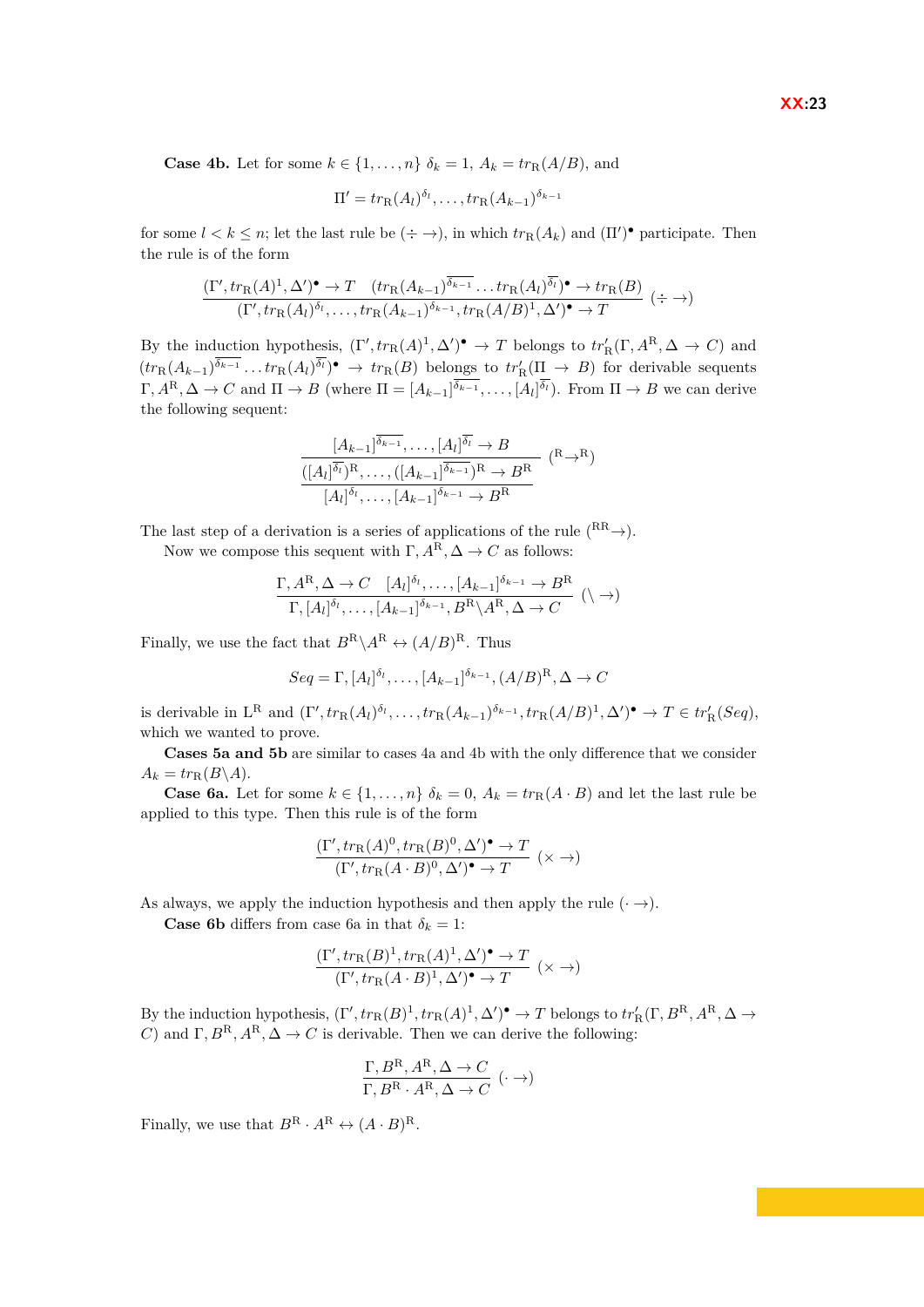**Case 7a.** Let for some  $k \in \{1, \ldots, n\}$   $\delta_k = 0$ ,  $A_k = tr_R(A^R)$  and let the last rule be applied to this type. Then this rule is of the form

$$
\frac{(\Gamma', tr_{\mathcal{R}}(A)^1, \Delta')^{\bullet} \to T}{(\Gamma', tr_{\mathcal{R}}(A^{\mathcal{R}})^0, \Delta')^{\bullet} \to T} (\times \to)
$$

By the induction hypothesis,  $(\Gamma', tr_R(A)^1, \Delta')^{\bullet} \to T$  belongs to a translation of the form  $tr_R'(\Gamma, A^R, \Delta \to C)$ . Note, however, that  $(\Gamma', tr_R(A^R)^0, \Delta')^{\bullet} \to T$  also belongs to  $tr_R'(\Gamma, A^R, \Delta \to C)$ *C*) due to the definition of  $tr'_{\mathbb{R}}$ , so the sequent  $\Gamma$ ,  $A^{\mathbb{R}}, \Delta \to C$  is the required one.

**Case 7b**, again, differs from Case 7a in the following:  $\delta_k = 1$ . The last rule then is of the form

$$
\frac{(\Gamma', tr_{\mathcal{R}}(A)^0, \Delta')^{\bullet} \to T}{(\Gamma', tr_{\mathcal{R}}(A^{\mathcal{R}})^1, \Delta')^{\bullet} \to T} (\times \to)
$$

We may conclude that  $(\Gamma', tr_R(A)^0, \Delta')^{\bullet} \to T$  lies in  $tr'_{R}(\Gamma, A, \Delta \to C)$  for  $\Gamma, A, \Delta \to C$ being derivable in  $L^R$ . Using this, we construct the following derivation:

$$
\frac{A^{RR} \to A \quad \Gamma, A, \Delta \to C}{\Gamma, A^{RR}, \Delta \to C} \ (cut)
$$

The sequent  $A^{RR} \rightarrow A$  is derivable (using  $(\rightarrow^{RR})$ ). Finally, it suffices to notice that  $(\Gamma', tr_R(A^R)^1, \Delta')^{\bullet} \to T$  lies in  $tr_R'(\Gamma, A^{RR}, \Delta \to C)$ .

#### **A.4 Theorem [34](#page-13-3)**

 $\triangleright$  **Definition 51.** *Size* |*T*| *of a type T is defined inductively as follows:* 

- **1.**  $|p| := 1$  *for*  $p \in Pr$ ;
- **2.** If  $T = N \div D$  and  $E_D = \{d_0, \ldots, d_k\}$  with  $lab_D(d_0)$  being equal to \$, then  $|T| :=$  $|N| + |lab_D(d_1)| + \cdots + |lab_D(d_k)| + 1;$
- **3.** If  $T = \times (M)$  and  $E_M = \{m_1, \ldots, m_k\}$ , then  $|T| := |lab_M(m_1)| + \cdots + |lab_M(m_k)| + 1$ .

**Proof (of Theorem [34\)](#page-13-3).** We prove that if  $HL \vdash H \rightarrow A$  and  $HL \vdash G \rightarrow B$ , then  $HL \vdash$  $G[e_0/H] \to B$  where  $e_0 \in E_G$  and  $lab(e_0) = A$  by induction on  $|H \to A| + |G \to B|$ .

**Case 1.**  $H \to A$  is an axiom  $p^{\bullet} \to p$ . Then  $G[e_0/H] = G$ , so the replacement changes nothing.

**Case 2.**  $G \to B$  is an axiom  $p^{\bullet} \to p$ . Then  $A = lab(e_0) = B$ , and  $G[e_0/H] \to B = H \to$ *A*, so the conclusion coincides with one of the premises.

Let us further call the distinguished type  $N \div D$  in rules  $(\div \rightarrow)$  and  $(\rightarrow \div)$ , and the distinguished type  $\times(M)$  in rules ( $\times \rightarrow$ ) and ( $\rightarrow \times$ ) (we mean those from definitions in Section [3.2\)](#page-5-1) the *major type of the rule*.

**Case 3.** In  $H \to A$ , the type *A* is not the major type of the last rule applied. There are two subcases depending on the type of this rule.

**Case 3a.**  $(\div \rightarrow)$ :

$$
\frac{K \to A \quad H_1 \to T_1 \quad \dots \quad H_k \to T_k \quad (\div \to) \quad G \to B \quad (\text{cut})}{H \to A \quad G[e_0/H] \to B}
$$

Here *H* is obtained from *K* by replacements using  $H_1, \ldots, H_k$ , as the rule  $(\div \rightarrow)$  prescribes. Note that we omit some details of rule applications that are not essential here (but their role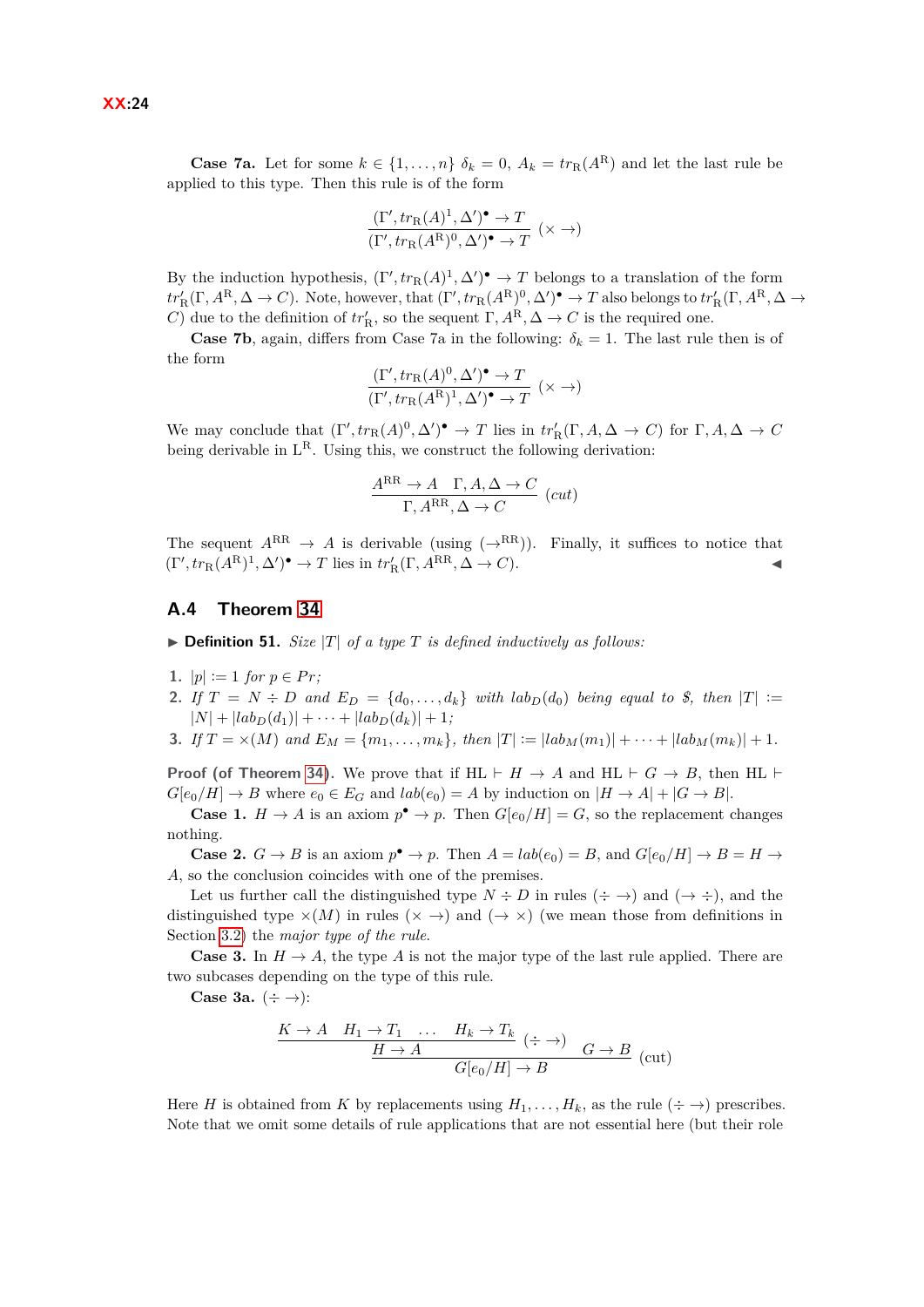can be understood from the general structure of the rule). This derivation is transformed as follows:

$$
\frac{K \to A \quad G \to B}{G[e_0/K] \to B} \quad (\text{cut}) \quad H_1 \to T_1 \quad \dots \quad H_k \to T_k \quad (\div \to)
$$

$$
\frac{G[e_0/H] \to B}{G[e_0/H] \to B} \quad (\div \to)
$$

Now we apply the induction hypothesis to the premises and obtain a cut-free derivation for  $G[e_0/H] \to B$ . Further the induction hypothesis will be applied in a similar way to the premises appearing in the new derivation process. Sometimes the induction hypothesis will be applied several times (from top to bottom, see Cases 5 and 6); however, this will be always legal.

**Case 3b** ( $\times \rightarrow$ ). Let  $f_0 \in E_H$  be labeled by a type  $\times(K)$ , which apears at the last step of a derivation. Then the remodelling is as follows:

$$
\frac{H[f_0/K] \to A}{\frac{H \to A}{G[e_0/H] \to B}} \xrightarrow[G]{} \frac{H[f_0/K] \to A \quad G \to B}{\frac{G[e_0/H[f_0/K]] \to A}{G[e_0/H] \to B}} \text{(cut)}
$$

Here and further symbols like  $\rightsquigarrow$  stand for remodelling a derivation.

**Case 4.** The type A labeling  $e_0$  within G is not the major type in the last rule in the derivation of  $G \to B$ . Then one repeats the last step of the derivation of  $G \to B$  in  $G[e_0/H] \to B$  considering *H* to be an atomic structure acting as  $e_0$ . Formally, there are five subcases depending on the last rule applied in the derivation of  $G \to B$ :

**1.**  $(\div \rightarrow)$  if one of the subgraphs  $H_i$  contains  $e_0$ :

$$
\frac{H \to A}{G[e_0/H] \to B} \xrightarrow{K \to B} \frac{H_1 \to T_1 \dots H_i \to T_i \dots H_k \to T_k}{G[e_0/H] \to B} (\div \to)
$$

Let  $H_i$  contain an edge  $e_0$ ; then this derivation is remodeled as follows:

$$
\frac{K \to B \quad H_1 \to T_1 \quad \dots \quad \frac{H \to A \quad H_i \to T_i}{H_i[e_0/H] \to T_i} \quad (\text{cut}) \quad \dots \quad H_k \to T_k}{G[e_0/H] \to B} \quad (\div \to)
$$

**2.**  $(\div \rightarrow)$  if  $e_0$  is not contained in any  $H_i$  (then  $e_0$  belongs to  $E_K$ ):

$$
\frac{H \to A}{H \to A} \frac{K \to B \quad H_1 \to T_1 \quad \dots \quad H_k \to T_k}{G[e_0/H] \to B} (\div \to)
$$

$$
\frac{H \to A \quad K \to B}{K[e_0/H] \to B} \quad \text{(cut)} \quad H_1 \to T_1 \quad \dots \quad H_k \to T_k \quad (\div \to)
$$
  

$$
G[e_0/H] \to B
$$

 $\left\{ \right.$ 

**3.**  $(x \rightarrow)$ :

$$
\frac{H \to A}{G[e_0/H] \to B} (\times \to)
$$
  

$$
\frac{H \to A}{G[e_0/H] \to B} (\text{cut})
$$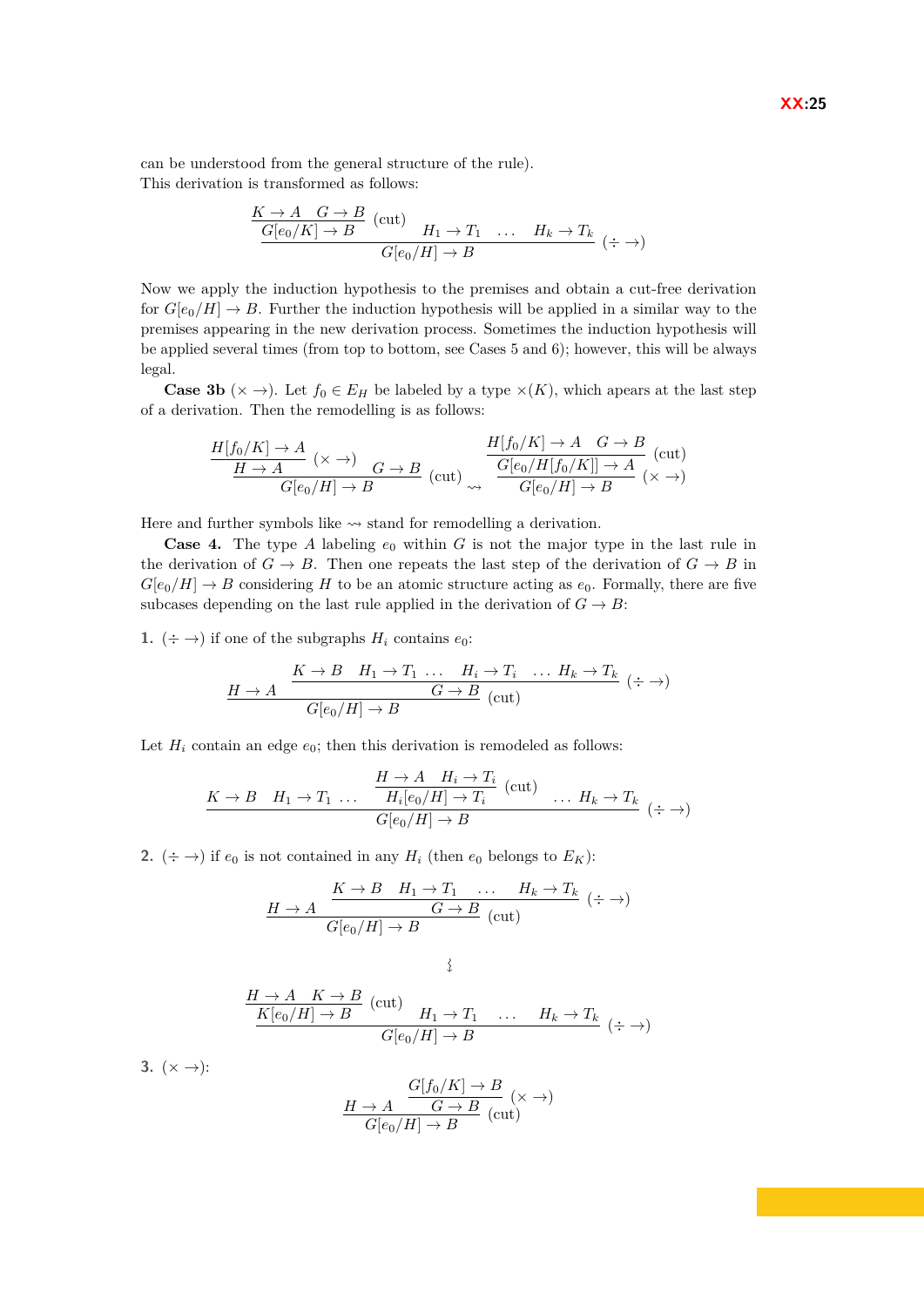Here  $f_0 \in E_G$  is labeled by  $\times(K)$  (and  $f_0 \neq e_0$ , because A is not major). The remodelling is as follows:

$$
\frac{H \to A \quad G[f_0/K] \to B}{\frac{G[f_0/K][e_0/H] \to B}{G[e_0/H] \to B}} \text{(cut)}
$$

**4.**  $(\to \div)$ :

$$
\frac{H \to A \quad \frac{D[d_0/G] \to N}{G \to N \div D} (\to \div)}{G[e_0/H] \to B}
$$
 (cut)

Here  $d_0 \in E_D$  is labeled by \$. Then

$$
\frac{H \to A \quad D[d_0/G] \to N}{D[d_0/G[e_0/H]] \to N} \text{ (cut)}
$$
  

$$
\frac{D[d_0/G[e_0/H]] \to N \to D}{G[e_0/H] \to N \to D} (\to \div)
$$

Here we use the associativity property:  $D[d_0/G[e_0/H]] = D[d_0/G][e_0/H]$ . **5.** ( $\rightarrow \times$ ):

$$
\frac{H_1 \to T_1 \dots H_i \to T_i \dots H_k \to T_k}{G[\epsilon_0/H] \to \times(M)} \text{ (cut)} \quad (\to \times)
$$

Here *G* is composed of copies of  $H_1, \ldots, H_k$  by means of *M*. Since  $e_0 \in E_G$ , there is such a graph  $H_i$  that  $e_0 \in E_{H_i}$ . Then we can remodel this derivation as follows:

$$
\frac{H \to A \quad H_i \to T_i}{H_i[e_0/H] \to T_i} \quad (\text{cut}) \quad \dots \quad H_k \to T_k
$$
\n
$$
G[e_0/H] \to \times (M)
$$
\n
$$
\longrightarrow
$$

**Case 5.**  $A = \times (M)$  is major in both  $H \to A$  and  $G \to B$ .

$$
\frac{H_1 \to T_1 \quad \dots \quad H_k \to T_k}{H \to \times(M)} \quad (\to \times) \quad \frac{G[e_0/M] \to B}{G \to B} \quad (\times \to)
$$
  

$$
\frac{H \to \times(M)}{G[e_0/H] \to B} \quad (\text{cut})
$$

Let us denote  $E_M = \{e_1, \ldots, e_k\}$  and  $lab_M(e_i) = T_i$ . Note that M is a subgraph of  $K := G[e_0/M]$ , in particular  $E_M \subseteq E_K$ . Now we are ready to remodel this derivation as follows:

$$
\frac{H_1 \to T_1 \quad K \to B}{K[e_1/H_1] \to B} \quad \text{(cut)}
$$
\n
$$
\frac{H_2 \to T_2}{K[e_1/H_1][e_2/H_2] \to B} \quad \text{(cut)}
$$
\n
$$
\frac{H_k \to T_k \quad \overline{K[e_1/H_1] \dots [e_{k-1}/H_{k-1}] \to B}}{K[e_1/H_1] \dots [e_k/H_k] \to B} \quad \text{(cut)}
$$

Finally, note that  $K[e_1/H_1] \dots [e_k/H_k] = G[e_0/H]$ . The induction hypothesis applied several times from top to bottom of this new derivation completes the proof.

**Case 6.**  $A = N \div D$  is major in both  $H \to A$  and  $G \to B$ .

$$
\frac{D[d_0/H] \to N}{H \to N \div D} \; (\to \div) \; \frac{L \to B \quad H_1 \to T_1 \quad \dots \quad H_k \to T_k}{G \to B} \; (\div \to)
$$
  

$$
G[e_0/H] \to B \; (\text{cut})
$$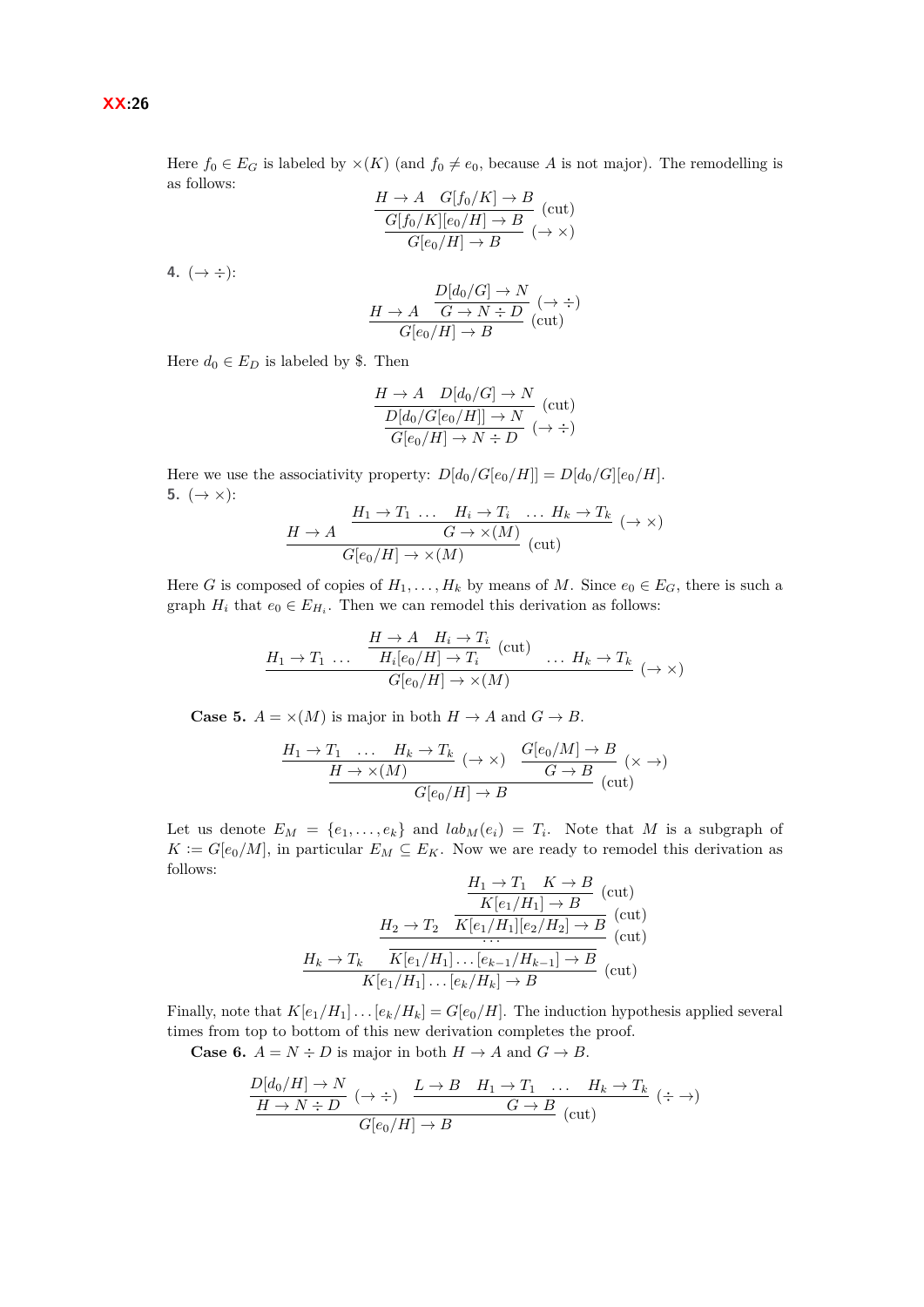Here  $d_0 \in E_D$  is labeled by \$. We denote edges in  $E_D$  except for  $d_0$  as  $e_1, \ldots, e_k$ ; let  $lab_D(e_i) = T_i$  (from above). Note that  $e_1, \ldots, e_k$  can be considered as edges of  $K := D[d_0/H]$ as well. Observe that *L* has to contain an edge labeled by *N* that participates in  $(\div \rightarrow)$ ; denote this edge by  $\tilde{e}_0$ . Then the following remodelling is done:

$$
\frac{H_1 \to T_1 \xrightarrow{K \to N} L \to B}{L[\widetilde{e}_0/K] \to B} \text{ (cut)}
$$
\n
$$
\frac{H_2 \to T_2 \xrightarrow{L[\widetilde{e}_0/K][e_1/H_1] \to B} \text{ (cut)}}{L[\widetilde{e}_0/K][e_1/H_1][e_2/H_2] \to B} \text{ (cut)}
$$
\n
$$
\frac{H_1 \to T_1 \xrightarrow{L[\widetilde{e}_0/K][e_1/H_1] \dots [e_{k-1}/H_{k-1}] \to B} \text{ (cut)}}{L[\widetilde{e}_0/K][e_1/H_1] \dots [e_k/H_k] \to B} \text{ (cut)}
$$

As a final note, we observe that  $L[\tilde{e}_0/K][e_1/H_1] \dots [e_k/H_k] = G[e_0/H]$ . This completes the proof.  $\blacksquare$ proof.

#### **A.5 Theorem [44](#page-15-2)**

**Proof.** This problem is in NP: if  $H \to A$  is derivable, then a certificate of derivability is a derivation tree of  $H \to A$ . This derivation tree has to include all steps of the derivation starting with axioms, and all isomorphisms between graphs in premises and in a conclusion that justify that a replacement (or a compression) is done correctly. Such a certificate has polynomial size w.r.t. size of  $H \to A$  since the sum of sizes of all premises is strictly less than the size of a sequent in a conclusion (isomorphisms make it larger, but since each isomorphism can be represented as a list of correspondences between edges in graphs in premises and in a conclusion, their total size can be estimated by the size of a conclusion as well).

NP-completeness directly follows from Theorem [25:](#page-8-2) since the Lambek calculus is NPcomplete, and it is embedded in HL (in polynomial time), the latter is NP-complete as well.  $\blacksquare$ 

#### <span id="page-26-0"></span>**B Embedding of** HL **in the intuitionistic logic**

In Section [5.4](#page-15-3) we only considered some examples of how to embed sequents of HL in FO-Int. Here we consider this embedding in general and prove its correctness.

Types of HL are converted into formulas as follows:

- **1.** A primitive type p such that  $type(p) = k$  is considered to be a k-ary predicate variable, so it can form expressions of the form  $p(x_1, \ldots, x_k)$ . We denote this as  $v(p)[x_1, \ldots, x_k] :=$  $p(x_1, \ldots, x_k)$ .
- **2.** Let  $N \div D$  be a type and let  $E_D = \{d_0, \ldots, d_l\}$  where  $lab_D(d_0) =$  \$. Let  $type(d_0) = k$ . We introduce *k* variables  $x_1, \ldots, x_k$  and  $m := |V_D| - k$  variables  $y_1, \ldots, y_m$ . Let us assign each variable to a node of *D* in such a way: we assign  $x_1, \ldots, x_k$  to nodes attached to  $d_0$ and we assign  $y_1, \ldots, y_m$  to the rest of the nodes (in some order). Let f be a function that takes a node and returns a variable assigned to it. Let  $lab_D(d_i) = T_i$  for  $i \ge 1$ . Then we translate the type as follows:

$$
v(N \div D)[x_1, \ldots, x_k] :=
$$
  

$$
\forall y_1 \ldots \forall y_m \big( v(T_1)[f(att_D(d_1))] \& \ldots \& v(T_l)[f(att_D(d_l))] \rightarrow v(N)[f(ext_D)] \big)
$$
 (1)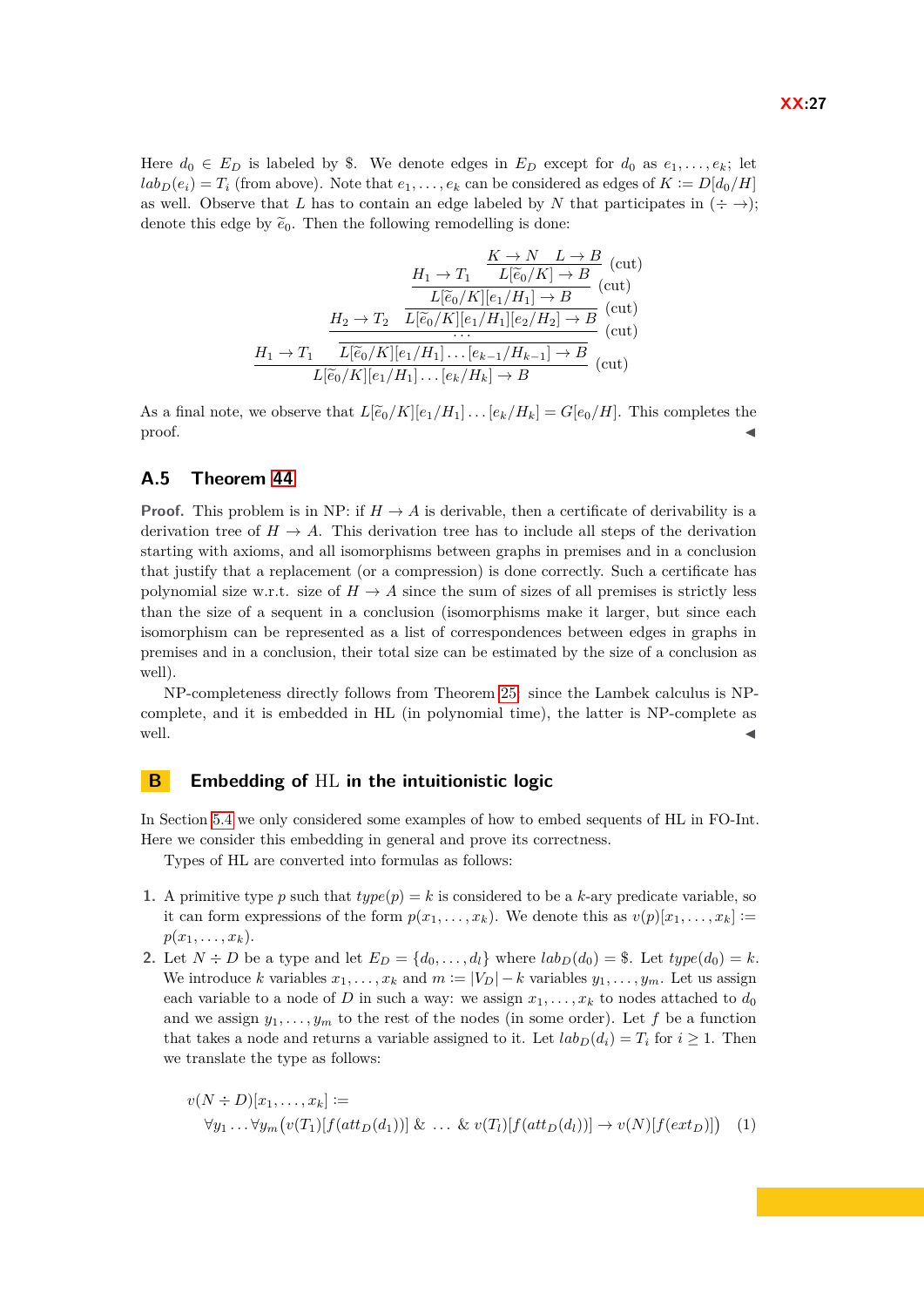**3.** Let  $\times$  (*M*) be a type and let  $E_M = \{m_1, \ldots, m_l\}$ ; let also  $lab_M(m_i) = T_i$ . For  $k := |ext_M|$ we introduce *k* new variables  $x_1, \ldots, x_k$  along with  $m := |V_M| - k$  new variables  $y_1, \ldots, y_m$ . Again, there is a function *g* that bijectively assigns one of variables  $x_1, \ldots, x_k$  to external nodes of *M* and one of variables  $y_1, \ldots, y_m$  to the rest of the nodes. Then the traslation is the following:

$$
v(\times(M))[x_1,\ldots,x_k] :=
$$
  

$$
\exists y_1 \ldots \exists y_m \big( v(T_1)[g(at t_M(m_1))] \& \ldots \& v(T_l)[g(at t_M(m_l))]\big) \quad (2)
$$

**4.** A sequent  $H \to A$  is translated as follows (where  $k = type(H)$ ):

$$
v(H \to A)[x_1, \dots, x_k] := v(\times(H))[x_1, \dots, x_k] \to v(A)[x_1, \dots, x_k] \quad (3)
$$

Free variables in these formulas may be considered as universally quantified. An important question is what happens when  $l = 0$ . In such a case there are 0 conjuncts in a formula, so we can write  $\top$  instead.

Such formulas correspond to a particular case of embedded implications in the sense of [\[2\]](#page-16-7). E.g., look at the following query taken from [\[2\]](#page-16-7):

$$
easy(d) \leftarrow \forall s \big(grad(s, d) \leftarrow take(s, his 100), take(s, eng 100)\big)
$$

This formula defines that a department in a university is *easy* if any student can graduate by taking courses "history 100" and "english 100". This formula differs from formulas occuring above in translations since there are constants *his*100 and *eng*100; in order to avoid this problem let us say that *h*<sup>100</sup> (*e*100) is a unary predicate that takes an item as an input and says whether it is a course of history 100 (english 100 resp.) or not. I.e. the above formula is converted into the one

$$
easy(d) \leftarrow \forall s \big(grad(s, d) \leftarrow \exists c_1 \exists c_2 [take(s, c_1) \& take(s, c_2) \& h_{100}(c_1) \& e_{100}(c_2)] \big)
$$

Equivalently,

$$
easy(d) \leftarrow \forall s \forall c_1 \forall c_2 \big(\text{grad}(s, d) \leftarrow [take(s, c_1) \& take(s, c_2) \& h_{100}(c_1) \& e_{100}(c_2)]\big)
$$

Translating this formula back to HL we can say that the property of being easy is defined by the following type:

$$
grad \div \left(\begin{array}{cc} \boxed{\$} & \text{take.} \end{array}\right) \xrightarrow{\text{take.} \begin{array}{c} \text{take.} \end{array}} \frac{1}{1} \begin{array}{c} \text{true.} \end{array}\right)
$$

This is the way we can look at types of HL as at formulas of the intuitionistic logic or of Datalog with embedded implications.

**Proof sketch of Theorem [45.](#page-15-4)** Induction on length of a derivation of  $H \to A$ .

The axiom  $p \to p$  is translated into the true formula  $p(\bar{x}) \to p(\bar{x})$ . Now we consider variants depending on the last rule (notation is taken from definitions in Section [3.2\)](#page-5-1):

Case  $(\div \rightarrow)$ :

$$
\frac{H \to A \quad H_1 \to lab(d_1) \quad \dots \quad H_k \to lab(d_k)}{H[e/D][d_0 := N \div D][d_1/H_1, \dots, d_k/H_k] \to A} \; (\div \to)
$$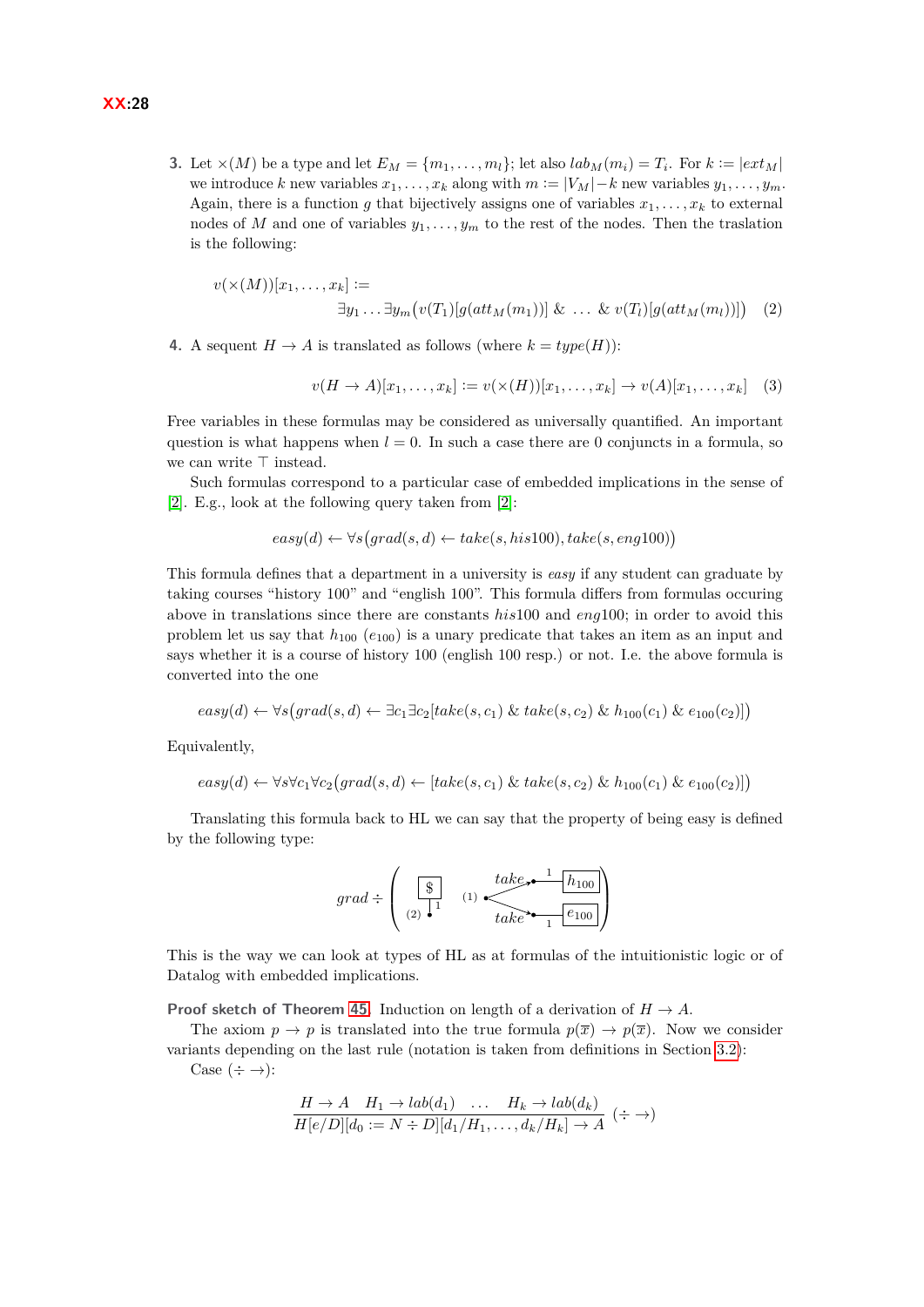**XX:29**

By the induction hypothesis, all the premises are converted into intuitionitically true formulas. Note that  $v(H \to A)[\overline{x}] = \exists \overline{y}(\ldots \& v(N)[z_1, \ldots, z_m] \& \ldots) \to v(A)[\overline{x}]$ . After the replacement of *e* by *D* and the relabeling we obtain the formula

$$
\exists \overline{y}(\dots \&\ v(\times (D[d_0 := N \div D]))[z_1, \dots, z_m] \& \dots) \rightarrow v(A)[\overline{x}]
$$

The main point is that  $\vdash v(\times(D[d_0 := N \div D]))[z_1, \ldots, z_m] \rightarrow v(N)[z_1, \ldots, z_m]$ ; this directly follows from the definition of *v*. Let us show this on example:

**Example 52.** Consider the sequent  $(p, s \div (p\$\{q})^{\bullet}, q)^{\bullet} \rightarrow s$ . It is translated into the formula  $\exists y \exists z (p(x, y) \& \forall a \forall b (p(a, y) \& q(z, b) \rightarrow s(a, b)) \& q(z, t)) \rightarrow s(x, t)$ . It is obviously true in all Kripke models.

 $v(\times(D[d_0 := N \div D]))[z_1, \ldots, z_m]$  is a conjunction of several formulas under the existential quantifier; those formulas are  $v(lab(d_i))$  of some variables. However, we know that  $\vdash$  $v(\times(H_i)) \rightarrow v(lab(d_i))$ ; therefore, we can change each conjunct of the form  $v(lab(d_i))$ with the formula  $v(x(H_i))$  preserving truthiness. Finally, we obtain the translation of the conclusion.

Case  $(\rightarrow \div)$ :

$$
\frac{D[e_0/F] \to N}{F \to N \div D} (\to \div)
$$

As in the definition of *v*, let us assign variables to nodes. Let the premise be translated into a formula of the form

$$
\exists \overline{y}(v(T_1)[\overline{x_1}]\&\ \ldots\&\ v(T_k)[\overline{x_l}]) \rightarrow v(N)[\overline{x}]
$$

Let us say without loss of generality that the first *m* conjuncts  $v(T_i)[\overline{x_i}], i = 1, \ldots, m$ correspond to edges of  $D[e_0/F]$  from *F*, and the rest of them correspond to other edges. Then the conclusion is transformed into the formula of the form

$$
\exists \overline{y'}(v(T_1)[\overline{x_1}]\ \& \ \ldots \ \& \ v(T_m)[\overline{x_m}]) \rightarrow \forall \overline{z}(v(T_{m+1})[\overline{x_{m+1}}]\ \& \ \ldots \ \& \ v(T_l)[\overline{x_l}] \rightarrow v(N)[\overline{x}])
$$

Variables in  $\overline{y'}$  are included in those in  $\overline{y}$ : all nonexternal nodes of *F* are also nonexternal in  $D[e_0/F]$ . Informally, the first formula says that existence of elements participating in relations  $v(T_1), \ldots, V(T_l)$  implies  $v(N)$ ; the second formula says that if there are elements participating in a smaller number of relations  $v(T_1), \ldots, v(T_m)$ , then, after their arbitrary supplementing with elements corresponding to variables  $\overline{z}$  in such a way that the rest of relations hold,  $v(N)$  holds on appropriate elements. Obviously, the latter semantically follows from the former.

**Example 53.** The derivable sequent  $(pq)^{\bullet} \rightarrow \times ((pqs)^{\bullet}) \div (\$s)$ <sup>o</sup> corresponds to the formula

$$
\exists y (p(x, y) \& q(y, z)) \rightarrow \forall t (s(z, t) \rightarrow \exists a \exists b [p(x, a) \& q(a, b) \& s(b, t)])
$$

Case  $(\times \rightarrow)$ : it is just moving existential quantifiers inside conjunctions, when this is allowed. Look at the following example:

**Example 54.** A sequent  $(p, q, r, s)$ <sup> $\bullet$ </sup>  $\rightarrow$  *T* is translated into the formula

$$
\exists y \exists z \exists u (p(x, y) \& q(y, z) \& r(z, u) \& s(u, v)) \rightarrow v(T)(x, v).
$$

In comparison, the sequent  $(p, \times ((q, r)^{\bullet}), s)^{\bullet} \to T$  is converted as follows:

$$
\exists y \exists u (p(x, y) \& \exists z (q(y, z) \& r(z, u)) \& s(u, v)) \rightarrow v(T)(x, v)
$$